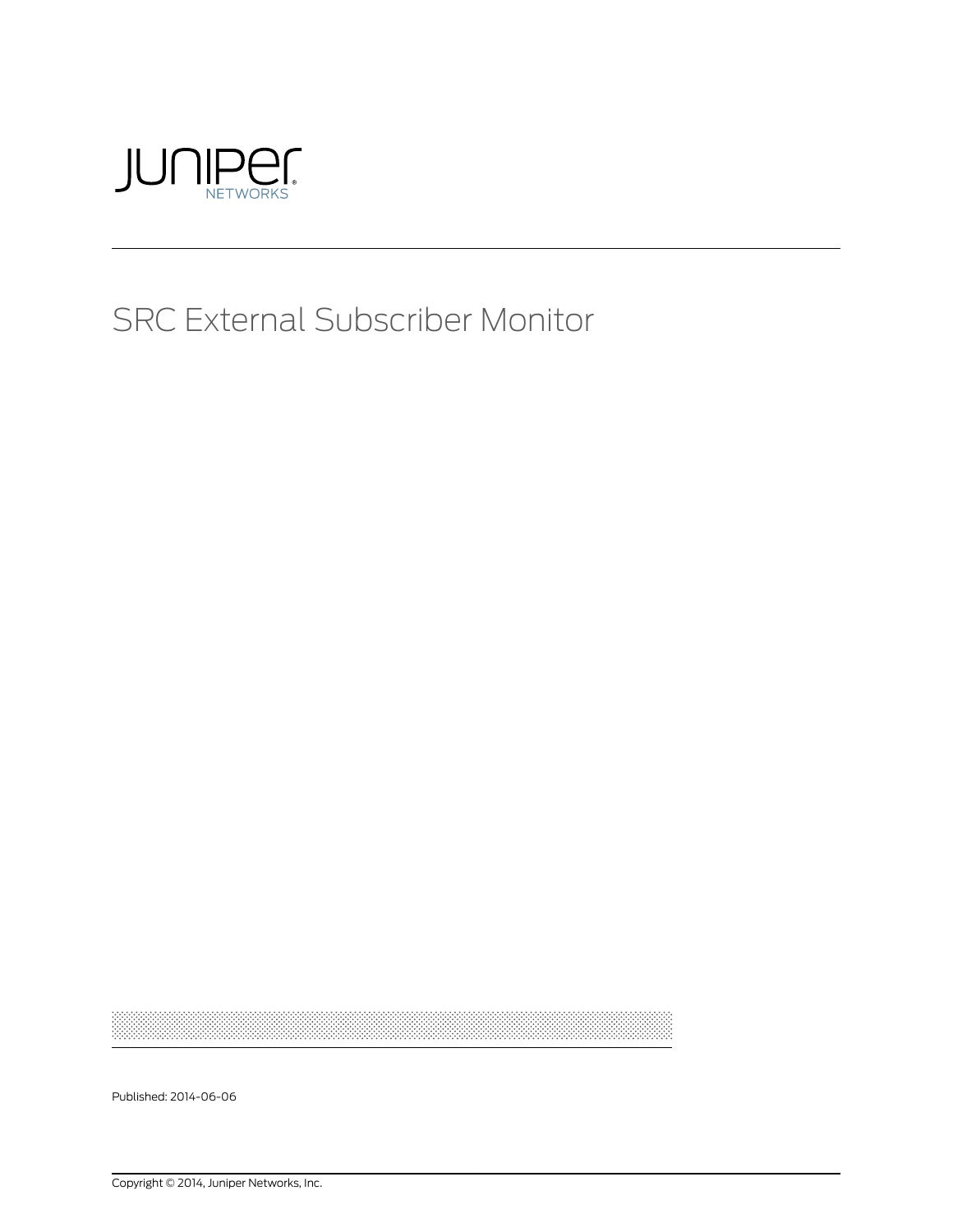Juniper Networks, Inc. 1194 North Mathilda Avenue Sunnyvale, California 94089 USA 408-745-2000 www.juniper.net

Copyright © 2014, Juniper Networks, Inc. All rights reserved.

Juniper Networks, Junos, Steel-Belted Radius, NetScreen, and ScreenOS are registered trademarks of Juniper Networks, Inc. in the United States and other countries. The Juniper Networks Logo, the Junos logo, and JunosE are trademarks of Juniper Networks, Inc. All other trademarks, service marks, registered trademarks, or registered service marks are the property of their respective owners.

Juniper Networks assumes no responsibility for any inaccuracies in this document. Juniper Networks reserves the right to change, modify, transfer, or otherwise revise this publication without notice.

*SRC External Subscriber Monitor* Copyright © 2014, Juniper Networks, Inc. All rights reserved.

The information in this document is current as of the date on the title page.

#### YEAR 2000 NOTICE

Juniper Networks hardware and software products are Year 2000 compliant. Junos OS has no known time-related limitations through the year 2038. However, the NTP application is known to have some difficulty in the year 2036.

#### END USER LICENSE AGREEMENT

The Juniper Networks product that is the subject of this technical documentation consists of (or is intended for use with) Juniper Networks software. Use of such software is subject to the terms and conditions of the End User License Agreement ("EULA") posted at <http://www.juniper.net/support/eula.html>. By downloading, installing or using such software, you agree to the terms and conditions of that EULA.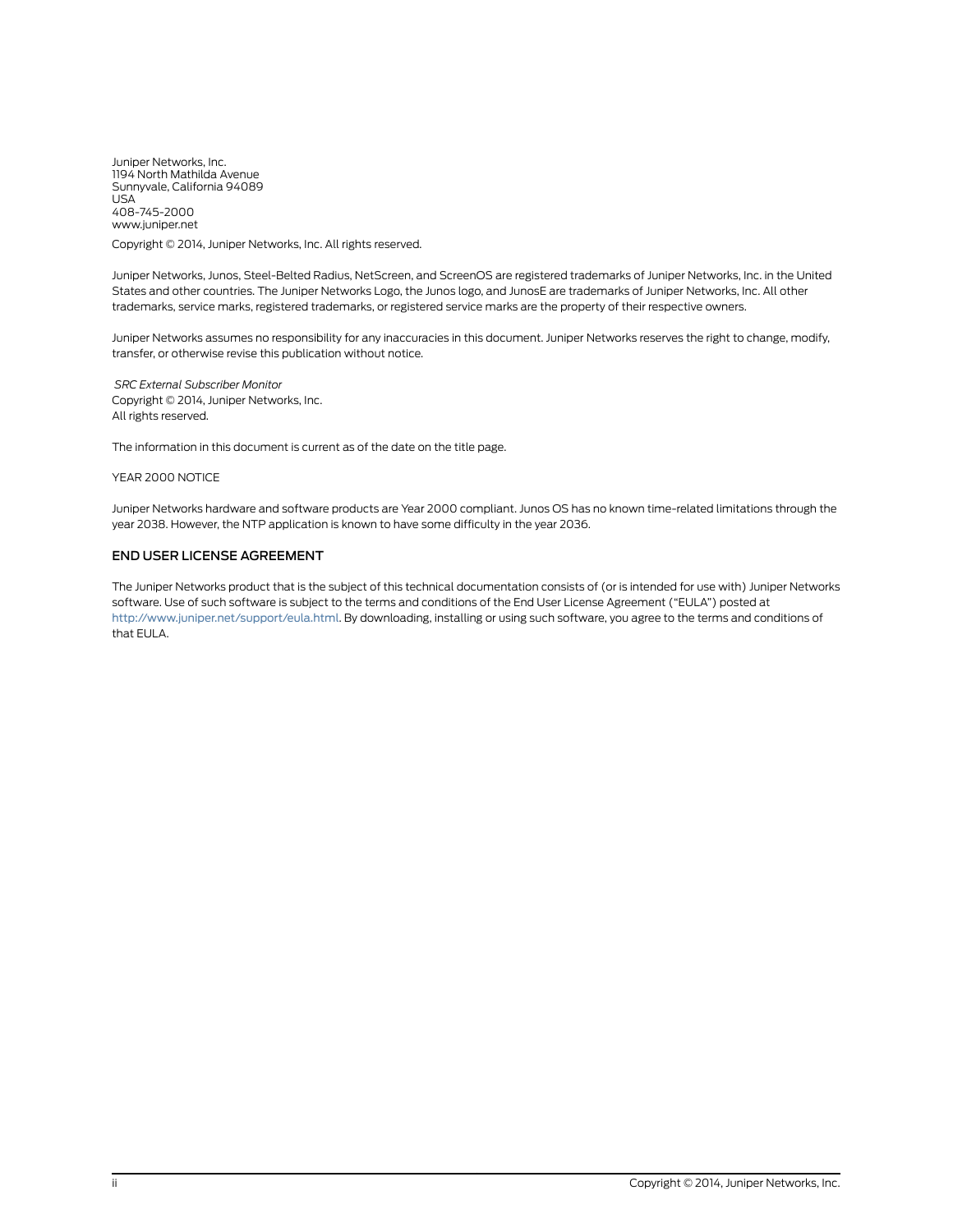# Table of Contents

| Part 1           | <b>Overview</b>                                                                                                                                                                                                                                                                                                                                                                                                                                                                                                                                                                                                                                                                                                        |
|------------------|------------------------------------------------------------------------------------------------------------------------------------------------------------------------------------------------------------------------------------------------------------------------------------------------------------------------------------------------------------------------------------------------------------------------------------------------------------------------------------------------------------------------------------------------------------------------------------------------------------------------------------------------------------------------------------------------------------------------|
| Chapter 1        |                                                                                                                                                                                                                                                                                                                                                                                                                                                                                                                                                                                                                                                                                                                        |
|                  |                                                                                                                                                                                                                                                                                                                                                                                                                                                                                                                                                                                                                                                                                                                        |
| Part 2           | Configuration                                                                                                                                                                                                                                                                                                                                                                                                                                                                                                                                                                                                                                                                                                          |
| <b>Chapter 2</b> |                                                                                                                                                                                                                                                                                                                                                                                                                                                                                                                                                                                                                                                                                                                        |
|                  | Configuring Basic Local Properties for External Subscriber Monitor 7<br>Configuring Initial Properties for External Subscriber Monitor 8<br>Configuring Directory Connection Properties for External Subscriber<br>Configuring Eventing Properties for External Subscriber Monitor 9<br>Configuring Logging Destinations for External Subscriber Monitor 10<br>Configuring External Subscriber Monitor (C-Web Interface) 11<br>Configuring Basic Local Properties for External Subscriber Monitor 11<br>Configuring Initial Properties for External Subscriber Monitor 11<br>Configuring Directory Connection Properties for External Subscriber<br>Configuring Eventing Properties for External Subscriber Monitor 12 |
|                  | Configuring Logging Destinations for External Subscriber Monitor 12<br>Configuring the NIC Proxy for the Pseudo-RADIUS Server (SRC CLI) 13<br>Changing the Configuration for the NIC Proxy Cache 13<br>Configuring the NIC Proxy for the Pseudo-RADIUS Server (C-Web Interface) 15                                                                                                                                                                                                                                                                                                                                                                                                                                     |
|                  | Changing the Configuration for the NIC Proxy Cache 16                                                                                                                                                                                                                                                                                                                                                                                                                                                                                                                                                                                                                                                                  |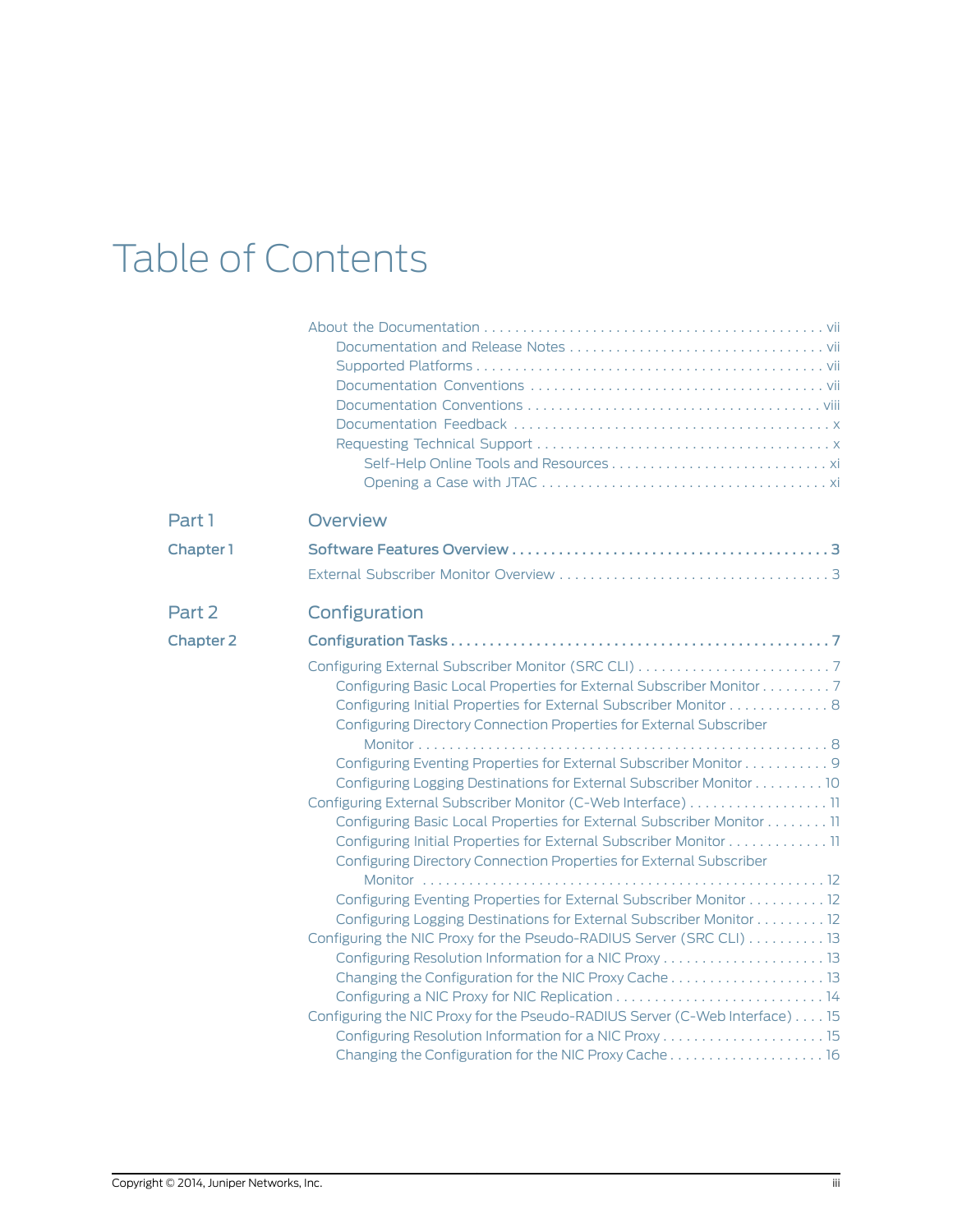|                  | Configuring the Pseudo-RADIUS Server for External Subscriber Monitor (SRC<br>Configuring the Pseudo-RADIUS Server for External Subscriber Monitor (C-Web<br>Configuring the Client Secret for External Subscriber Monitor (SRC CLI) 18<br>Configuring the Client Secret for External Subscriber Monitor (C-Web<br>Configuring Event Notification for External Subscriber Monitor (SRC CLI) 19<br>Configuring Event Notification for External Subscriber Monitor (C-Web<br>$Interface) \n \n \n \n \n \n \n \n \n \n \n20$           |
|------------------|-------------------------------------------------------------------------------------------------------------------------------------------------------------------------------------------------------------------------------------------------------------------------------------------------------------------------------------------------------------------------------------------------------------------------------------------------------------------------------------------------------------------------------------|
| Part 3           | Administration                                                                                                                                                                                                                                                                                                                                                                                                                                                                                                                      |
| <b>Chapter 3</b> |                                                                                                                                                                                                                                                                                                                                                                                                                                                                                                                                     |
|                  | Starting External Subscriber Monitor (C-Web Interface)  25<br>Stopping External Subscriber Monitor (SRC CLI)  26<br>Stopping External Subscriber Monitor (C-Web Interface)  26                                                                                                                                                                                                                                                                                                                                                      |
| <b>Chapter 4</b> |                                                                                                                                                                                                                                                                                                                                                                                                                                                                                                                                     |
|                  | Viewing Statistics for External Subscriber Monitor (SRC CLI) 27<br>Viewing Statistics for External Subscriber Monitor (C-Web Interface) 28<br>Monitoring Statistics for External Subscriber Monitor (SRC CLI) 28<br>Viewing Statistics for External Subscriber Monitor Event Notifications (SRC<br>Viewing Statistics for External Subscriber Monitor Event Notifications (C-Web<br>Monitoring Statistics for External Subscriber Monitor Event Notifications (SRC<br>Viewing Statistics for the Agent Process (C-Web Interface) 31 |
| Part 4           | Troubleshooting                                                                                                                                                                                                                                                                                                                                                                                                                                                                                                                     |
| <b>Chapter 5</b> |                                                                                                                                                                                                                                                                                                                                                                                                                                                                                                                                     |
|                  | Collecting Data with the Activity Monitor (C-Web Interface) 36<br>Viewing Graphs for a Preset Time Period from a Web Page 37<br>Viewing Graphs for Specified Time Periods from a Web Page 38                                                                                                                                                                                                                                                                                                                                        |
| Part 5           | <b>Index</b>                                                                                                                                                                                                                                                                                                                                                                                                                                                                                                                        |
|                  |                                                                                                                                                                                                                                                                                                                                                                                                                                                                                                                                     |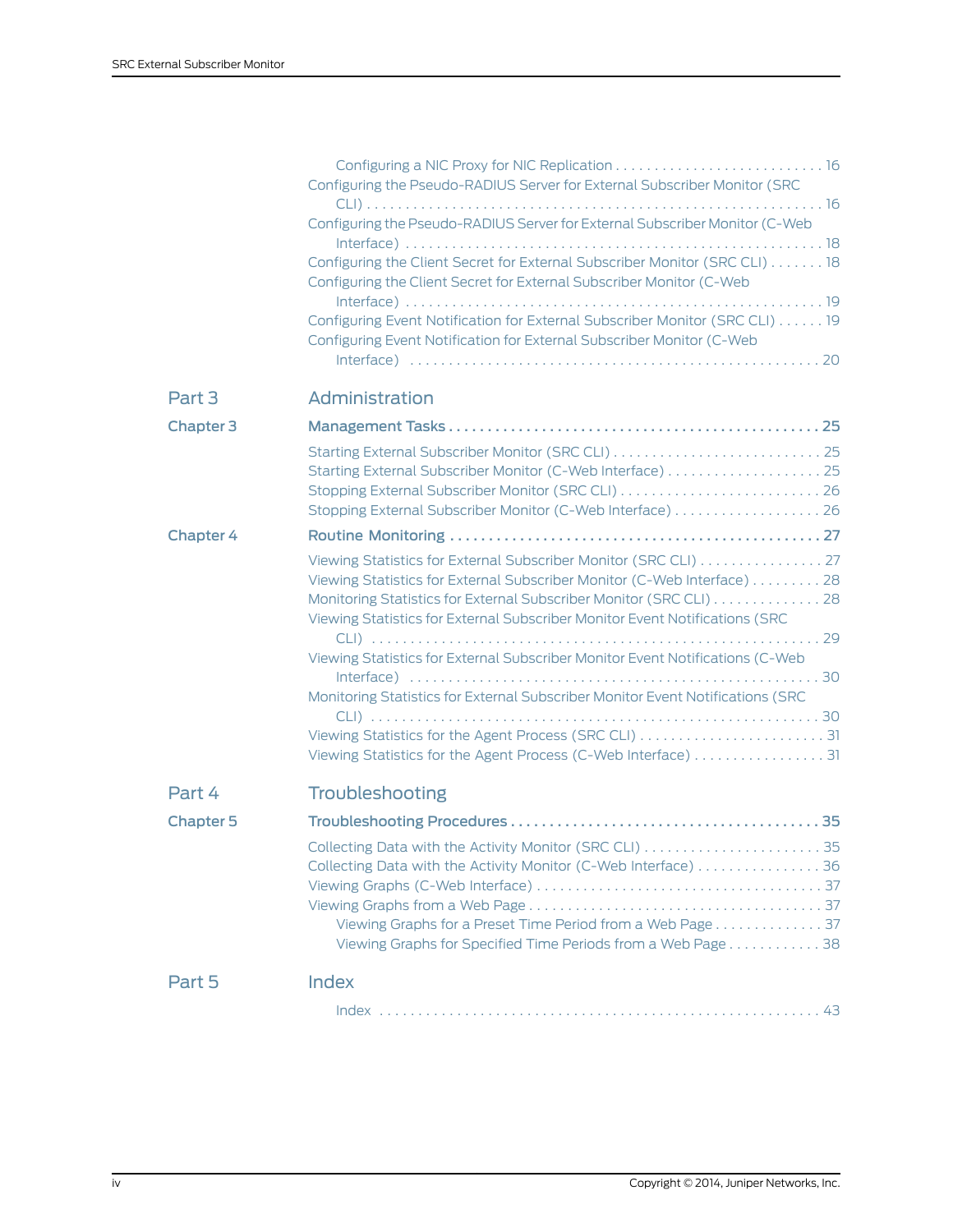# List of Tables

| Part 3           | Administration                                                         |
|------------------|------------------------------------------------------------------------|
| <b>Chapter 4</b> |                                                                        |
|                  | Table 4: Output Fields for show external-subscriber-monitor statistics |
|                  |                                                                        |
|                  | Table 5: Output Fields for show external-subscriber-monitor statistics |
|                  |                                                                        |
|                  | Table 6: Output Fields for show external-subscriber-monitor statistics |
|                  |                                                                        |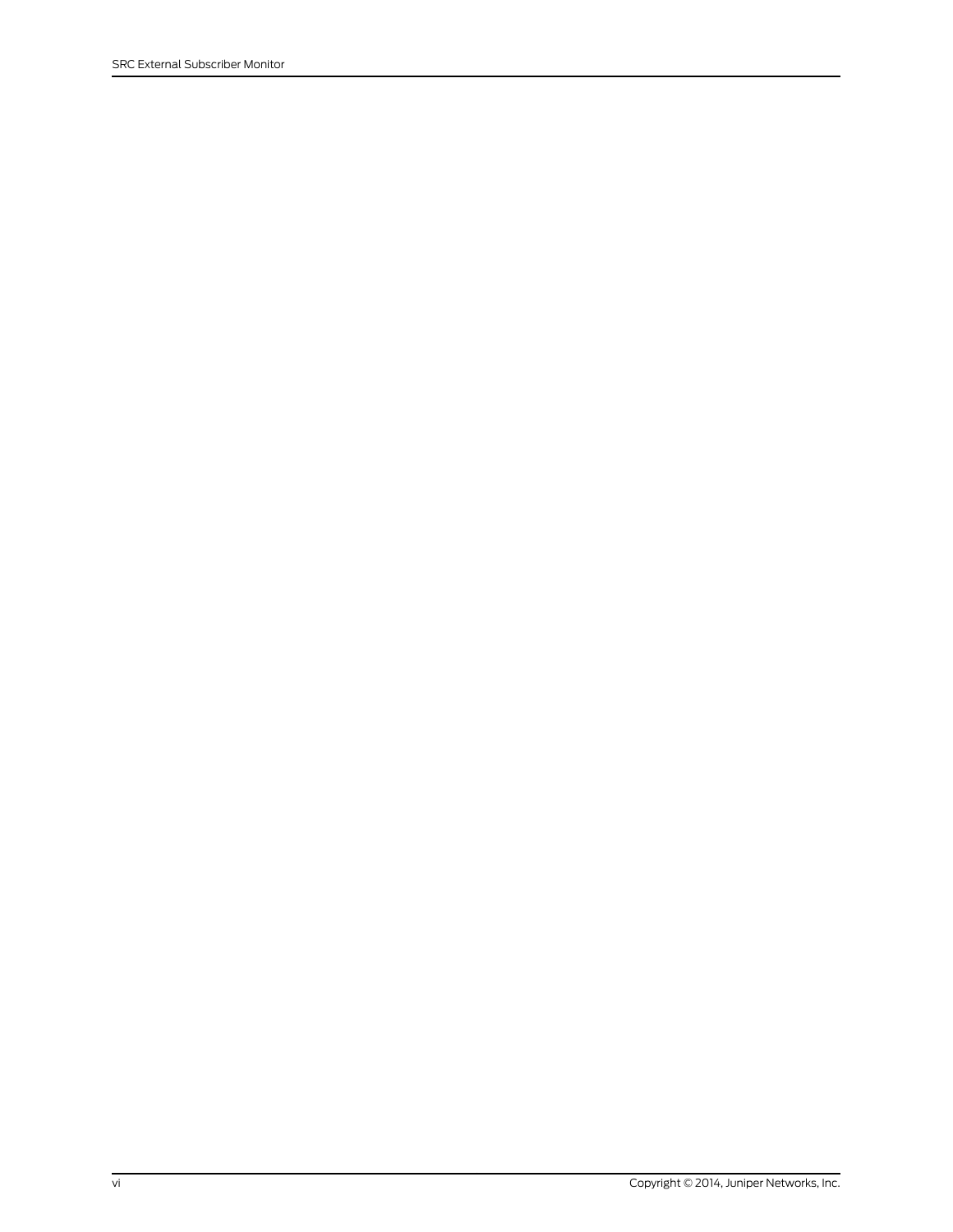# <span id="page-6-0"></span>About the Documentation

- [Documentation](#page-6-1) and Release Notes on [page](#page-6-1) vii
- [Supported](#page-6-2) Platforms on [page](#page-6-2) vii
- [Documentation](#page-6-3) Conventions on [page](#page-6-3) vii
- [Documentation](#page-9-0) Feedback on [page](#page-9-0) x
- [Requesting](#page-9-1) Technical Support on [page](#page-9-1) x

### <span id="page-6-1"></span>Documentation and Release Notes

To obtain the most current version of all Juniper Networks ® technical documentation, see the product documentation page on the Juniper Networks website at <http://www.juniper.net/techpubs/>.

If the information in the latest release notes differs from the information in the documentation, follow the product Release Notes.

Juniper Networks Books publishes books by Juniper Networks engineers and subject matter experts. These books go beyond the technical documentation to explore the nuances of network architecture, deployment, and administration. The current list can be viewed at <http://www.juniper.net/books>.

# <span id="page-6-3"></span><span id="page-6-2"></span>Supported Platforms

For the features described in this document, the following platforms are supported:

• C [Series](http://www.juniper.net/techpubs/en_US/release-independent/src/information-products/pathway-pages/c-series/index.html)

### Documentation Conventions

[Table](#page-7-1) 1 on page viii defines notice icons used in this guide.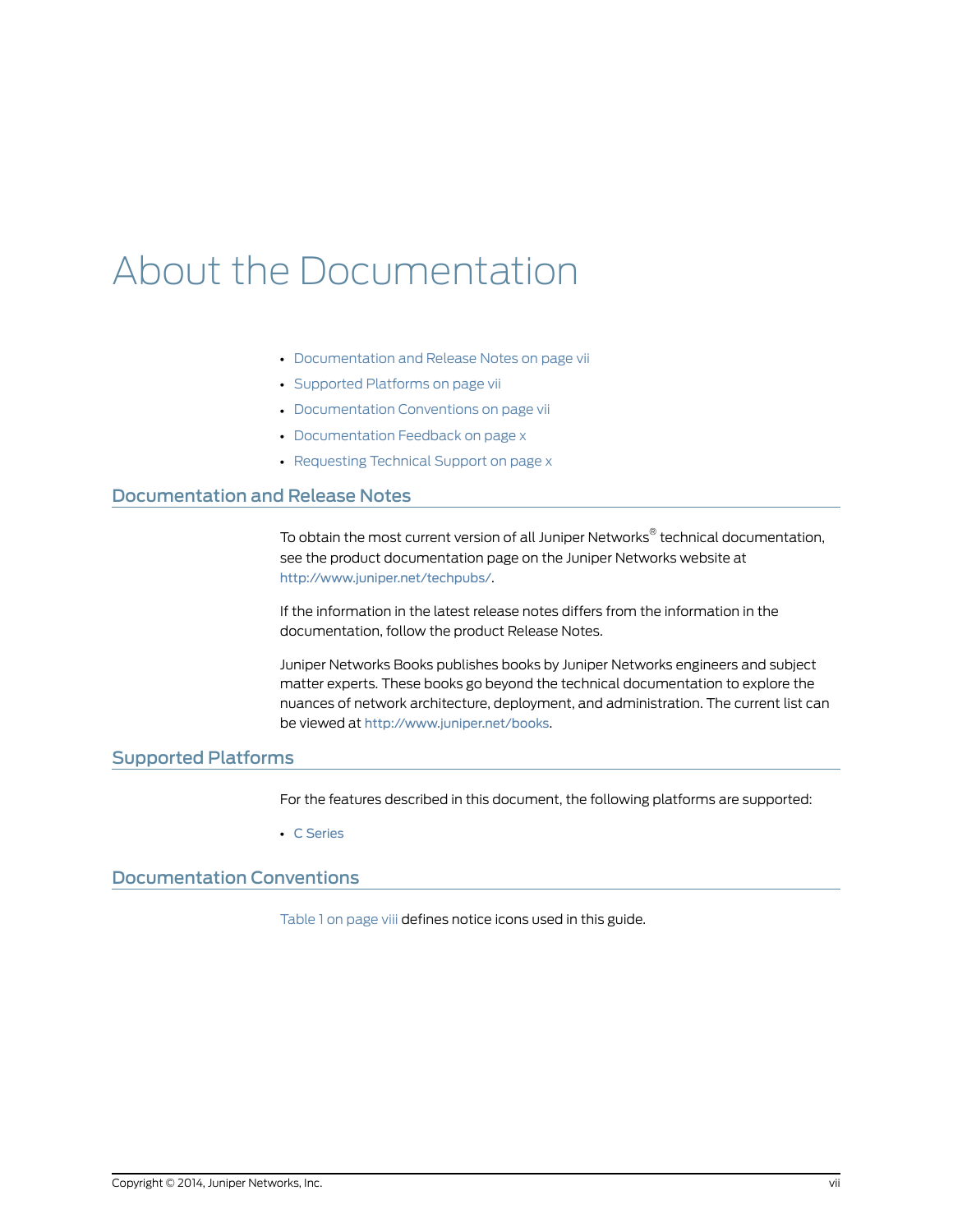# <span id="page-7-1"></span>Table 1: Notice Icons

| Icon                             | Meaning            | Description                                                                 |
|----------------------------------|--------------------|-----------------------------------------------------------------------------|
|                                  | Informational note | Indicates important features or instructions.                               |
|                                  | Caution            | Indicates a situation that might result in loss of data or hardware damage. |
|                                  | Warning            | Alerts you to the risk of personal injury or death.                         |
|                                  | Laser warning      | Alerts you to the risk of personal injury from a laser.                     |
|                                  | Tip                | Indicates helpful information.                                              |
|                                  | Best practice      | Alerts you to a recommended use or implementation.                          |
| <b>Documentation Conventions</b> |                    |                                                                             |

<span id="page-7-2"></span><span id="page-7-0"></span>[Table](#page-8-1) 1 on page viii defines the notice icons used in this guide. Table 3 on page ix defines text conventions used throughout this documentation.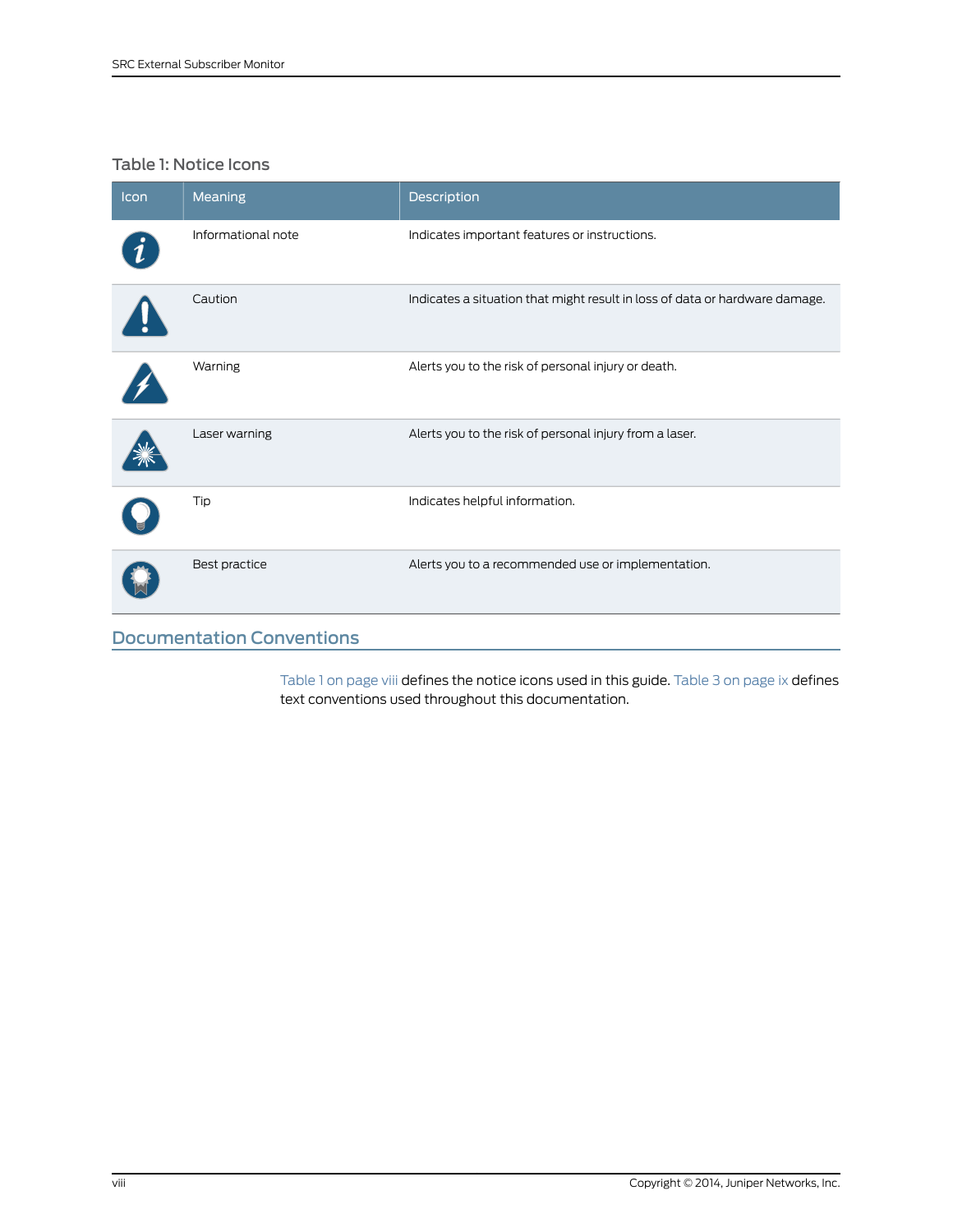# <span id="page-8-0"></span>Table 2: Notice Icons

| Icon | Meaning            | Description                                                                 |
|------|--------------------|-----------------------------------------------------------------------------|
|      | Informational note | Indicates important features or instructions.                               |
|      | Caution            | Indicates a situation that might result in loss of data or hardware damage. |
|      | Warning            | Alerts you to the risk of personal injury or death.                         |
|      | Laser warning      | Alerts you to the risk of personal injury from a laser.                     |
|      | Tip                | Indicates helpful information.                                              |
|      | Best practice      | Alerts you to a recommended use or implementation.                          |

# <span id="page-8-1"></span>Table 3: Text Conventions

| Convention                  | Description                                                                                                                                                  | Examples                                                                                                                                                                                                              |
|-----------------------------|--------------------------------------------------------------------------------------------------------------------------------------------------------------|-----------------------------------------------------------------------------------------------------------------------------------------------------------------------------------------------------------------------|
| Bold text like this         | • Represents keywords, scripts, and tools in<br>text.<br>Represents a GUI element that the user<br>selects, clicks, checks, or clears.                       | • Specify the keyword exp-msg.<br>• Run the <b>install</b> .sh script.<br>• Use the pkgadd tool.<br>• To cancel the configuration, click Cancel.                                                                      |
| Bold text like this         | Represents text that the user must type.                                                                                                                     | user@host# set cache-entry-age<br>cache-entry-age                                                                                                                                                                     |
| Fixed-width text like this  | Represents information as displayed on your<br>terminal's screen, such as CLI commands in<br>output displays.                                                | nic-locators {<br>login {<br>resolution {<br>resolver-name /realms/<br>login/A1;<br>key-type LoginName;<br>value-type SaeId:<br>}                                                                                     |
| Regular sans serif typeface | • Represents configuration statements.<br>• Indicates SRC CLI commands and options<br>in text.<br>• Represents examples in procedures.<br>• Represents URLs. | • system Idap server<br>stand-alone;<br>• Use the request sae modify device failover<br>command with the force option<br>• user@host#<br>• http://www.juniper.net/techpubs/software/<br>management/sdx/api-index.html |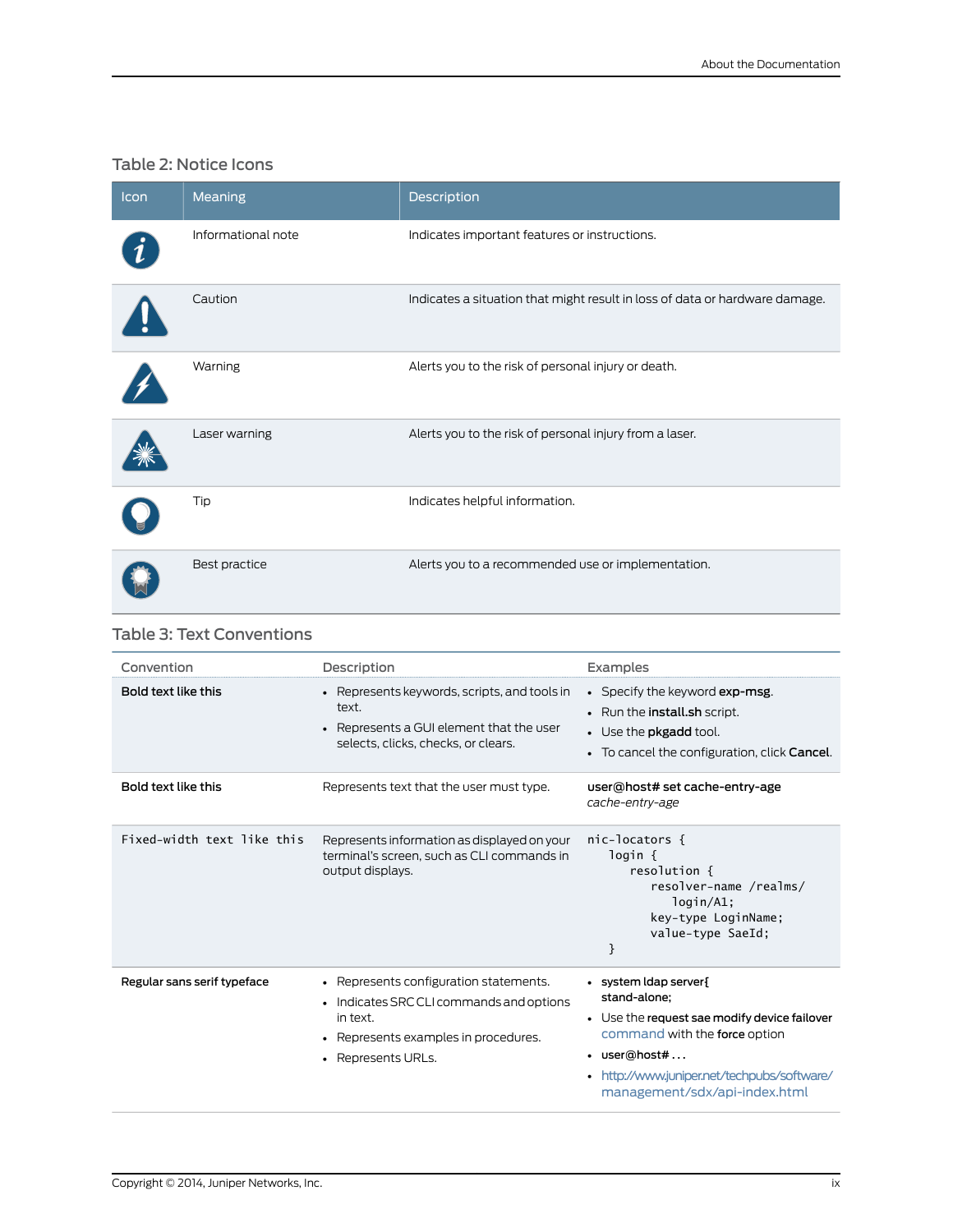| Italic sans serif typeface                 | Represents variables in SRC CLI commands.                                                                                                                                  | user@host# set local-address<br>local-address                                                                                                                   |
|--------------------------------------------|----------------------------------------------------------------------------------------------------------------------------------------------------------------------------|-----------------------------------------------------------------------------------------------------------------------------------------------------------------|
| Angle brackets                             | In text descriptions, indicate optional<br>keywords or variables.                                                                                                          | Another runtime variable is <gfwif>.</gfwif>                                                                                                                    |
| Key name                                   | Indicates the name of a key on the keyboard.                                                                                                                               | Press Enter.                                                                                                                                                    |
| Key names linked with a plus sign<br>$(+)$ | Indicates that you must press two or more<br>keys simultaneously.                                                                                                          | Press Ctrl $+ b$ .                                                                                                                                              |
| Italic typeface                            | • Emphasizes words.<br>• Identifies book names.<br>• Identifies distinguished names.<br>• Identifies files, directories, and paths in<br>text but not in command examples. | • There are two levels of access: user and<br>privileged.<br>• SRC-PE Getting Started Guide.<br>$\bullet$ o=Users. o=UMC<br>• The /etc/default.properties file. |
| Backslash                                  | At the end of a line, indicates that the text<br>wraps to the next line.                                                                                                   | Plugin.radiusAcct-1.class=\<br>net.juniper.smgt.sae.plugin\<br>RadiusTrackingPluginEvent                                                                        |
| Words separated by the   symbol            | Represent a choice to select one keyword or<br>variable to the left or right of this symbol.<br>(The keyword or variable may be either<br>optional or required.)           | diagnostic   line                                                                                                                                               |

### Table 3: Text Conventions *(continued)*

## <span id="page-9-0"></span>Documentation Feedback

<span id="page-9-3"></span>We encourage you to provide feedback, comments, and suggestions so that we can improve the documentation. You can send your comments to [techpubs-comments@juniper.net](mailto:techpubs-comments@juniper.net?subject=), or fill out the documentation feedback form at <https://www.juniper.net/cgi-bin/docbugreport/>. If you are using e-mail, be sure to include the following information with your comments:

- Document or topic name
- URL or page number
- <span id="page-9-2"></span>• Software release version (if applicable)

## <span id="page-9-1"></span>Requesting Technical Support

Technical product support is available through the Juniper NetworksTechnical Assistance Center (JTAC). If you are a customer with an active J-Care or JNASC support contract, or are covered under warranty, and need post-sales technical support, you can access our tools and resources online or open a case with JTAC.

• JTAC policies—For a complete understanding of our JTAC procedures and policies, review the *JTAC User Guide* located at <http://www.juniper.net/us/en/local/pdf/resource-guides/7100059-en.pdf>.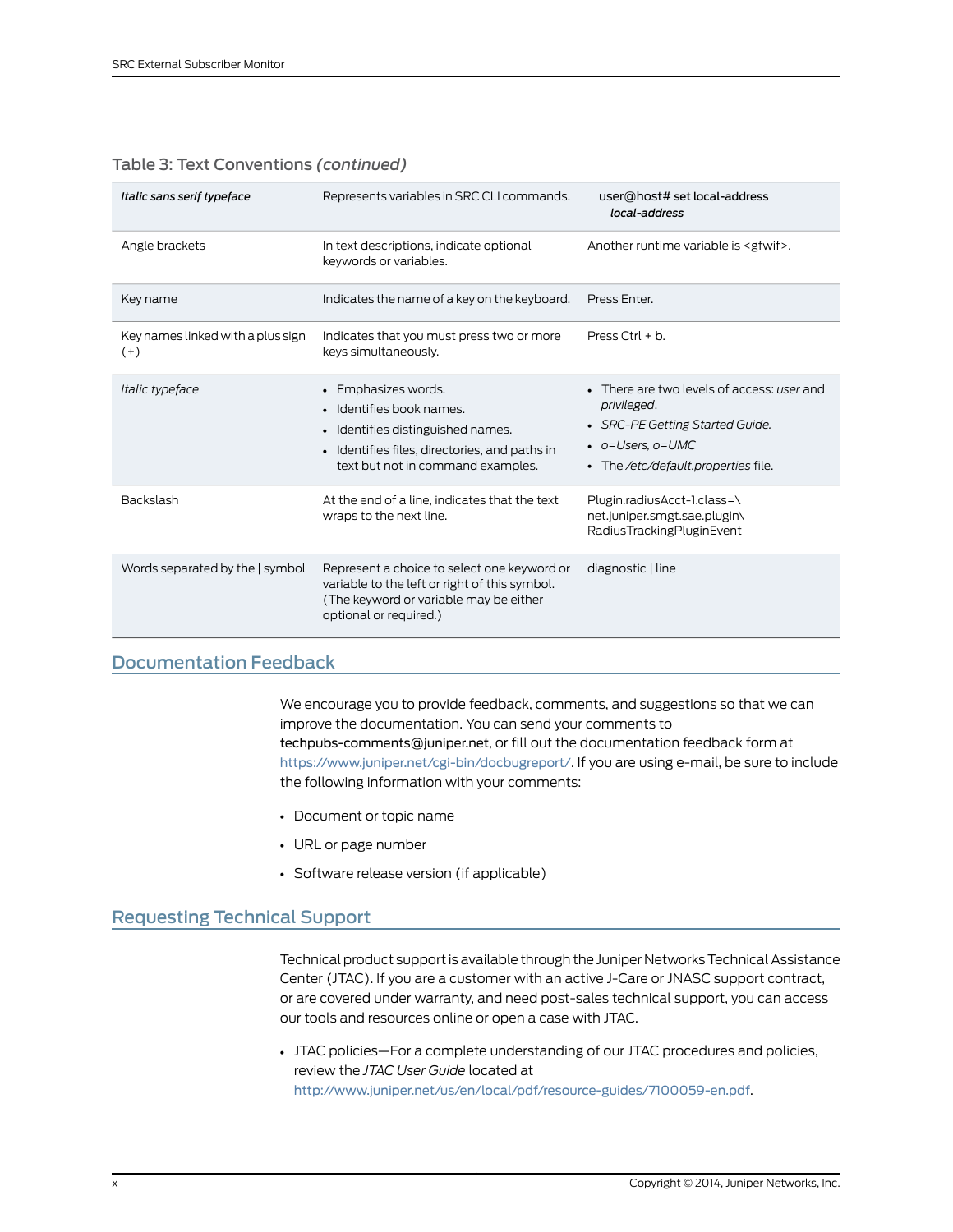- Product warranties—For product warranty information, visit <http://www.juniper.net/support/warranty/>.
- JTAC hours of operation—The JTAC centers have resources available 24 hours a day, 7 days a week, 365 days a year.

### <span id="page-10-0"></span>Self-Help Online Tools and Resources

For quick and easy problem resolution, Juniper Networks has designed an online self-service portal called the Customer Support Center (CSC) that provides you with the following features:

- Find CSC offerings: <http://www.juniper.net/customers/support/>
- Search for known bugs: <http://www2.juniper.net/kb/>
- Find product documentation: <http://www.juniper.net/techpubs/>
- Find solutions and answer questions using our Knowledge Base: <http://kb.juniper.net/>
- Download the latest versions of software and review release notes: <http://www.juniper.net/customers/csc/software/>
- Search technical bulletins for relevant hardware and software notifications: <http://kb.juniper.net/InfoCenter/>
- Join and participate in the Juniper Networks Community Forum: <http://www.juniper.net/company/communities/>
- Open a case online in the CSC Case Management tool: <http://www.juniper.net/cm/>

To verify service entitlement by product serial number, use our Serial Number Entitlement (SNE) Tool: <https://tools.juniper.net/SerialNumberEntitlementSearch/>

### <span id="page-10-1"></span>Opening a Case with JTAC

You can open a case with JTAC on the Web or by telephone.

- Use the Case Management tool in the CSC at <http://www.juniper.net/cm/>.
- Call 1-888-314-JTAC (1-888-314-5822 toll-free in the USA, Canada, and Mexico).

For international or direct-dial options in countries without toll-free numbers, see <http://www.juniper.net/support/requesting-support.html>.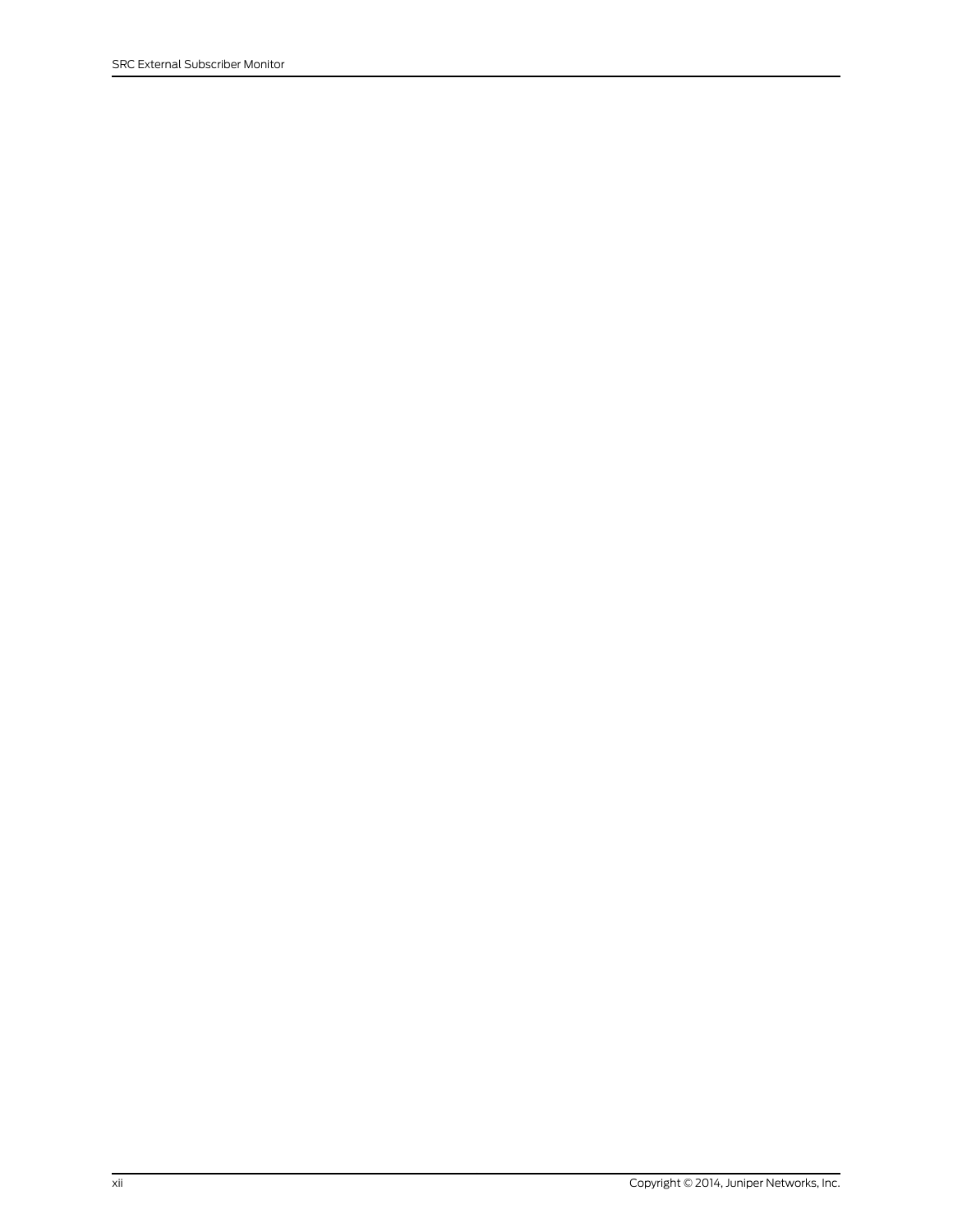<span id="page-12-0"></span>PART 1



• Software Features [Overview](#page-14-0) on [page](#page-14-0) 3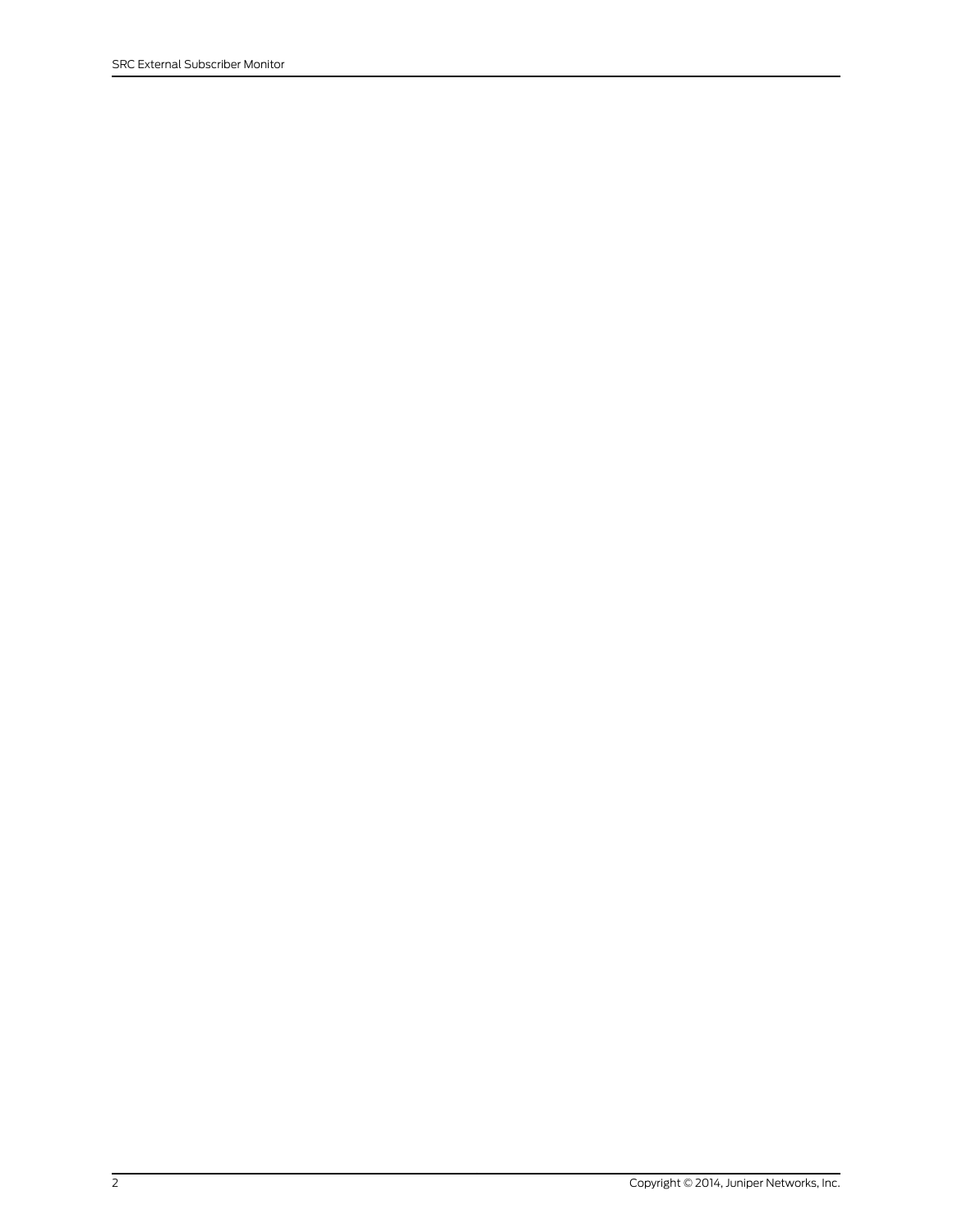## <span id="page-14-0"></span>CHAPTER 1

# Software Features Overview

<span id="page-14-2"></span>• External [Subscriber](#page-14-1) Monitor Overview on [page](#page-14-1) 3

# <span id="page-14-1"></span>External Subscriber Monitor Overview

You use the External Subscriber Monitor application with the event notification method of logging in subscribers and creating subscriber sessions. You can use event notification when you integrate devices into the SRC network that do not notify the SAE about subscriber events, such as when a subscriber logs in or when the address assignment is terminated.

External Subscriber Monitor must view all RADIUS accounting messages associated with subscriber sessions. External Subscriber Monitor is stateless and cannot synchronize the current set of subscribers when there is a failure. If events are missed because of a software or network failure, the overall state recovers when RADIUS interim updates are sent. For example, missed ipUp events become effective when the next interim update is sent, and missed ipDown events time out after the configured RADIUS time to live.

External Subscriber Monitor is configured as a pseudo–RADIUS server and acts as a RADIUS accounting server. Configure the router or RADIUS server to duplicate accounting packets to External Subscriber Monitor. When External Subscriber Monitor is the pseudo-RADIUS server, it handles software failures more robustly. The pseudo-RADIUS server does not acknowledge failed accounting requests and gives the RADIUS client the option to retransmit the accounting packet to a backup External Subscriber Monitor.

Related Documentation

- For information about event notification with other third-party network devices, see *Logging In Subscribers and Creating Sessions*
- [Configuring](#page-18-1) External Subscriber Monitor (SRC CLI) on page 7
- Starting External [Subscriber](#page-36-1) Monitor (SRC CLI) on page 25
- Configuring the [Pseudo-RADIUS](#page-27-2) Server for External Subscriber Monitor (SRC CLI) on [page](#page-27-2) 16
- [Configuring](#page-29-1) the Client Secret for External Subscriber Monitor (SRC CLI) on page 18
- Configuring Event [Notification](#page-30-1) for External Subscriber Monitor (SRC CLI) on page 19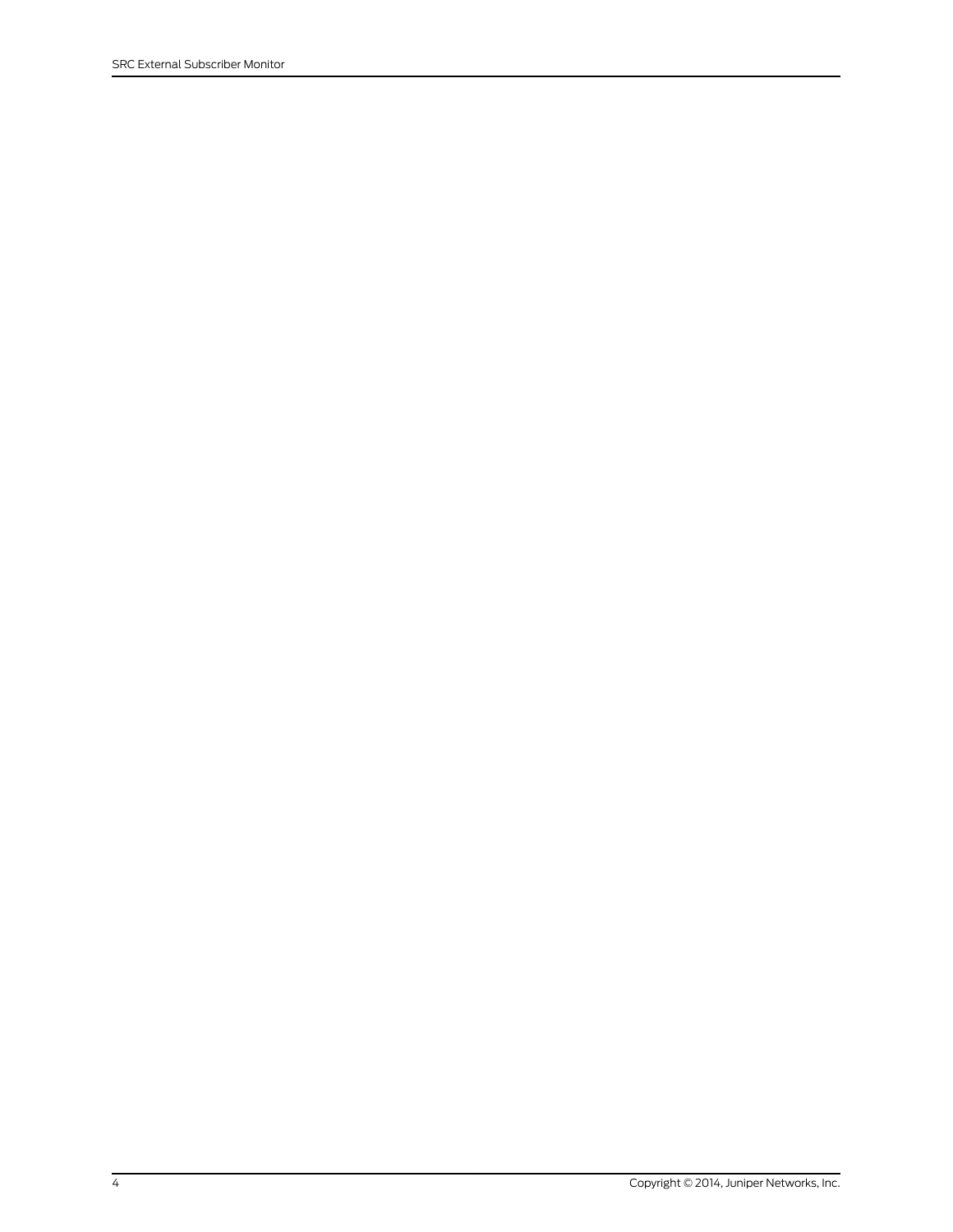<span id="page-16-0"></span>PART 2 Configuration

• [Configuration](#page-18-0) Tasks on [page](#page-18-0) 7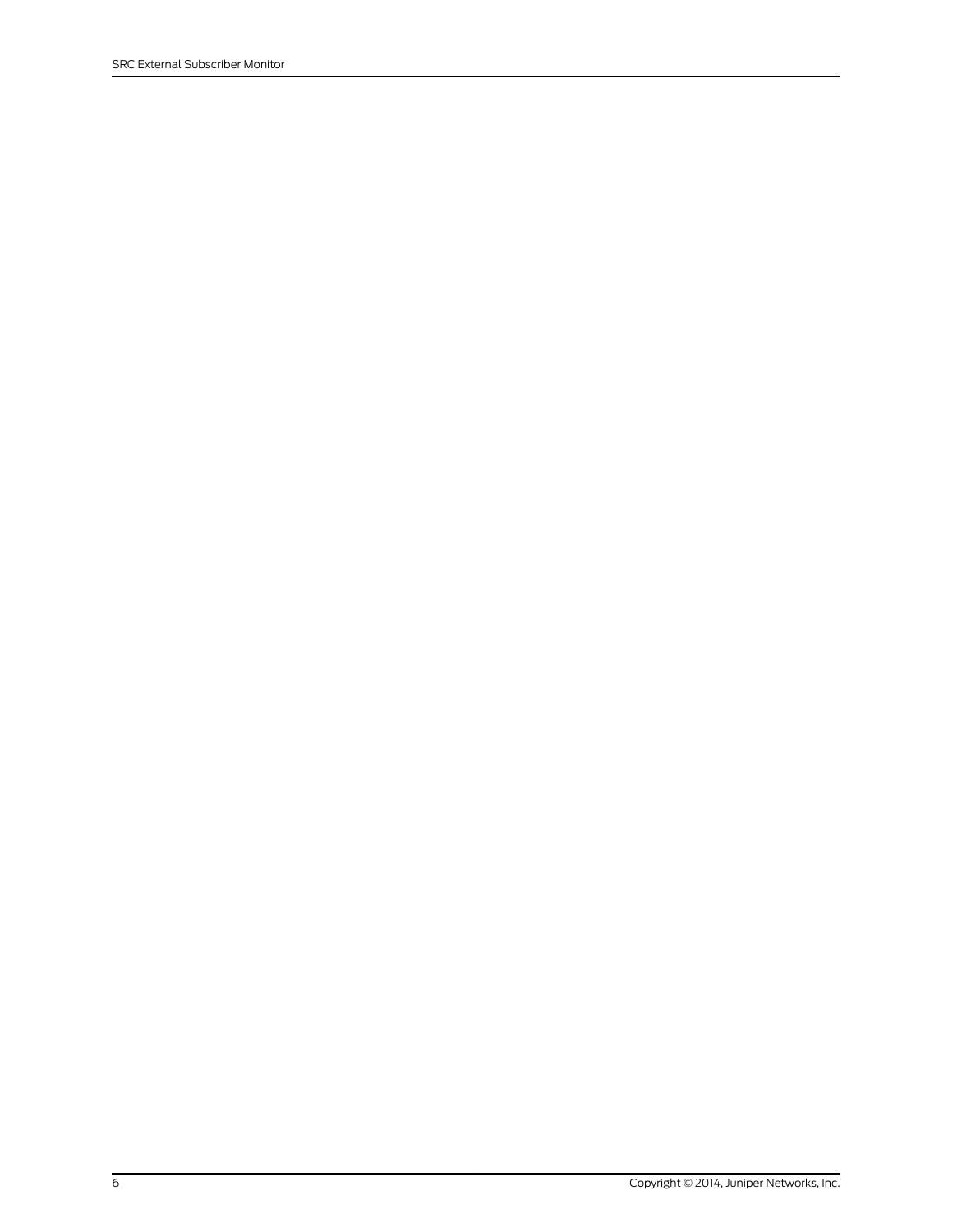<span id="page-18-0"></span>CHAPTER 2

# Configuration Tasks

- [Configuring](#page-18-1) External Subscriber Monitor (SRC CLI) on [page](#page-18-1) 7
- [Configuring](#page-22-0) External Subscriber Monitor (C-Web Interface) on [page](#page-22-0) 11
- Configuring the NIC Proxy for the [Pseudo-RADIUS](#page-24-0) Server (SRC CLI) on [page](#page-24-0) 13
- Configuring the NIC Proxy for the [Pseudo-RADIUS](#page-26-0) Server (C-Web Interface) on [page](#page-26-0) 15
- Configuring the [Pseudo-RADIUS](#page-27-2) Server for External Subscriber Monitor (SRC CLI) on [page](#page-27-2) 16
- Configuring the [Pseudo-RADIUS](#page-29-0) Server for External Subscriber Monitor (C-Web [Interface\)](#page-29-0) on [page](#page-29-0) 18
- [Configuring](#page-29-1) the Client Secret for External Subscriber Monitor (SRC CLI) on [page](#page-29-1) 18
- [Configuring](#page-30-0) the Client Secret for External Subscriber Monitor (C-Web [Interface\)](#page-30-0) on [page](#page-30-0) 19
- Configuring Event [Notification](#page-30-1) for External Subscriber Monitor (SRC CLI) on [page](#page-30-1) 19
- <span id="page-18-3"></span>• Configuring Event [Notification](#page-31-0) for External Subscriber Monitor (C-Web [Interface\)](#page-31-0) on [page](#page-31-0) 20

## <span id="page-18-1"></span>Configuring External Subscriber Monitor (SRC CLI)

Configure initial properties, including directory connection and directory eventing properties.

Tasks to configure External Subscriber Monitor are:

- 1. [Configuring](#page-18-2) Basic Local Properties for External Subscriber Monitor on [page](#page-18-2) 7
- 2. [Configuring](#page-19-0) Initial Properties for External Subscriber Monitor on [page](#page-19-0) 8
- <span id="page-18-4"></span>3. Configuring Directory [Connection](#page-19-1) Properties for External Subscriber Monitor on [page8](#page-19-1)
- 4. [Configuring](#page-20-0) Eventing Properties for External Subscriber Monitor on [page](#page-20-0) 9
- 5. Configuring Logging [Destinations](#page-21-0) for External Subscriber Monitor on [page](#page-21-0) 10

### <span id="page-18-2"></span>Configuring Basic Local Properties for External Subscriber Monitor

After you complete the configuration changes, restart External Subscriber Monitor for the configuration changes to take effect. Use the following configuration statements to configure basic local properties: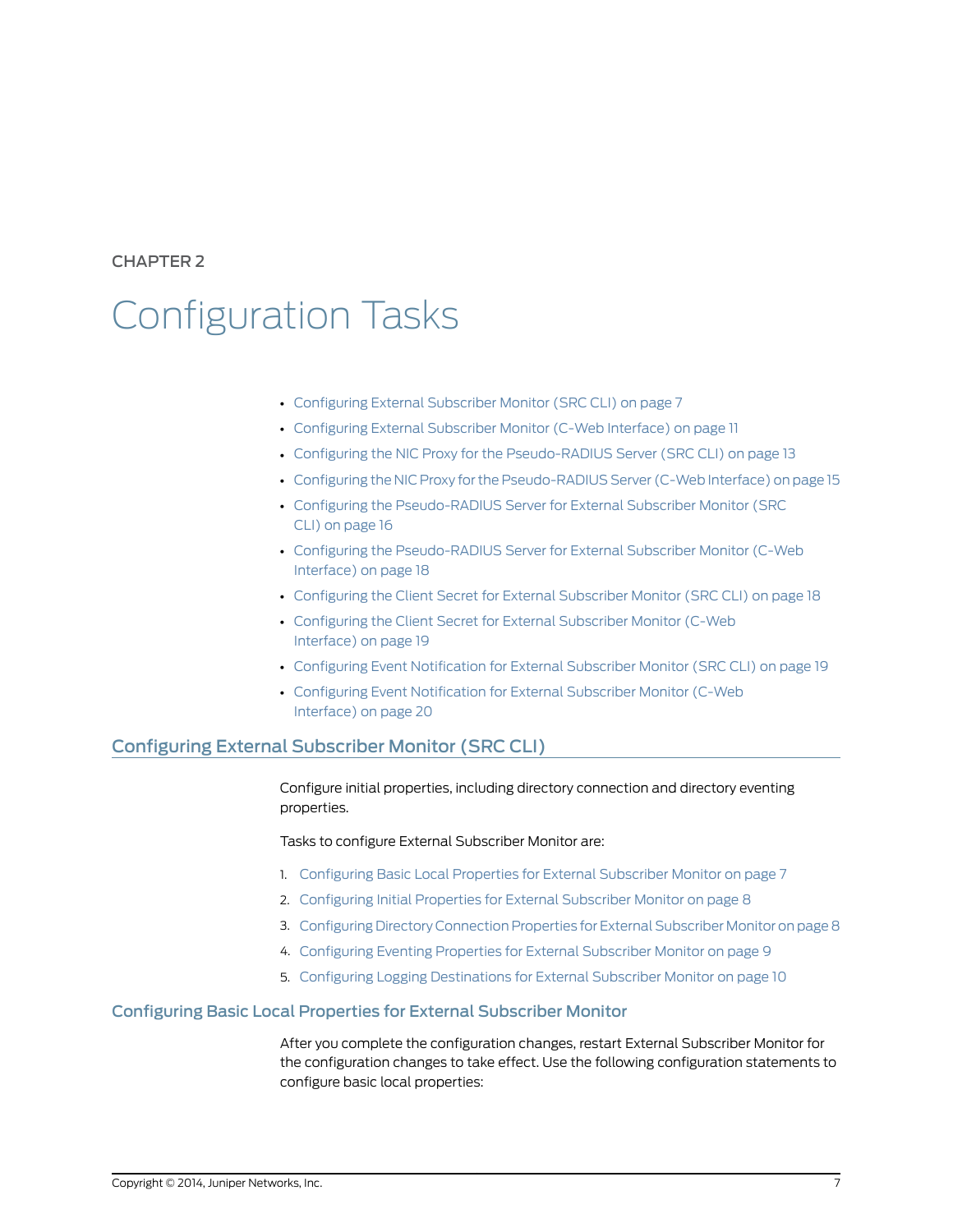```
slot number external-subscriber-monitor {
  java-garbage-collection-options java-garbage-collection-option;
  java-heap-size java-heap-size;
}
```
To configure basic local properties:

1. From configuration mode, access the configuration statement that configures the local properties.

user@host# edit slot 0 external-subscriber-monitor

2. Configure the garbage collection functionality of the Java Virtual Machine.

[edit slot 0 external-subscriber-monitor] user@host# set java-garbage-collection-options *java-garbage-collection-options*

3. (Optional) If you encounter problems caused by lack of memory, change the maximum memory size available to the JRE.

[edit slot 0 external-subscriber-monitor] user@host# set java-heap-size *java-heap-size*

<span id="page-19-3"></span>4. (Optional) Verify your configuration.

[edit slot 0 external-subscriber-monitor] user@host# show

### <span id="page-19-0"></span>Configuring Initial Properties for External Subscriber Monitor

Use the following configuration statements to configure initial properties for External Subscriber Monitor:

slot *number* external-subscriber-monitor initial { dynamic-dn *dynamic-dn*;

}

To configure initial local properties:

1. From configuration mode, access the configuration statement that configures the initial properties.

user@host# edit slot 0 external-subscriber-monitor initial

2. Specify the properties for External Subscriber Monitor.

[edit slot 0 external-subscriber-monitor initial] user@host# set ?

<span id="page-19-2"></span>For more information about configuring local properties for the SRC components, see *Changing the Location of Data in the Directory*.

### <span id="page-19-1"></span>Configuring Directory Connection Properties for External Subscriber Monitor

Use the following configuration statements to configure directory connection properties for External Subscriber Monitor:

slot *number* external-subscriber-monitor initial directory-connection { url *url*;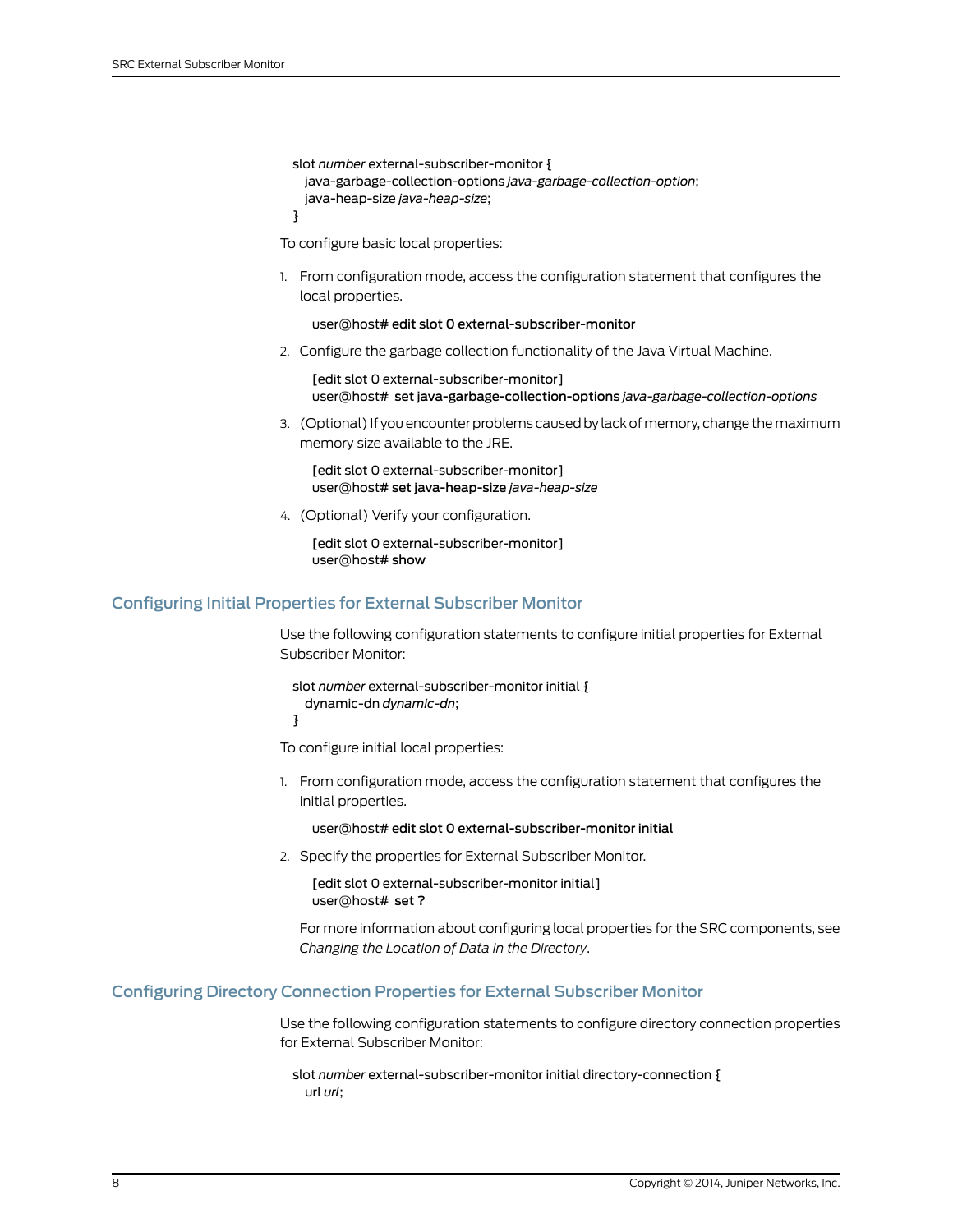backup-urls *backup-urls...*; principal *principal*; credentials *credentials*; timeout *timeout*; check-interval *check-interval*; blacklist; protocol (ldaps); snmp-agent; }

To configure directory connection properties:

1. From configuration mode, access the configuration statement that configures the directory connection properties.

user@host# edit slot 0 external-subscriber-monitor initial directory-connection

2. Specify the properties for External Subscriber Monitor.

[edit slot 0 external-subscriber-monitor initial directory-connection] user@host# set ?

<span id="page-20-1"></span>3. (Optional) Verify your configuration.

[edit slot 0 external-subscriber-monitor initial directory-connection] user@host# show

### <span id="page-20-0"></span>Configuring Eventing Properties for External Subscriber Monitor

Use the following configuration statements to configure directory eventing properties for External Subscriber Monitor:

slot *number* external-subscriber-monitor initial directory-eventing { eventing; signature-dn *signature-dn*; polling-intervall *polling-interval*; event-base-dn *event-base-dn*; dispatcher-pool-size *dispatcherr-pool-size*; }

To configure directory eventing properties:

1. From configuration mode, access the configuration statement that configures the directory eventing properties.

#### user@host# edit slot 0 external-subscriber-monitor initial directory-eventing

2. Specify the initial directory eventing properties for External Subscriber Monitor.

[edit slot 0 external-subscriber-monitor initial directory-eventing] user@host# set ?

For more information about configuring local properties for the SRC components, see *Configuring Initial Directory Eventing Properties for SRC Components*.

3. (Optional) Verify your configuration.

[edit slot 0 external-subscriber-monitor initial directory-connection] user@host# show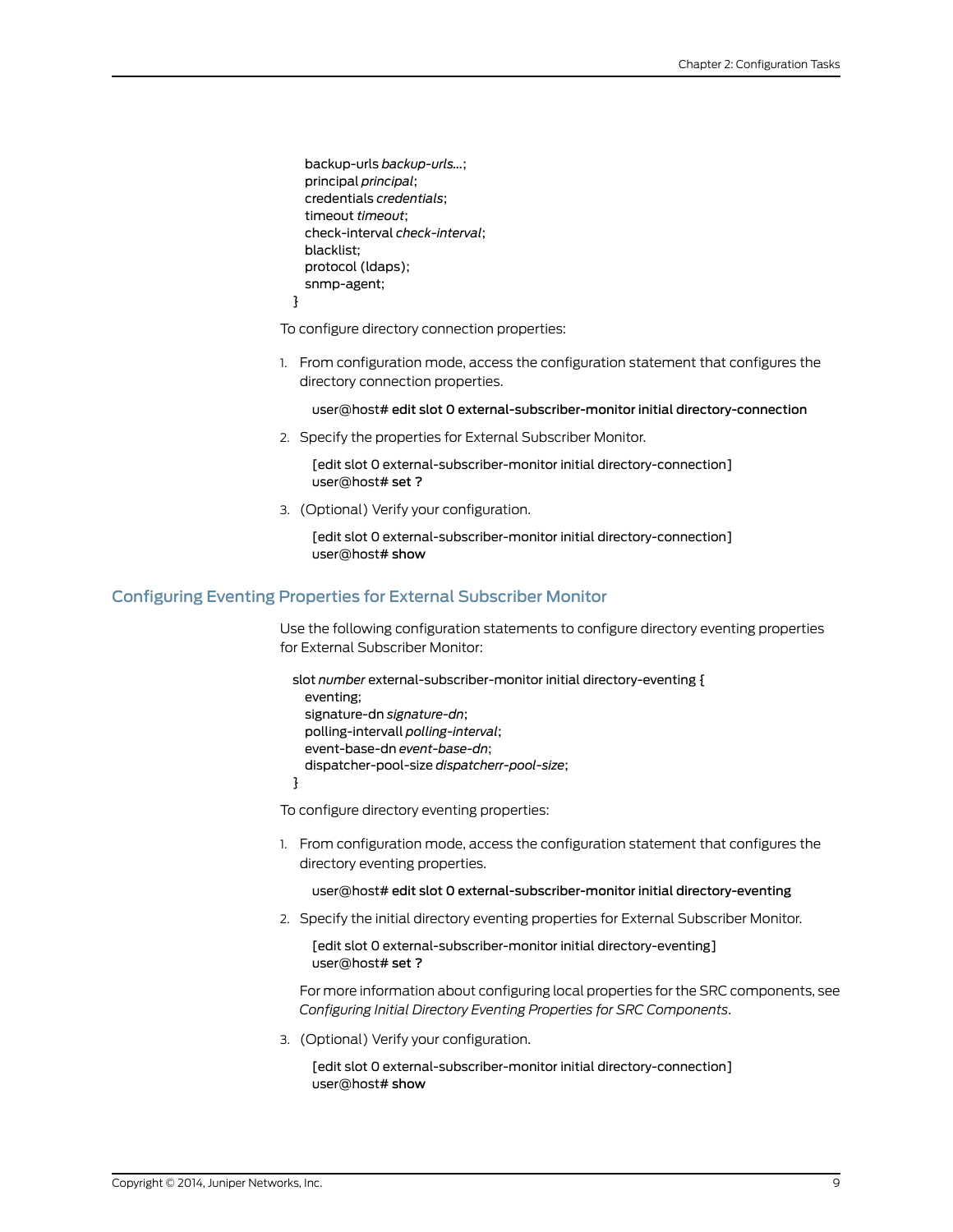# <span id="page-21-0"></span>Configuring Logging Destinations for External Subscriber Monitor

<span id="page-21-1"></span>Use the following configuration statements to configure directory logging destinations for External Subscriber Monitor:

|                                                                              | slot number external-subscriber-monitor logger logger-name<br>slot number external-subscriber-monitor logger logger-name file {<br>filter filter;<br>filename filename;<br>rollover-filename rollover-filename;<br>maximum-file-size maximum-file-size;<br>}<br>slot number external-subscriber-monitor logger logger-name syslog {<br>filter <i>filter</i> ;<br>host host;<br>facility facility;<br>format format;<br>} |
|------------------------------------------------------------------------------|--------------------------------------------------------------------------------------------------------------------------------------------------------------------------------------------------------------------------------------------------------------------------------------------------------------------------------------------------------------------------------------------------------------------------|
| Configuring Logging                                                          | To configure logging destinations to store log messages in a file:                                                                                                                                                                                                                                                                                                                                                       |
| <b>Destinations to Store</b><br>Messages in a File                           | 1. From configuration mode, access the configuration statement that configures the<br>name and type of logging properties. In this sample procedure, the logging destination<br>called file-1 is configured.                                                                                                                                                                                                             |
|                                                                              | user@host#edit slot 0 external-subscriber-monitor logger file-1 file                                                                                                                                                                                                                                                                                                                                                     |
|                                                                              | 2. Specify the properties for the logging destination.                                                                                                                                                                                                                                                                                                                                                                   |
|                                                                              | [edit slot 0 external-subscriber-monitor logger file-1 file]<br>user@host# set?                                                                                                                                                                                                                                                                                                                                          |
|                                                                              | For more information about configuring properties for the logging destination, see<br>Configuring an SRC Component to Store Log Messages in a File (SRC CLI).                                                                                                                                                                                                                                                            |
|                                                                              | 3. (Optional) Verify your configuration.                                                                                                                                                                                                                                                                                                                                                                                 |
|                                                                              | [edit slot 0 external-subscriber-monitor logger file-1 file]<br>user@host# show                                                                                                                                                                                                                                                                                                                                          |
| Configuring Logging                                                          | To configure logging destinations to send log messages to the system logging facility:                                                                                                                                                                                                                                                                                                                                   |
| <b>Destinations to Send</b><br>Messages to System<br><b>Logging Facility</b> | 1. From configuration mode, access the configuration statement that configures the<br>name and type of logging properties. In this sample procedure, the logging destination<br>is called syslog-1.                                                                                                                                                                                                                      |
|                                                                              | user@host# edit slot 0 external-subscriber-monitor logger syslog-1 syslog                                                                                                                                                                                                                                                                                                                                                |
|                                                                              | 2. Specify the properties for the logging destination.                                                                                                                                                                                                                                                                                                                                                                   |
|                                                                              | [edit slot 0 external-subscriber-monitor logger syslog-1 syslog]<br>user@host# set?                                                                                                                                                                                                                                                                                                                                      |
|                                                                              | For more information about configuring properties for the logging destination, see<br>Configuring System Logging (SRC CLI).                                                                                                                                                                                                                                                                                              |
|                                                                              | 3. (Optional) Verify your configuration.                                                                                                                                                                                                                                                                                                                                                                                 |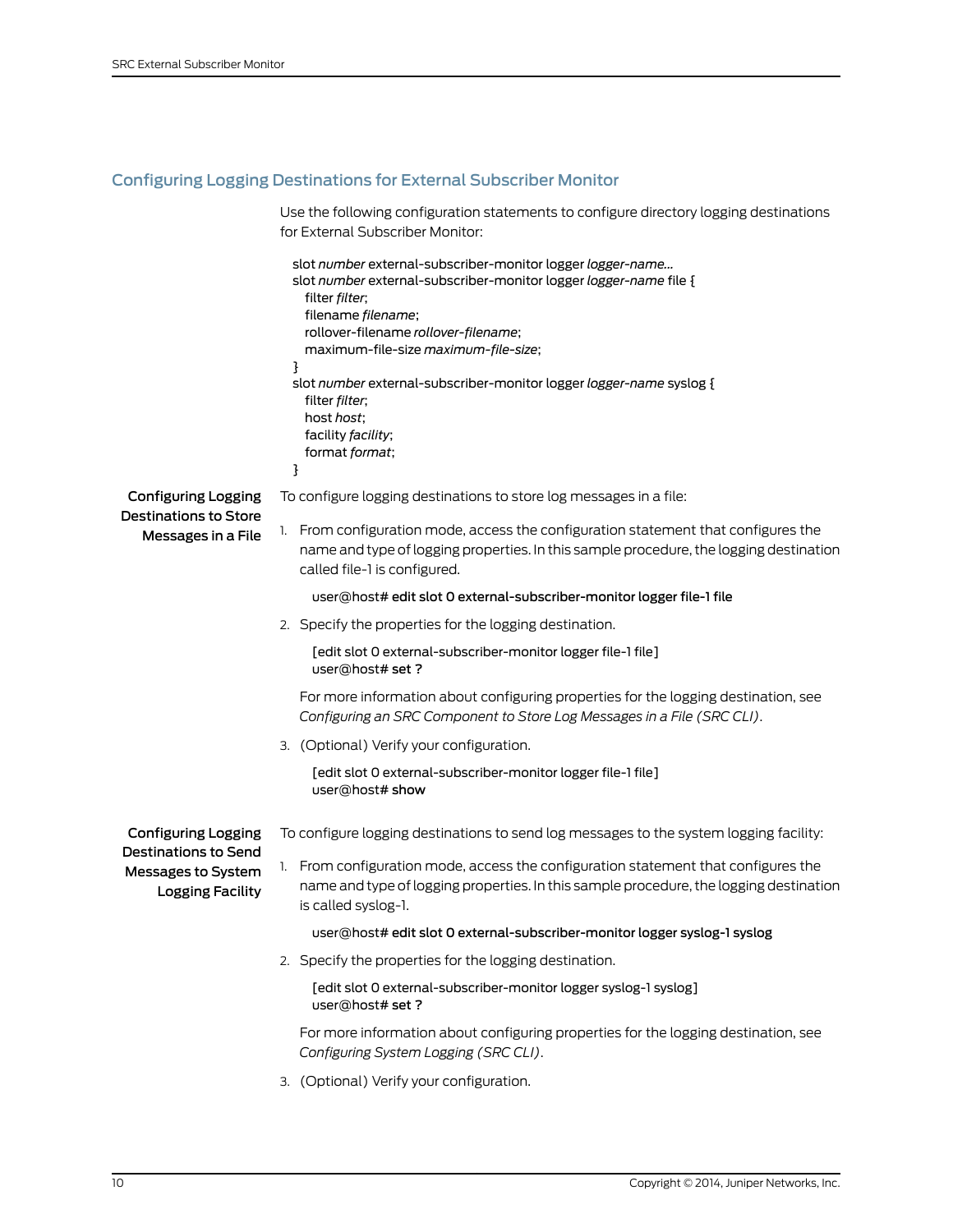### [edit slot 0 external-subscriber-monitor logger file-1 file] user@host# show

Related Documentation

- [Configuring](#page-22-0) External Subscriber Monitor (C-Web Interface) on page 11
- 
- Starting External [Subscriber](#page-36-1) Monitor (SRC CLI) on page 25
- Viewing Statistics for External [Subscriber](#page-39-0) Monitor (C-Web Interface) on page 28
- External [Subscriber](#page-14-1) Monitor Overview on page 3

# <span id="page-22-0"></span>Configuring External Subscriber Monitor (C-Web Interface)

<span id="page-22-5"></span>Configure initial properties, including directory connection and directory eventing properties.

Tasks to configure External Subscriber Monitor are:

- 1. [Configuring](#page-22-1) Basic Local Properties for External Subscriber Monitor on [page](#page-22-1) 11
- 2. [Configuring](#page-22-2) Initial Properties for External Subscriber Monitor on [page](#page-22-2) 11
- 3. Configuring Directory [Connection](#page-23-0) Properties for External Subscriber Monitor on [page](#page-23-0) 12
- 4. [Configuring](#page-23-1) Eventing Properties for External Subscriber Monitor on [page](#page-23-1) 12
- <span id="page-22-3"></span>5. Configuring Logging [Destinations](#page-23-2) for External Subscriber Monitor on [page](#page-23-2) 12

### <span id="page-22-1"></span>Configuring Basic Local Properties for External Subscriber Monitor

To configure basic local properties:

1. Click Configure>Slot, then a specified slot (for example, slot0), and then External Subscriber Monitor.

The External Subscriber Monitor pane appears.

- 2. From the Create new list, select Logger. Type a name for the new logger in the dialog box, and click OK.
- 3. Enter the maximum java heap size in the Java Heap Size box, as described in the Help text.
- <span id="page-22-4"></span>4. Click Apply.

### <span id="page-22-2"></span>Configuring Initial Properties for External Subscriber Monitor

To configure initial properties:

- 1. Click Configure>Slot, then a specified slot (for example, slot0).
- 2. Expand External Subscriber Monitor.
- 3. Click Initial.

The Initial pane appears.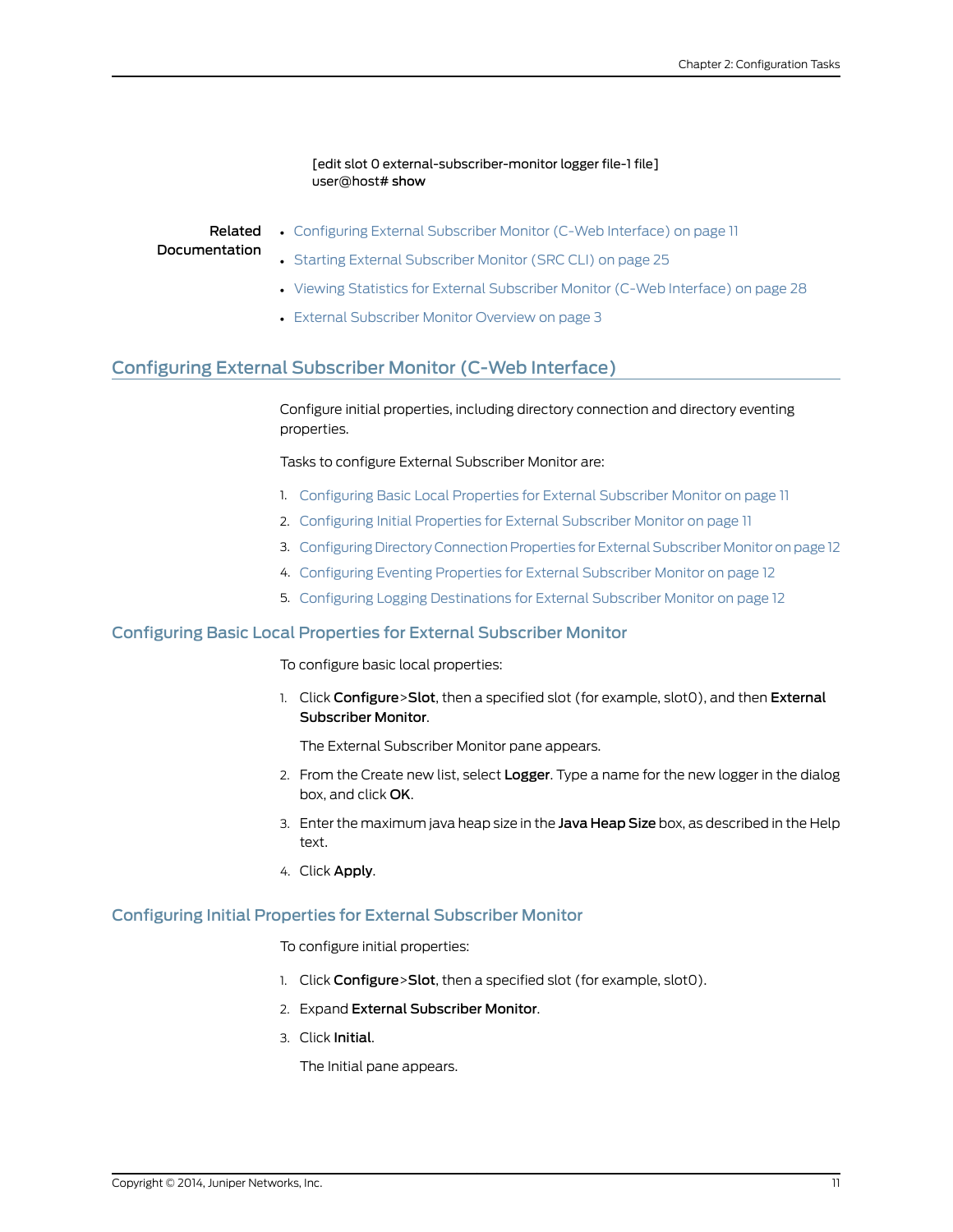## <span id="page-23-0"></span>Configuring Directory Connection Properties for External Subscriber Monitor

<span id="page-23-3"></span>To configure directory connection properties:

- 1. Click Configure>Slot, then a specified slot (for example, slot0).
- 2. Expand External Subscriber Monitor.
- 3. Expand Initialand, then click Directory Connection.

The Directory Connection pane appears.

- 4. Enter the information as described in the Help text box.
- <span id="page-23-4"></span>5. Click Apply.

### <span id="page-23-1"></span>Configuring Eventing Properties for External Subscriber Monitor

To configure eventing properties:

- 1. Click Configure>Slot, then a specified slot (for example, slot0).
- 2. Expand External Subscriber Monitor.
- 3. Expand Initial, and then click Directory Eventing.

The Directory Eventing pane appears.

- 4. Enter the information as described in the Help text box.
- 5. Click Apply.

### <span id="page-23-2"></span>Configuring Logging Destinations for External Subscriber Monitor

You can configure the logging destination to store messages in a file or a system logging facility (Syslog). You can create or modify loggers.

To configure logging destinations to store log messages:

- 1. Click Configure>Slot, then a specified slot (for example, slot0).
- 2. Expand External Subscriber Monitor.
- 3. From the Create new list, select Logger.
- 4. In the dialog box, type a name for the new logger, and click OK.

The name of the logger appears in the side pane and the Logger pane.

- 5. Expand the logger in the side pane, and then click File or Syslog.
- 6. Click Create, enter information as described in the Help text in the main pane, and click Apply.

#### Related • Starting External [Subscriber](#page-36-2) Monitor (C-Web Interface) on page 25

### Documentation

- *Configuring External Subscriber Monitor (SRC CLI)*
- Viewing Statistics for External [Subscriber](#page-39-0) Monitor (C-Web Interface) on page 28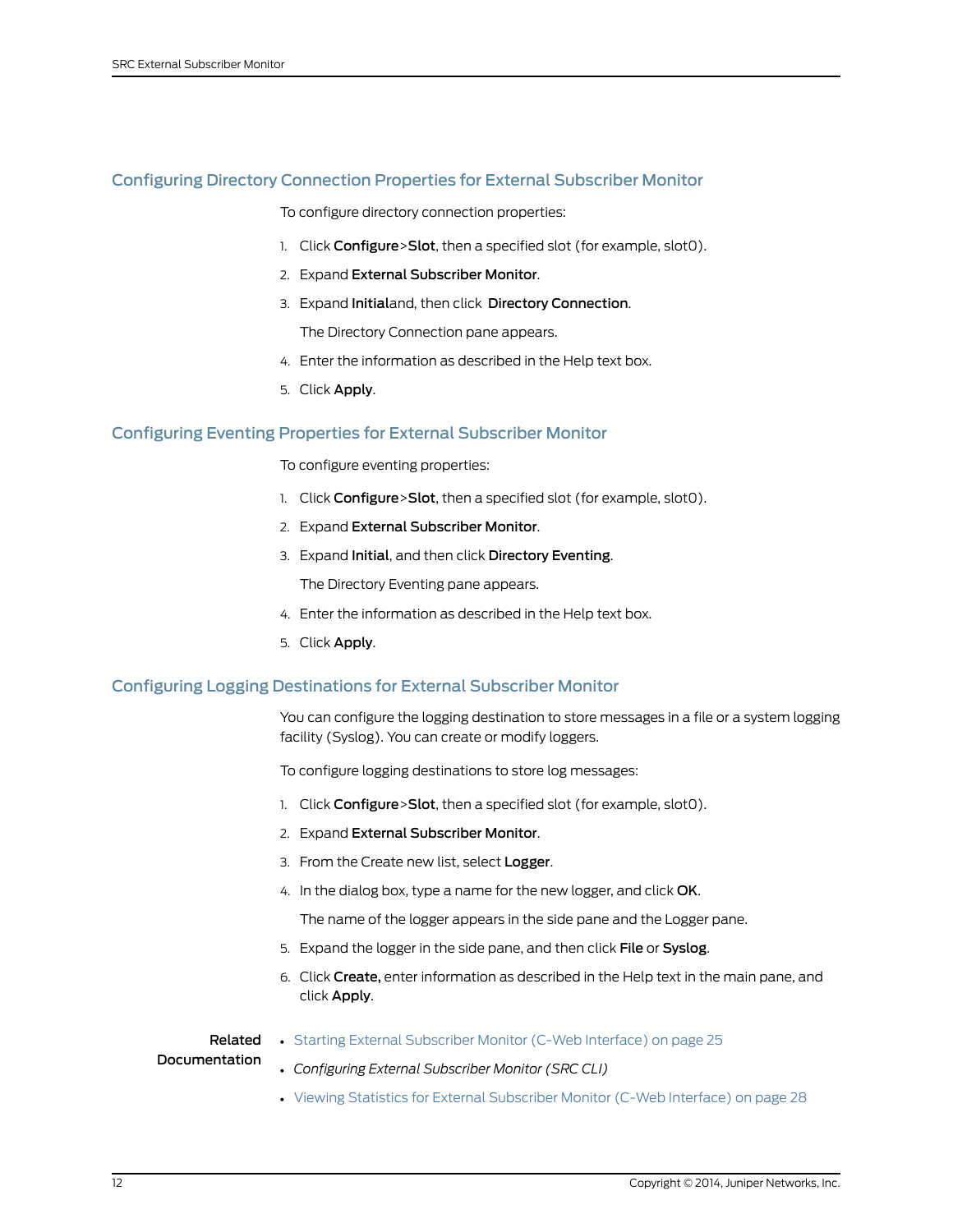• External [Subscriber](#page-14-1) Monitor Overview on page 3

# <span id="page-24-0"></span>Configuring the NIC Proxy for the Pseudo-RADIUS Server (SRC CLI)

### <span id="page-24-3"></span>Tasks to configure the NIC proxy are:

- 1. Configuring Resolution [Information](#page-24-1) for a NIC Proxy on [page](#page-24-1) 13
- 2. Changing the [Configuration](#page-24-2) for the NIC Proxy Cache on [page](#page-24-2) 13
- <span id="page-24-5"></span>3. [Configuring](#page-25-0) a NIC Proxy for NIC Replication on [page](#page-25-0) 14

### <span id="page-24-1"></span>Configuring Resolution Information for a NIC Proxy

Use the following configuration statements to configure the NIC proxy:

slot *number* external-subscriber-monitor nic-proxy-configuration radius-accounting-nic resolution { resolver-name *resolver-name*; constraints *constraints*; }

To configure resolution information for a NIC proxy:

1. From configuration mode, access the configuration statement that configures the NIC proxy configuration. In this sample procedure, the NIC proxy called radius-accounting-nic is configured.

user@host# edit slot 0 external-subscriber-monitor nic-proxy-configuration radius-accounting-nic resolution

2. Specify the resolution information for this NIC proxy.

[edit slot 0 external-subscriber-monitor nic-proxy-configuration radius-accounting-nic resolution]

user@host# set ?

For more information about configuring resolution information for a NIC proxy, see *Configuring Resolution Information for a NIC Proxy (SRC CLI)*.

<span id="page-24-4"></span>3. (Optional) Verify your configuration.

[edit slot 0 external-subscriber-monitor nic-proxy-configuration radius-accounting-nic resolution]

user@host# show

### <span id="page-24-2"></span>Changing the Configuration for the NIC Proxy Cache

You can modify cache properties for the NIC proxy to optimize the resolution performance for your network configuration and system resources. Typically, you can use the default settings for the cache properties. The configuration statements are available at the Advanced editing level.

Use the following configuration statements to configure the NIC proxy cache:

slot *number* external-subscriber-monitor nic-proxy-configuration radius-accounting-nic cache {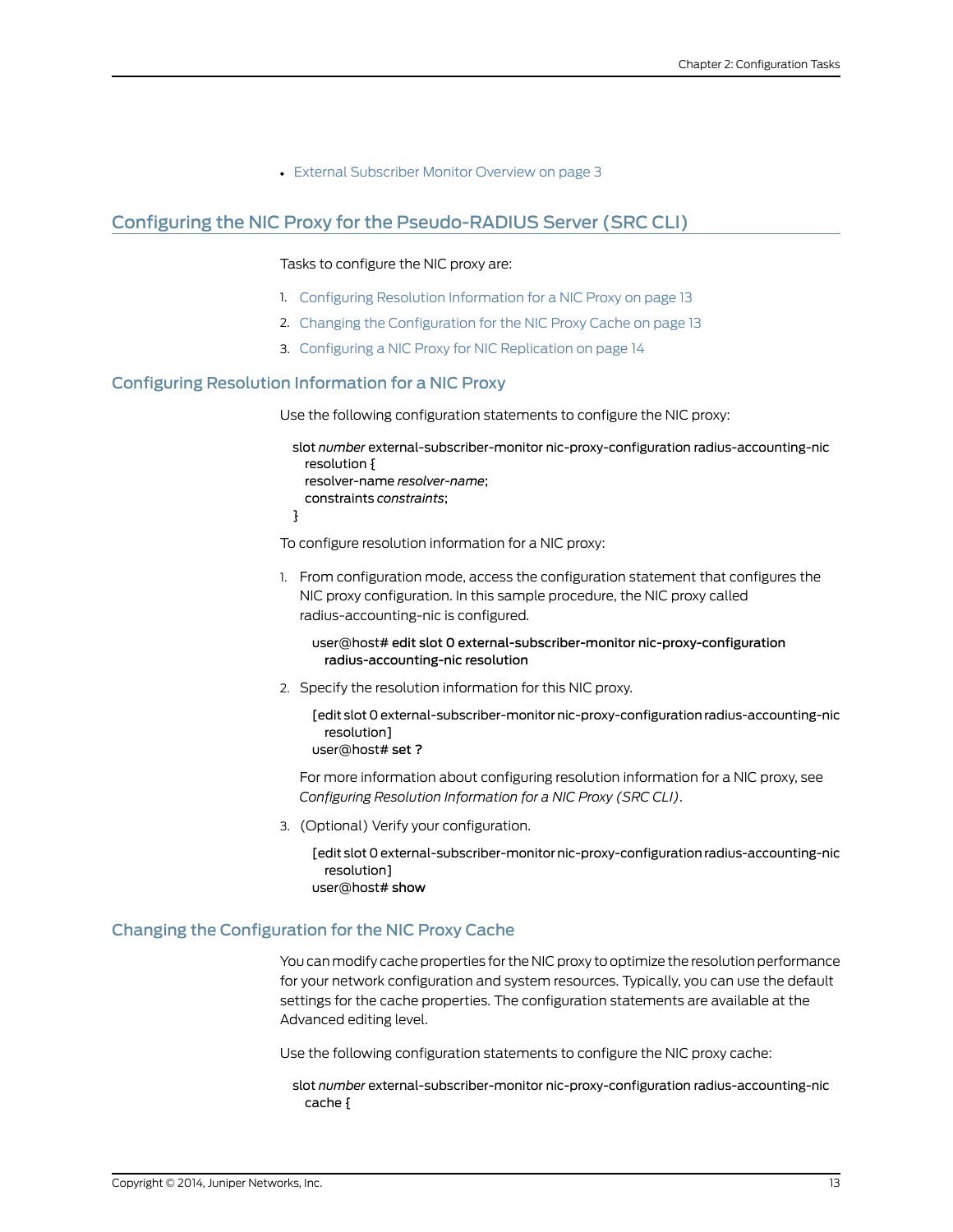cache-size *cache-size*; cache-cleanup-interval *cache-cleanup-interval*; cache-entry-age *cache-entry-age*;

To configure the cache for a NIC proxy:

1. From configuration mode, access the configuration statement that configures the NIC proxy configuration. In this sample procedure, the NIC proxy called radius-accounting-nic is configured.

```
user@host# edit slot 0 external-subscriber-monitor nic-proxy-configuration
  radius-accounting-nic cache
```
2. Specify the cache properties for the NIC proxy.

[edit slot 0 external-subscriber-monitor nic-proxy-configuration radius-accounting-nic cache]

user@host# set ?

3. (Optional) Verify your configuration.

[edit slot 0 external-subscriber-monitor nic-proxy-configuration radius-accounting-nic cache] user@host# show

### <span id="page-25-0"></span>Configuring a NIC Proxy for NIC Replication

}

<span id="page-25-1"></span>Typically, you configure NIC replication to keep the NIC highly available. You configure NIC host selection to specify the groups of NIC hosts to be contacted to resolve a request, and to define how the NIC proxy handles NIC hosts that the proxy is unable to contact. The configuration statements are available at the Normal editing level.

Use the following configuration statements to configure NIC host selection for a NIC proxy:

- slot *number* external-subscriber-monitor nic-proxy-configuration radius-accounting-nic nic-host-selection {
	- groups *groups*;

selection-criteria (roundRobin | randomPick | priorityList);

- }
- slot *number* external-subscriber-monitor nic-proxy-configuration radius-accounting-nic nic-host-selection blacklisting {

try-next-system-on-error;

number-of-retries-before-blacklisting *number-of-retries-before-blacklisting*;

blacklist-retry-interval *blacklist-retry-interval*;

}

To configure a NIC proxy to use NIC replication:

1. From configuration mode, access the configuration statement that specifies the NIC proxy configuration. In this sample procedure, the NIC proxy called radius-accounting-nic is configured.

user@host# edit slot 0 external-subscriber-monitor nic-proxy-configuration radius-accounting-nic nic-host-selection

2. (Optional) Configure NIC host selection for a NIC proxy.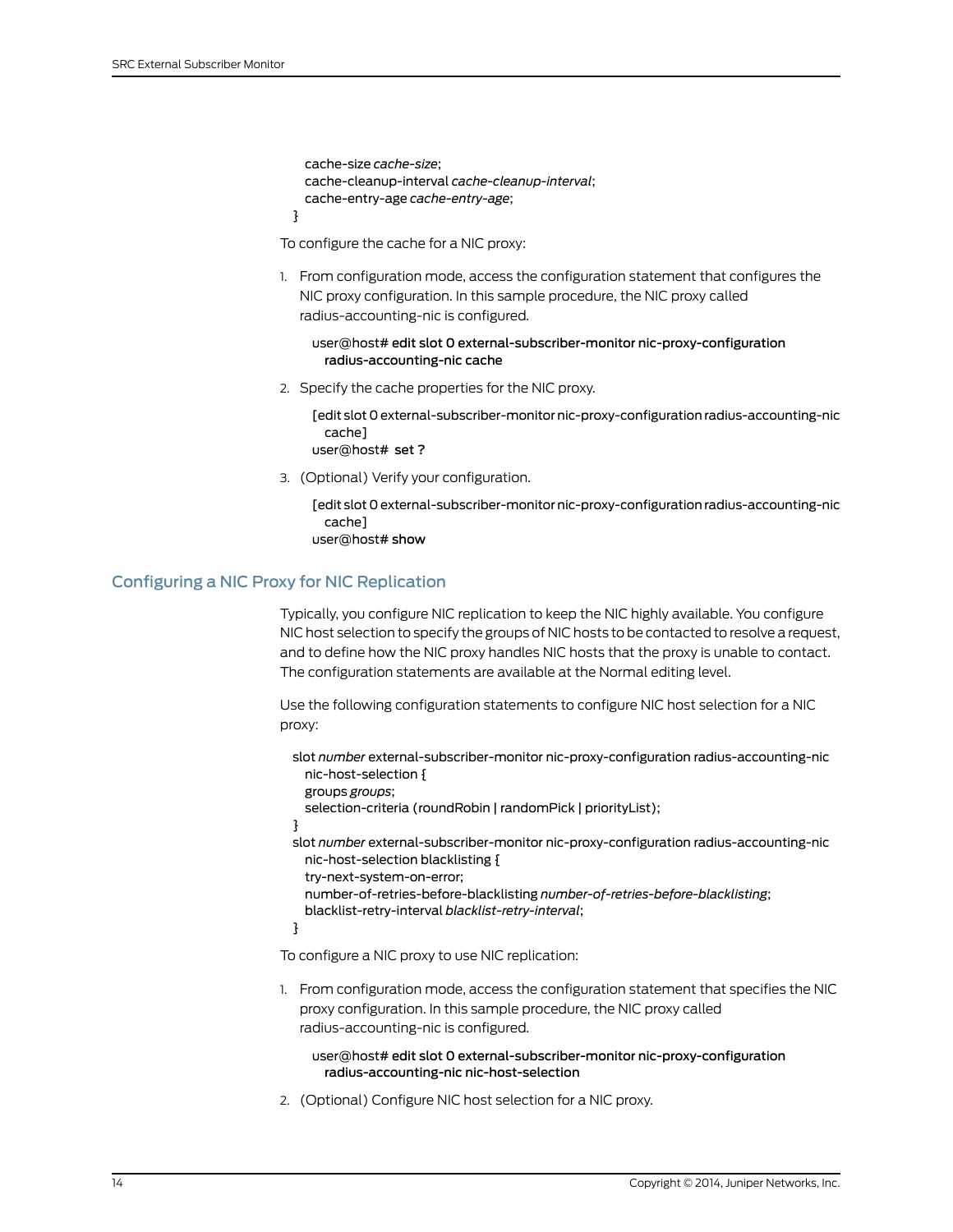[edit slot 0 external-subscriber-monitor nic-proxy-configuration radius-accounting-nic nic-host-selection] user@host# set ?

For more information about configuring NIC host selection for a NIC proxy, see *Configuring a NIC Proxy for NIC Replication (SRC CLI)*.

3. (Optional) Verify your configuration.

[edit slot 0 external-subscriber-monitor nic-proxy-configuration radius-accounting-nic nic-host-selection] user@host# show

4. Access the configuration statement that specifies the NIC proxy configuration for blacklisting—the process of handling nonresponsive NIC hosts.

[edit slot 0 external-subscriber-monitor nic-proxy-configuration radius-accounting-nic nic-host-selection]

user@host# edit blacklisting

[edit slot 0 external-subscriber-monitor nic-proxy-configuration radius-accounting-nic nic-host-selection blacklisting]

5. (Optional) Configure blacklisting for a NIC proxy.

[edit slot 0 external-subscriber-monitor nic-proxy-configuration radius-accounting-nic nic-host-selection blacklisting] user@host# set ?

For more information about configuring NIC host selection for a NIC proxy, see *Configuring a NIC Proxy for NIC Replication (SRC CLI)*.

6. (Optional) Verify your configuration.

[edit slot 0 external-subscriber-monitor nic-proxy-configuration radius-accounting-nic nic-host-selection blacklisting] user@host# show

Related

- Configuring the NIC Proxy for the [Pseudo-RADIUS](#page-26-0) Server (C-Web Interface) on page 15
- <span id="page-26-0"></span>Documentation
- Configuring the [Pseudo-RADIUS](#page-27-2) Server for External Subscriber Monitor (SRC CLI) on [page](#page-27-2) 16
- <span id="page-26-2"></span>• External [Subscriber](#page-14-1) Monitor Overview on page 3

# <span id="page-26-1"></span>Configuring the NIC Proxy for the Pseudo-RADIUS Server (C-Web Interface)

### Tasks to configure the NIC proxy are:

- 1. Configuring Resolution [Information](#page-26-1) for a NIC Proxy on [page](#page-26-1) 15
- 2. Changing the [Configuration](#page-27-0) for the NIC Proxy Cache on [page](#page-27-0) 16
- 3. [Configuring](#page-27-1) a NIC Proxy for NIC Replication on [page](#page-27-1) 16

### Configuring Resolution Information for a NIC Proxy

To configure resolution information for a NIC proxy:

1. Click Configure>Slot, then a specified slot (for example, slotO),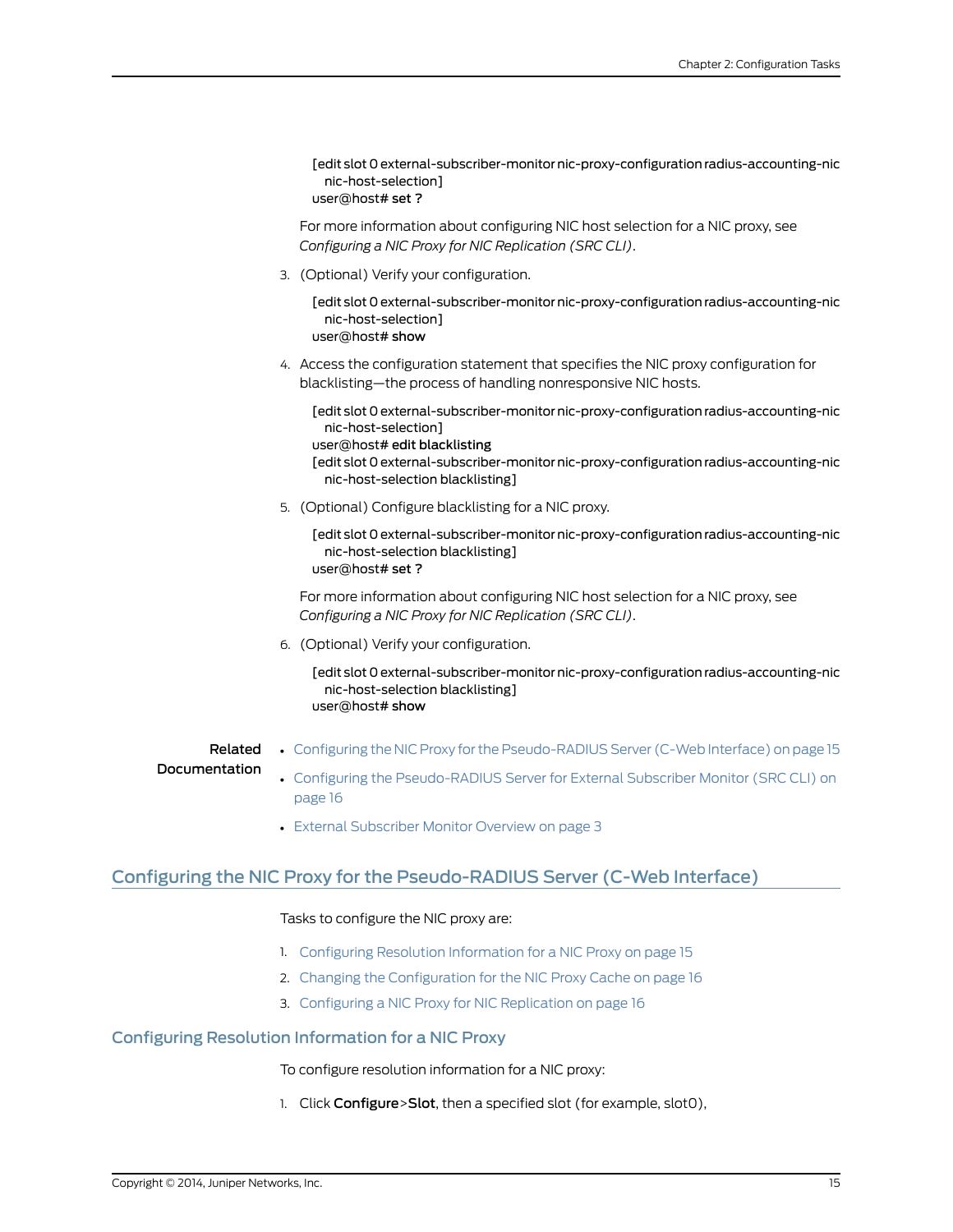- 2. Expand External Subscriber Monitor.
- 3. Click NIC Proxy Configuration.

The NIC Proxy Configuration pane appears.

### <span id="page-27-0"></span>Changing the Configuration for the NIC Proxy Cache

<span id="page-27-3"></span>You can modify cache properties for the NIC proxy to optimize the resolution performance for your network configuration and system resources. Typically, you can use the default settings for the cache properties.

- 1. Click Configure>Slot, then a specified slot (for example, slot0).
- 2. Expand External Subscriber Monitor.
- 3. Expand NIC Proxy Configuration, and then expand RADIUS Accounting NIC.
- 4. Click Resolution.

The Resolution pane appears.

- 5. Enter the information as described in the Help text.
- <span id="page-27-4"></span>6. Click Apply.

### <span id="page-27-1"></span>Configuring a NIC Proxy for NIC Replication

Typically, you configure NIC replication to keep the NIC highly available. You configure NIC host selection to specify the groups of NIC hosts to be contacted to resolve a request and to define how the NIC proxy handles NIC hosts that the proxy is unable to contact.

To configure a NIC proxy to use NIC replication:

- 1. Click Configure>Slot, then a specified slot (for example, slot0).
- 2. Expand External Subscriber Monitor.
- 3. Expand NIC Proxy Configuration, and then expand RADIUS Authorization NIC.
- 4. Click Resolution.

The Resolution pane appears.

- 5. Enter the information as described in the Help text.
- 6. Click Apply.

#### <span id="page-27-2"></span>Related • Configuring the [Pseudo-RADIUS](#page-29-0) Server for External Subscriber Monitor (C-Web Documentation [Interface\)](#page-29-0) on page 18

<span id="page-27-5"></span>• External [Subscriber](#page-14-1) Monitor Overview on page 3

## Configuring the Pseudo-RADIUS Server for External Subscriber Monitor (SRC CLI)

Use the following configuration statements to configure External Subscriber Monitor as a RADIUS accounting server: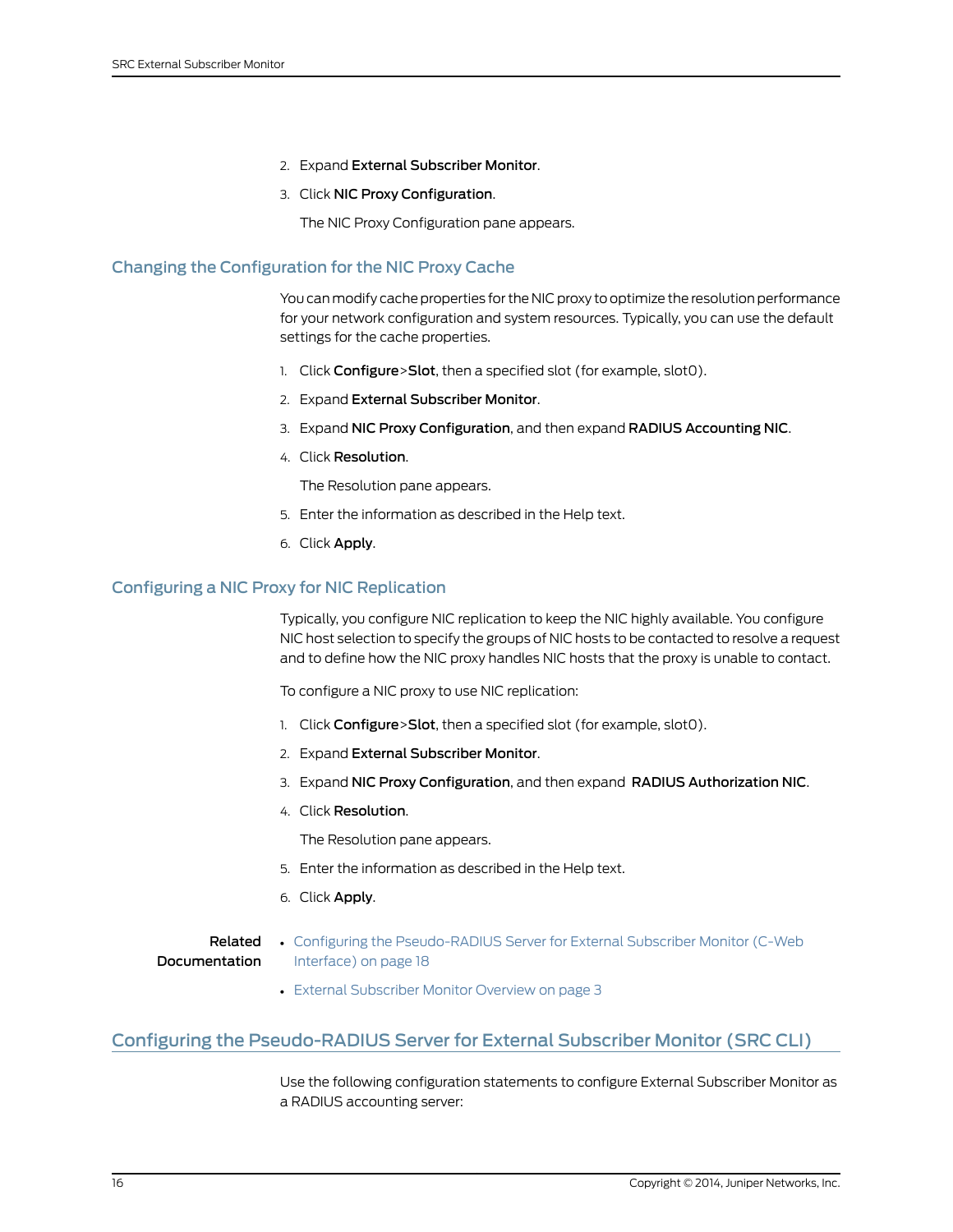```
slot number external-subscriber-monitor radius-accounting {
  port port;
 service-type (all | login | framed | callback-login | callback-framed | outbound |
   administrative|nas-prompt |authenticate-only | callback-nas-prompt | callback-check
   | callback-administrative);
  allow [allow...];
 deny [deny...];
 maximum-queue-length maximum-queue-length;
}
```
To configure the RADIUS accounting server:

1. From configuration mode, access the configuration statement that configures the RADIUS server.

user@host# edit slot 0 external-subscriber-monitor radius-accounting

2. (Optional) Specify the listening port for RADIUS requests.

[edit slot 0 external-subscriber-monitor radius-accounting] user@host# set port *port*

3. (Optional) Specify the service type of the RADIUS packets that will be forwarded.

[edit slot 0 external-subscriber-monitor radius-accounting] user@host# set service-type *service-type*

4. (Optional) Specify a list that filters which packets are forwarded to the SAE based on NAS ID or NAS IP.

[edit slot 0 external-subscriber-monitor radius-accounting] user@host# set allow [*allow...*]

5. (Optional) Specify a list that filters which packets are forwarded to the SAE based on NAS ID or NAS IP.

[edit slot 0 external-subscriber-monitor radius-accounting] user@host# set deny [*deny...* ]

6. Specify the maximum number of unacknowledged RADIUS messages to be received from the RADIUS server before it discards new messages.

[edit slot 0 external-subscriber-monitor radius-accounting] user@host# set maximum-queue-length *set maximum-queue-length*

7. (Optional) Verify your configuration.

[edit slot 0 external-subscriber-monitor radius-accounting] user@host# show

### Related Documentation

- Configuring the [Pseudo-RADIUS](#page-29-0) Server for External Subscriber Monitor (C-Web [Interface\)](#page-29-0) on page 18
	- [Configuring](#page-18-1) External Subscriber Monitor (SRC CLI) on page 7
	- Configuring Event [Notification](#page-30-1) for External Subscriber Monitor (SRC CLI) on page 19
	- Configuring the NIC Proxy for the [Pseudo-RADIUS](#page-24-0) Server (SRC CLI) on page 13
	- Viewing Statistics for External [Subscriber](#page-38-1) Monitor (SRC CLI) on page 27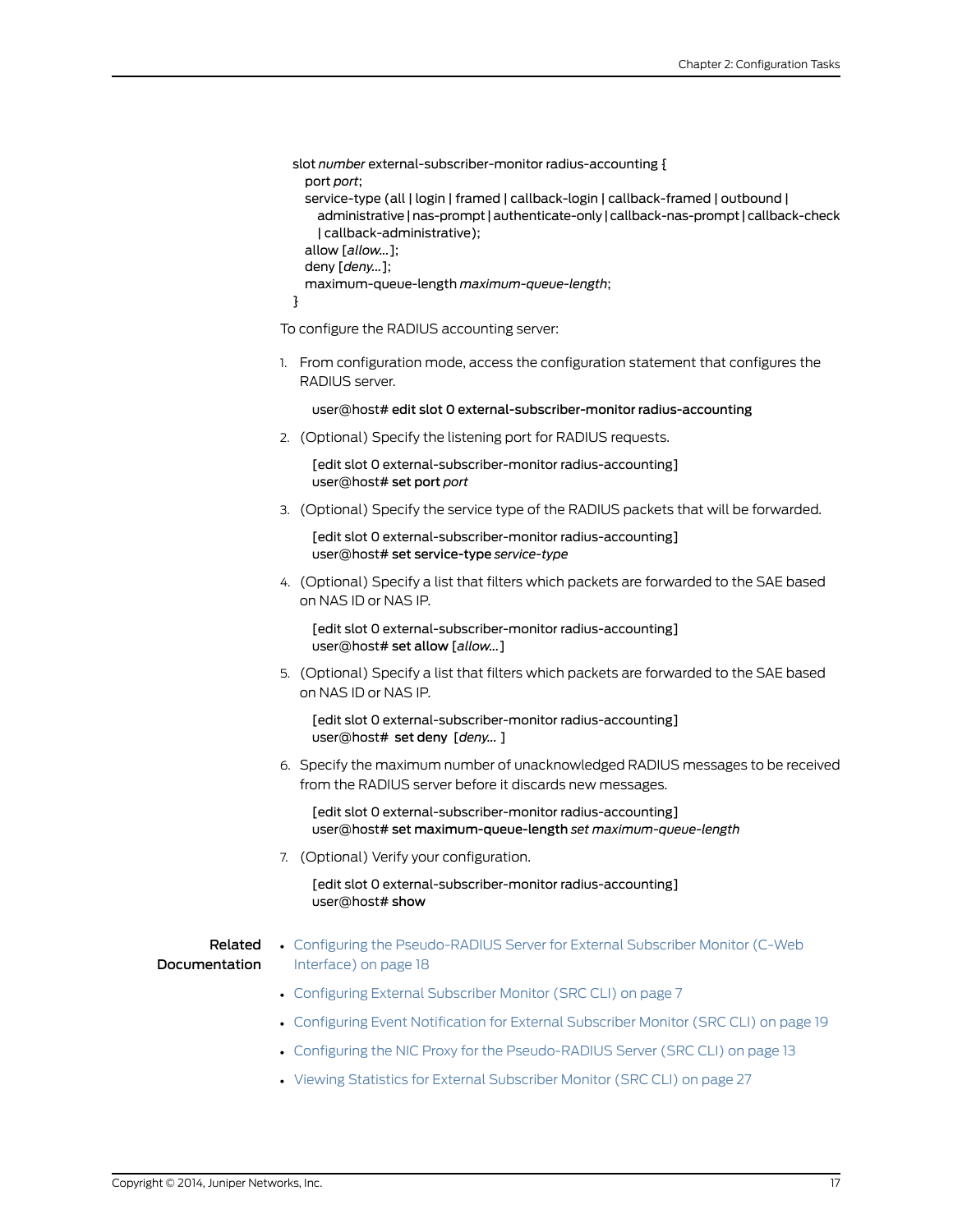# <span id="page-29-0"></span>Configuring the Pseudo-RADIUS Server for External Subscriber Monitor (C-Web Interface)

<span id="page-29-3"></span>To configure the RADIUS accounting server:

- 1. Click Configure>Slot, then a specified slot (for example, slot0).
- 2. Expand External Subscriber Monitor.
- 3. Click Radius Accounting.

The RADIUS Accounting pane appears.

4. Enter information as described in the Help text in the main pane, and click Apply.

Related Documentation

- [Configuring](#page-22-0) External Subscriber Monitor (C-Web Interface) on page 11
- Configuring Event [Notification](#page-31-0) for External Subscriber Monitor (C-Web Interface) on [page](#page-31-0) 20
- Configuring the NIC Proxy for the [Pseudo-RADIUS](#page-26-0) Server (C-Web Interface) on page 15
- Configuring the [Pseudo-RADIUS](#page-27-2) Server for External Subscriber Monitor (SRC CLI) on [page](#page-27-2) 16
- <span id="page-29-2"></span>• Viewing Statistics for External [Subscriber](#page-39-0) Monitor (C-Web Interface) on page 28

## <span id="page-29-1"></span>Configuring the Client Secret for External Subscriber Monitor (SRC CLI)

Use the following configuration statements to configure trusted clients for External Subscriber Monitor. If no clients are configured, all RADIUS accounting packets are discarded.

slot *number* external-subscriber-monitor radius-accounting client *client-address* { secrets *secret*;

}

To configure trusted clients for External Subscriber Monitor:

- 1. From configuration mode, access the configuration statement that configures the RADIUS server, and specify the client address.
	- user@host# edit slot 0 external-subscriber-monitor radius-accounting client *client-address*
- 2. Specify the shared secret of the RADIUS client.

[edit slot 0 external-subscriber-monitor radius-accounting] user@host# set secret *secret*

Documentation

- Related [Configuring](#page-30-0) the Client Secret for External Subscriber Monitor (C-Web Interface) on [page](#page-30-0) 19
	- [Configuring](#page-18-1) External Subscriber Monitor (SRC CLI) on page 7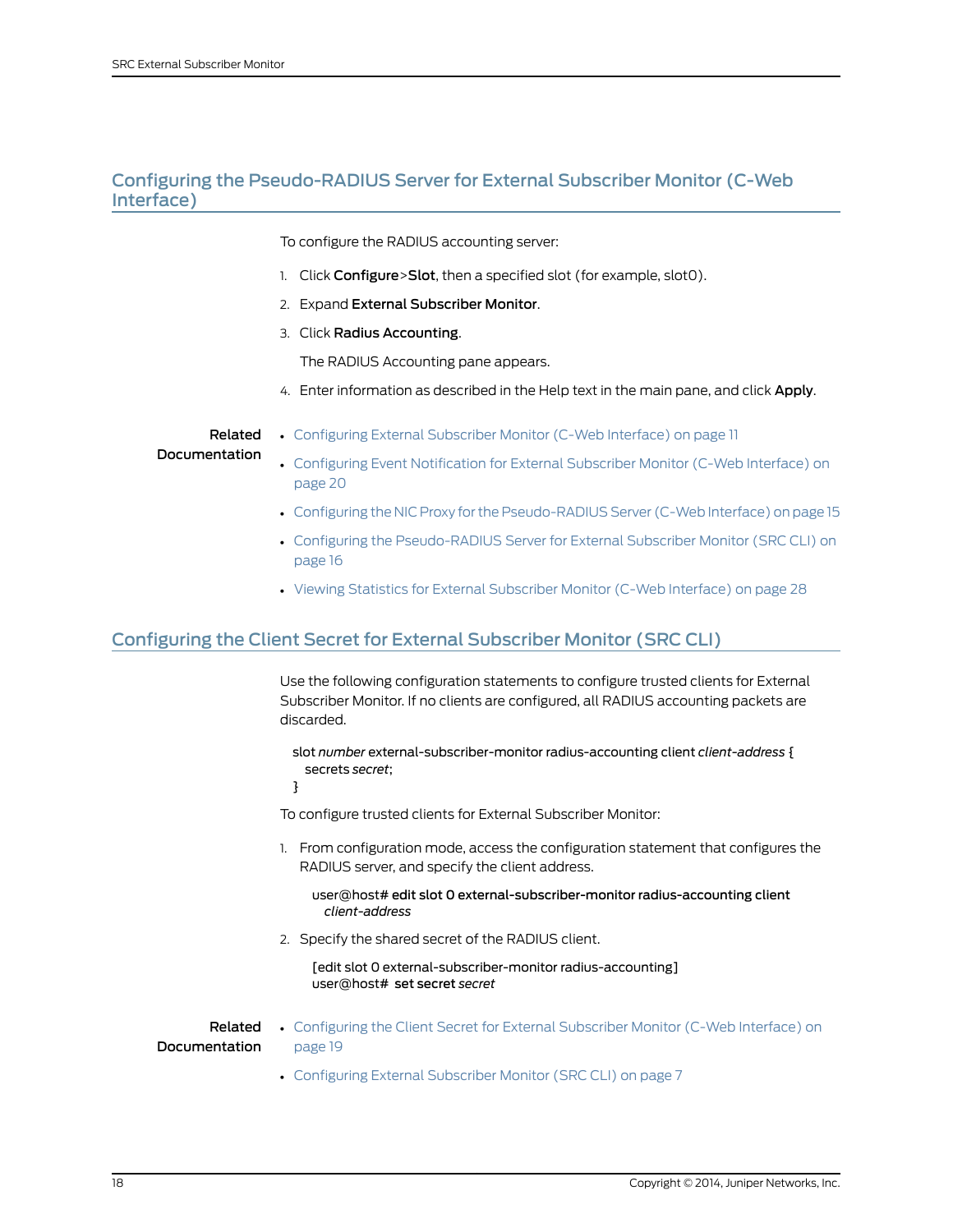- Configuring the [Pseudo-RADIUS](#page-27-2) Server for External Subscriber Monitor (SRC CLI) on [page](#page-27-2) 16
- Configuring Event [Notification](#page-30-1) for External Subscriber Monitor (SRC CLI) on page 19
- External [Subscriber](#page-14-1) Monitor Overview on page 3

# <span id="page-30-0"></span>Configuring the Client Secret for External Subscriber Monitor (C-Web Interface)

<span id="page-30-3"></span>To configure trusted clients for External Subscriber Monitor:

- 1. Click Configure>Slot, then a specified slot (for example, slot0).
- 2. Expand External Subscriber Monitor.
- 3. Expand Radius Accounting , and click Client.

The Client pane appears.

4. Enter information as described in the Help text in the main pane, and click Apply.

### Related Documentation

- [Configuring](#page-22-0) External Subscriber Monitor (C-Web Interface) on page 11
- Configuring Event [Notification](#page-31-0) for External Subscriber Monitor (C-Web Interface) on [page](#page-31-0) 20
- Configuring the NIC Proxy for the [Pseudo-RADIUS](#page-26-0) Server (C-Web Interface) on page 15
- [Configuring](#page-29-1) the Client Secret for External Subscriber Monitor (SRC CLI) on page 18
- <span id="page-30-2"></span>• External [Subscriber](#page-14-1) Monitor Overview on page 3

## <span id="page-30-1"></span>Configuring Event Notification for External Subscriber Monitor (SRC CLI)

Use the following configuration statements to configure External Subscriber Monitor as a RADIUS accounting server:

slot *number* external-subscriber-monitor event-notification { event-threads *event-threads*; event-thread-idle-timeout *event-thread-idle-timeout*; event-retry-timeout *event-retry-timeout*; event-retry-interval *event-retry-interval*; session-timeout *session-timeout*;

}

To configure event notification:

1. From configuration mode, access the configuration statement that configures the event notification.

user@host# edit slot 0 external-subscriber-monitor event-notification

2. (Optional. Available at the Advanced editing level.) Specify the maximum number of concurrent threads in a pool for event handlers. The value range is 1 through 2,147,483,647 seconds. By default, the value is set to 8.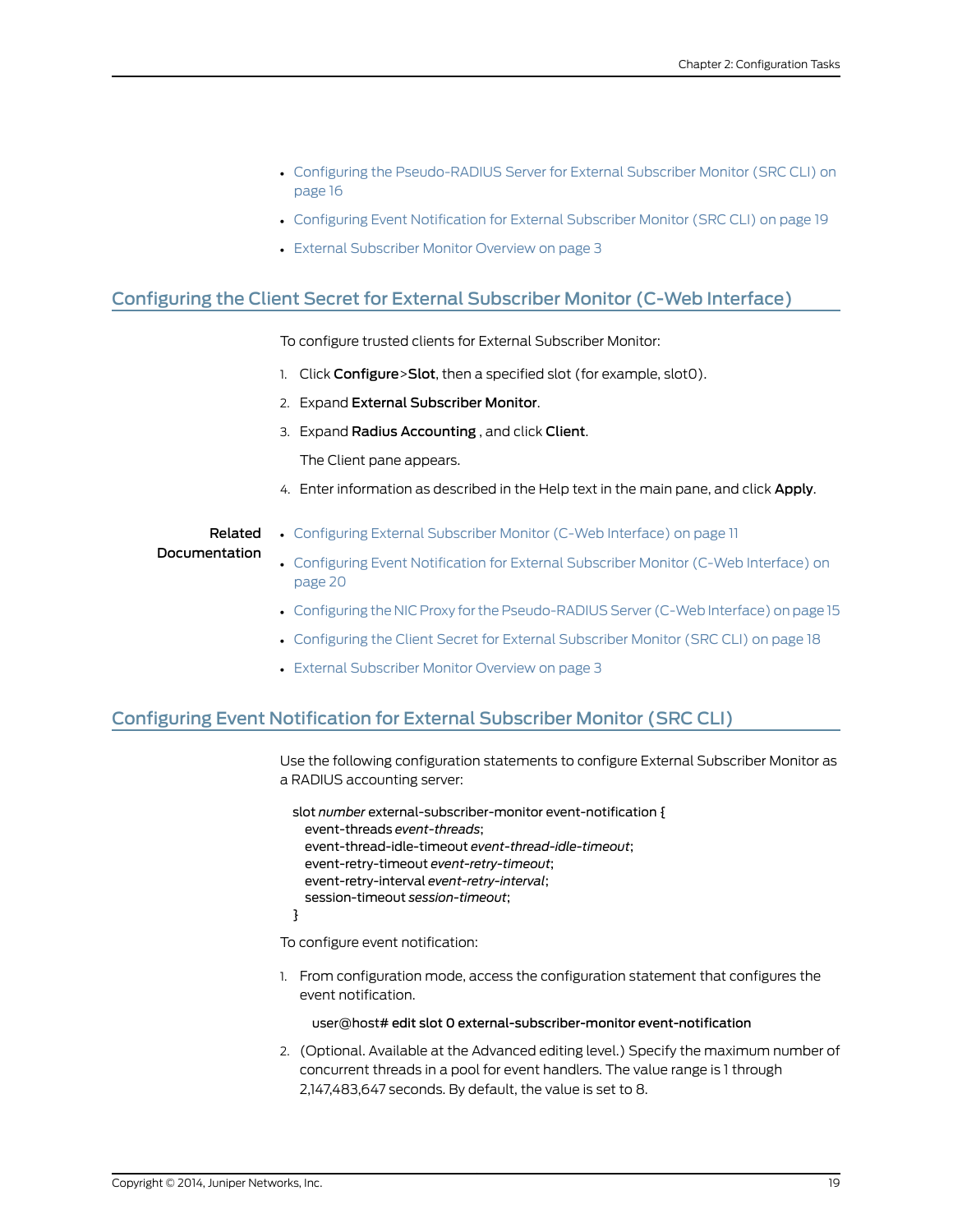|                          | [edit slot 0 external-subscriber-monitor event-notification<br>user@host# set event-threads event-threads                                                                                                               |
|--------------------------|-------------------------------------------------------------------------------------------------------------------------------------------------------------------------------------------------------------------------|
|                          | 3. (Optional. Available at the Advanced editing level.) Specify the time to keep an event<br>handler alive for reuse. The value range is 1 through 2,147,483,647 seconds. By default,<br>the value is set to 300.       |
|                          | [edit slot 0 external-subscriber-monitor event-notification<br>user@host# set event-thread-idle timeout event-thread-idle-timeout                                                                                       |
|                          | 4. (Optional. Available at the Advanced editing level.) Specify the maximum retry time<br>before an event is discarded. The value range is 1 through 2,147,483,647 seconds. By<br>default, the value is set to 300.     |
|                          | [edit slot 0 external-subscriber-monitor event-notification]<br>user@host# set event-retry-timeout event-retry-timeout.                                                                                                 |
|                          | 5. (Optional. Available at the Advanced editing level.) Specify the time to wait before<br>the server retries failed events. The value range is 1 through 2,147,483,647 seconds.<br>By default, the value is set to 30. |
|                          | [edit slot 0 external-subscriber-monitor event-notification]<br>user@host# set event-retry-interval event-retry-interval                                                                                                |
|                          | 6. (Optional.) Specify the keepalive time for a RADIUS subscriber or service. The value<br>range is -2,147,483,648 through 2,147,483,647 seconds. By default, the value is set to<br>1800.                              |
|                          | [edit slot 0 external-subscriber-monitor event-notification]<br>user@host# set session-timeout session-timeout                                                                                                          |
| Related<br>Documentation | • Configuring Event Notification for External Subscriber Monitor (C-Web Interface) on<br>page 20                                                                                                                        |
|                          | • Configuring External Subscriber Monitor (SRC CLI) on page 7                                                                                                                                                           |
|                          | • Configuring the Client Secret for External Subscriber Monitor (SRC CLI) on page 18                                                                                                                                    |
|                          | • External Subscriber Monitor Overview on page 3                                                                                                                                                                        |

# <span id="page-31-0"></span>Configuring Event Notification for External Subscriber Monitor (C-Web Interface)

<span id="page-31-1"></span>To configure event notification for External Subscriber Monitor:

- 1. Click Configure>Slot, then a specified slot (for example, slot0).
- 2. Expand External Subscriber Monitor, and then click Event Notification. The Event Notification pane appears.
- 3. Enter information as described in the Help text in the main pane, and click Apply.

# Related

• [Configuring](#page-22-0) External Subscriber Monitor (C-Web Interface) on page 11

### Documentation

• [Configuring](#page-30-0) the Client Secret for External Subscriber Monitor (C-Web Interface) on [page](#page-30-0) 19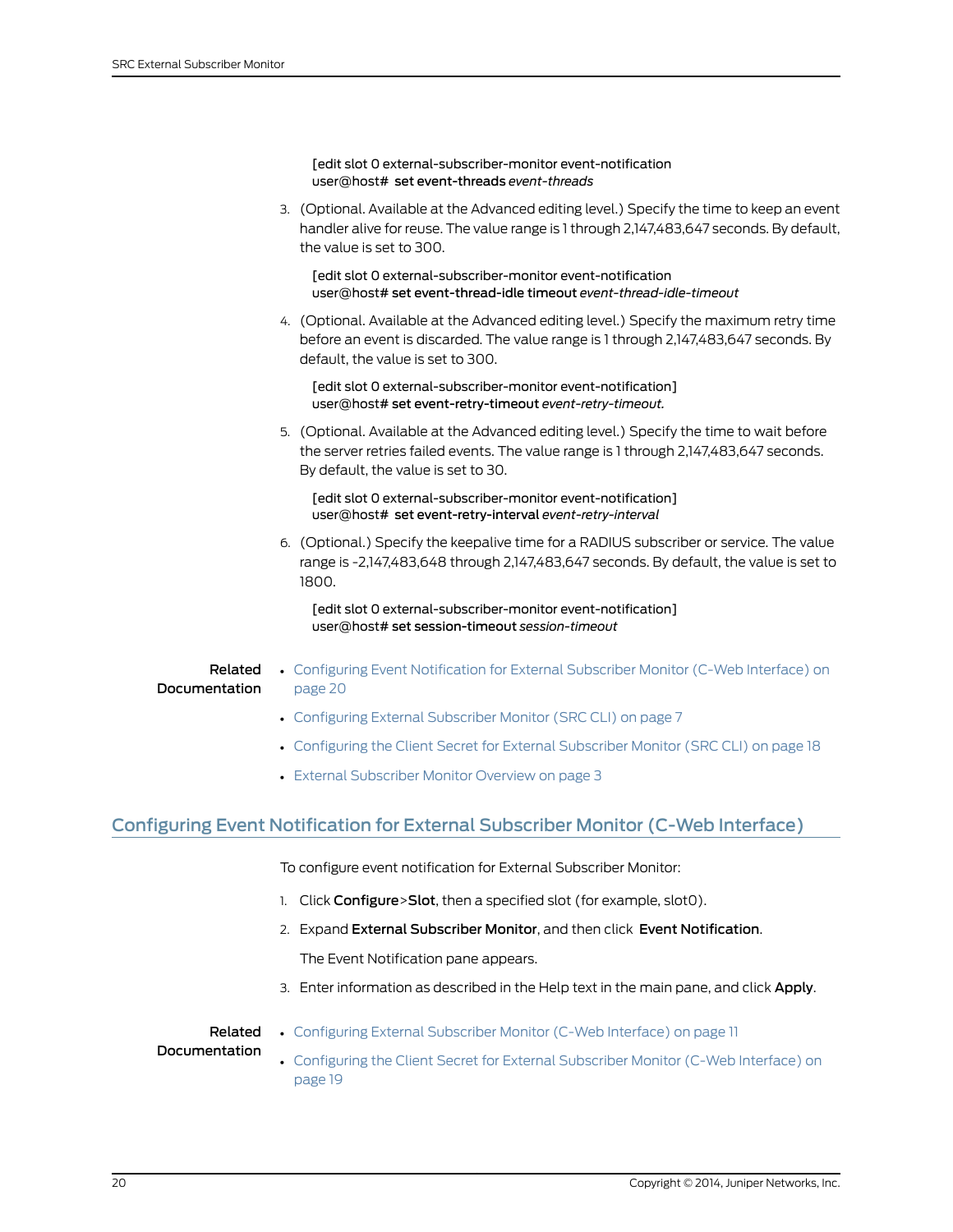- Configuring Event [Notification](#page-30-1) for External Subscriber Monitor (SRC CLI) on page 19
- External [Subscriber](#page-14-1) Monitor Overview on page 3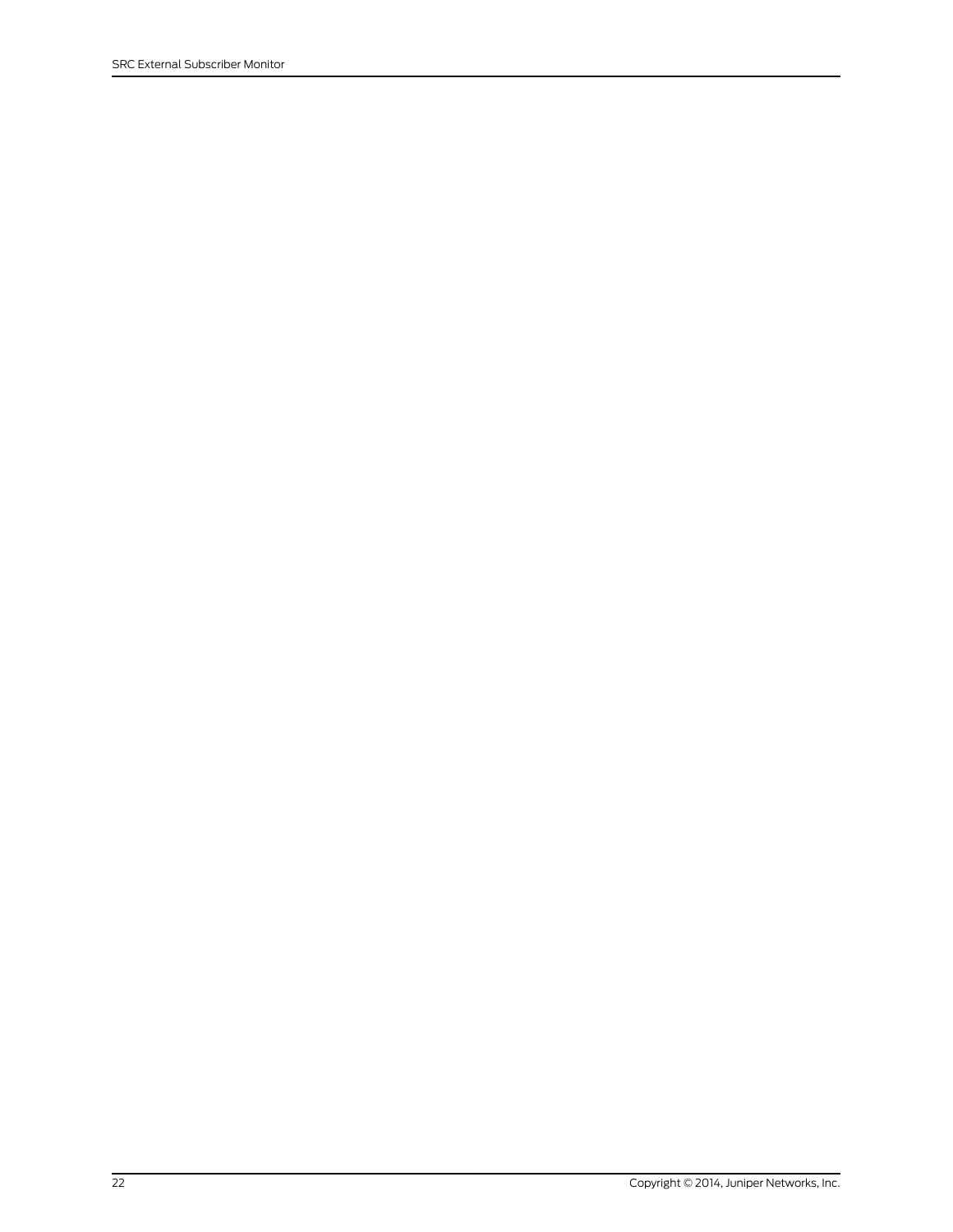<span id="page-34-0"></span>PART 3 Administration

- [Management](#page-36-0) Tasks on [page](#page-36-0) 25
- Routine [Monitoring](#page-38-0) on [page](#page-38-0) 27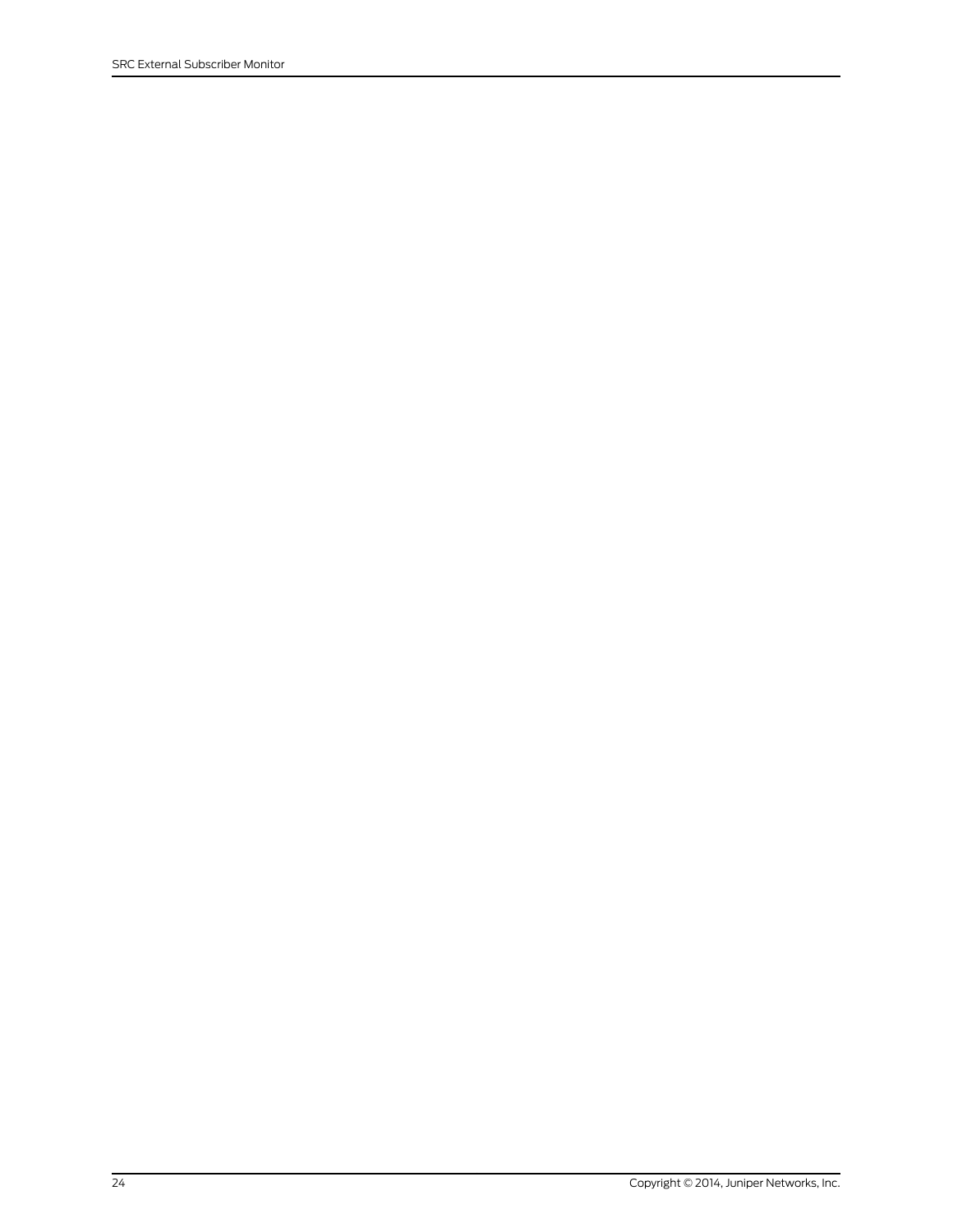# <span id="page-36-0"></span>CHAPTER 3

# Management Tasks

- Starting External [Subscriber](#page-36-1) Monitor (SRC CLI) on [page](#page-36-1) 25
- Starting External [Subscriber](#page-36-2) Monitor (C-Web Interface) on [page](#page-36-2) 25
- Stopping External [Subscriber](#page-37-0) Monitor (SRC CLI) on [page](#page-37-0) 26
- <span id="page-36-3"></span>• Stopping External [Subscriber](#page-37-1) Monitor (C-Web Interface) on [page](#page-37-1) 26

# <span id="page-36-1"></span>Starting External Subscriber Monitor (SRC CLI)

To start External Subscriber Monitor:

• Start External Subscriber Monitor from its installation directory.

### user@host# enable component extsubmon

# Related

• Starting External [Subscriber](#page-36-2) Monitor (C-Web Interface) on page 25

### **Documentation**

- Stopping External [Subscriber](#page-37-0) Monitor (SRC CLI) on page 26
	- [Configuring](#page-18-1) External Subscriber Monitor (SRC CLI) on page 7
	- Viewing Statistics for External [Subscriber](#page-38-1) Monitor (SRC CLI) on page 27
	- External [Subscriber](#page-14-1) Monitor Overview on page 3

# <span id="page-36-2"></span>Starting External Subscriber Monitor (C-Web Interface)

<span id="page-36-4"></span>To start the External Subscriber Monitor:

1. Click Manage>Enable.

The Enable pane appears.

2. From the Component list, select exsubmonr, and click OK.

Related

• Starting External [Subscriber](#page-36-1) Monitor (SRC CLI) on page 25

### Documentation

- Stopping External [Subscriber](#page-37-1) Monitor (C-Web Interface) on page 26
- [Configuring](#page-22-0) External Subscriber Monitor (C-Web Interface) on page 11
- Viewing Statistics for External [Subscriber](#page-39-0) Monitor (C-Web Interface) on page 28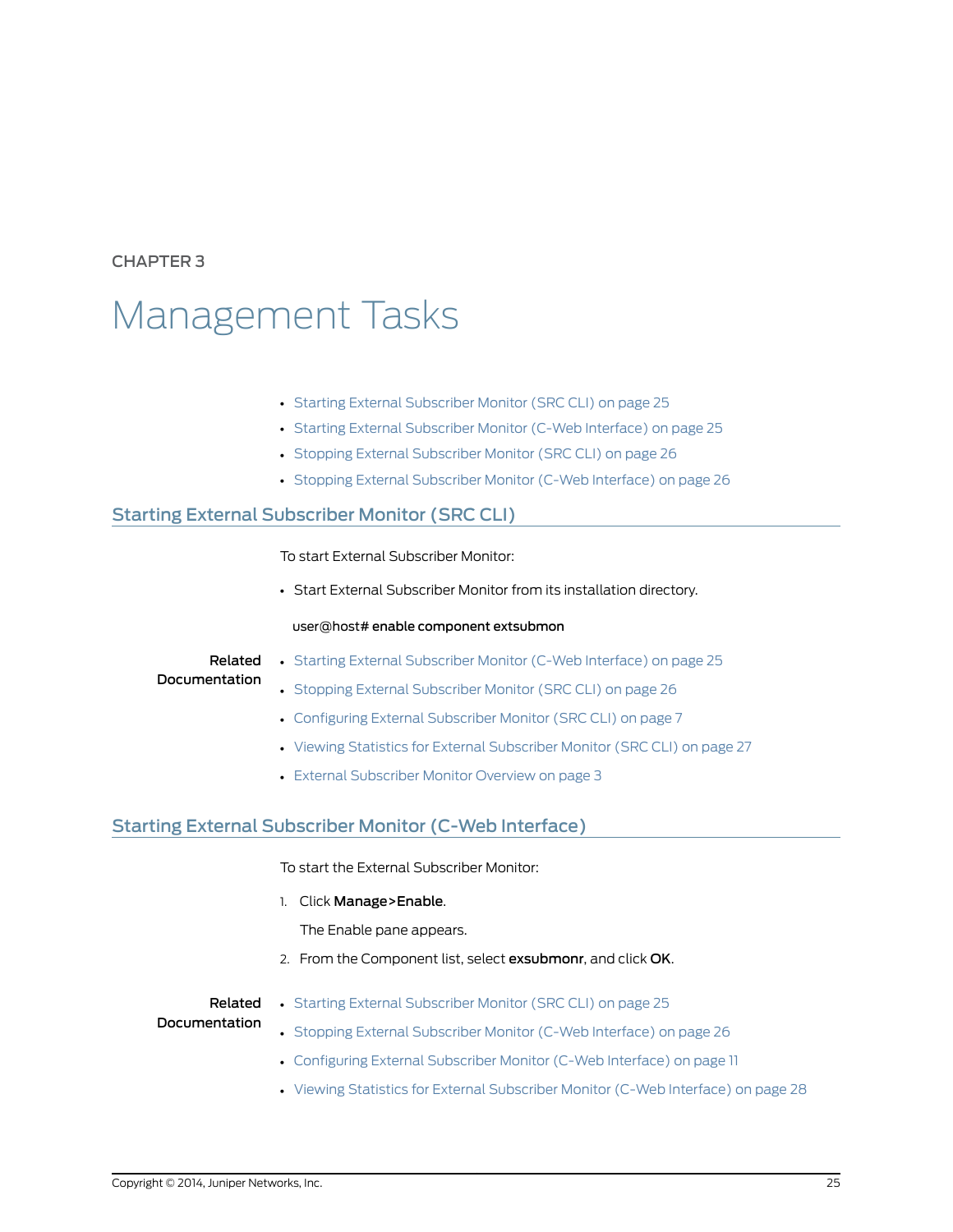• External [Subscriber](#page-14-1) Monitor Overview on page 3

# <span id="page-37-0"></span>Stopping External Subscriber Monitor (SRC CLI)

<span id="page-37-2"></span>To stop External Subscriber Monitor:

• Stop External Subscriber Monitor from its installation directory.

### user@host# disable component extsubmon

Related • Stopping External [Subscriber](#page-37-1) Monitor (C-Web Interface) on page 26

### Documentation

- Starting External [Subscriber](#page-36-1) Monitor (SRC CLI) on page 25
- Viewing Statistics for External [Subscriber](#page-38-1) Monitor (SRC CLI) on page 27
- <span id="page-37-3"></span>• External [Subscriber](#page-14-1) Monitor Overview on page 3

# <span id="page-37-1"></span>Stopping External Subscriber Monitor (C-Web Interface)

To stop the External Subscriber Monitor:

1. Click Manage>Disable.

The Disable pane appears.

2. From the Component list, select exsubmonr, and click OK.

### Related Documentation

- Stopping External [Subscriber](#page-37-0) Monitor (SRC CLI) on page 26
- Starting External [Subscriber](#page-36-2) Monitor (C-Web Interface) on page 25
- Viewing Statistics for External [Subscriber](#page-39-0) Monitor (C-Web Interface) on page 28
- External [Subscriber](#page-14-1) Monitor Overview on page 3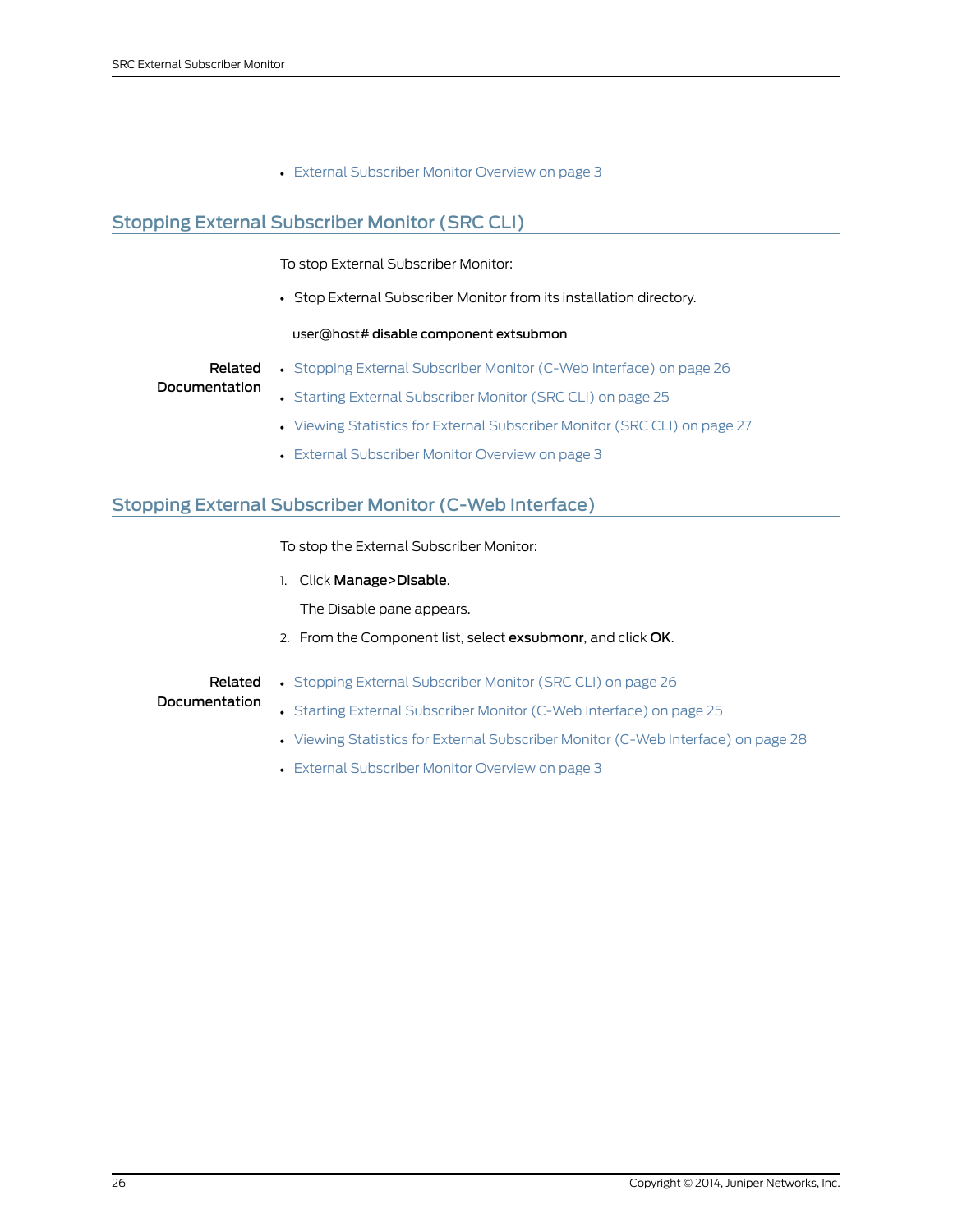<span id="page-38-0"></span>CHAPTER 4

# Routine Monitoring

- Viewing Statistics for External [Subscriber](#page-38-1) Monitor (SRC CLI) on [page](#page-38-1) 27
- Viewing Statistics for External [Subscriber](#page-39-0) Monitor (C-Web Interface) on [page](#page-39-0) 28
- [Monitoring](#page-39-1) Statistics for External Subscriber Monitor (SRC CLI) on [page](#page-39-1) 28
- Viewing Statistics for External Subscriber Monitor Event [Notifications](#page-40-0) (SRC CLI) on [page](#page-40-0) 29
- Viewing Statistics for External Subscriber Monitor Event [Notifications](#page-41-0) (C-Web [Interface\)](#page-41-0) on [page](#page-41-0) 30
- Monitoring Statistics for External Subscriber Monitor Event [Notifications](#page-41-1) (SRC CLI) on [page](#page-41-1) 30
- Viewing [Statistics](#page-42-0) for the Agent Process (SRC CLI) on [page](#page-42-0) 31
- <span id="page-38-3"></span>• Viewing Statistics for the Agent Process (C-Web [Interface\)](#page-42-1) on [page](#page-42-1) 31

### <span id="page-38-1"></span>Viewing Statistics for External Subscriber Monitor (SRC CLI)

Purpose View RADIUS accounting statistics for External Subscriber Monitor.

Action user@host> show external-subscriber-monitor statistics radius-accounting

| Client Statistics                       |             |
|-----------------------------------------|-------------|
| Client Address                          | 10.227.7.45 |
| Number of accounting start received     | 4           |
| Number of accounting stop received      | 0           |
| Number of accounting interim received   |             |
| Number of discarded accounting requests |             |

<span id="page-38-2"></span>Meaning [Table](#page-38-2) 4 on page 27 describes the output fields for the show external-subscriber-monitor statistics radius-accounting command. Output fields are listed in the order in which they appear.

Table 4: Output Fields for show external-subscriber-monitor statistics radius-accounting

| <b>Field Description</b>                                                                 |
|------------------------------------------------------------------------------------------|
| IP address of a RADIUS client. If not specified, displays statistics for all<br>clients. |
| Number of RADIUS start packets received.                                                 |
|                                                                                          |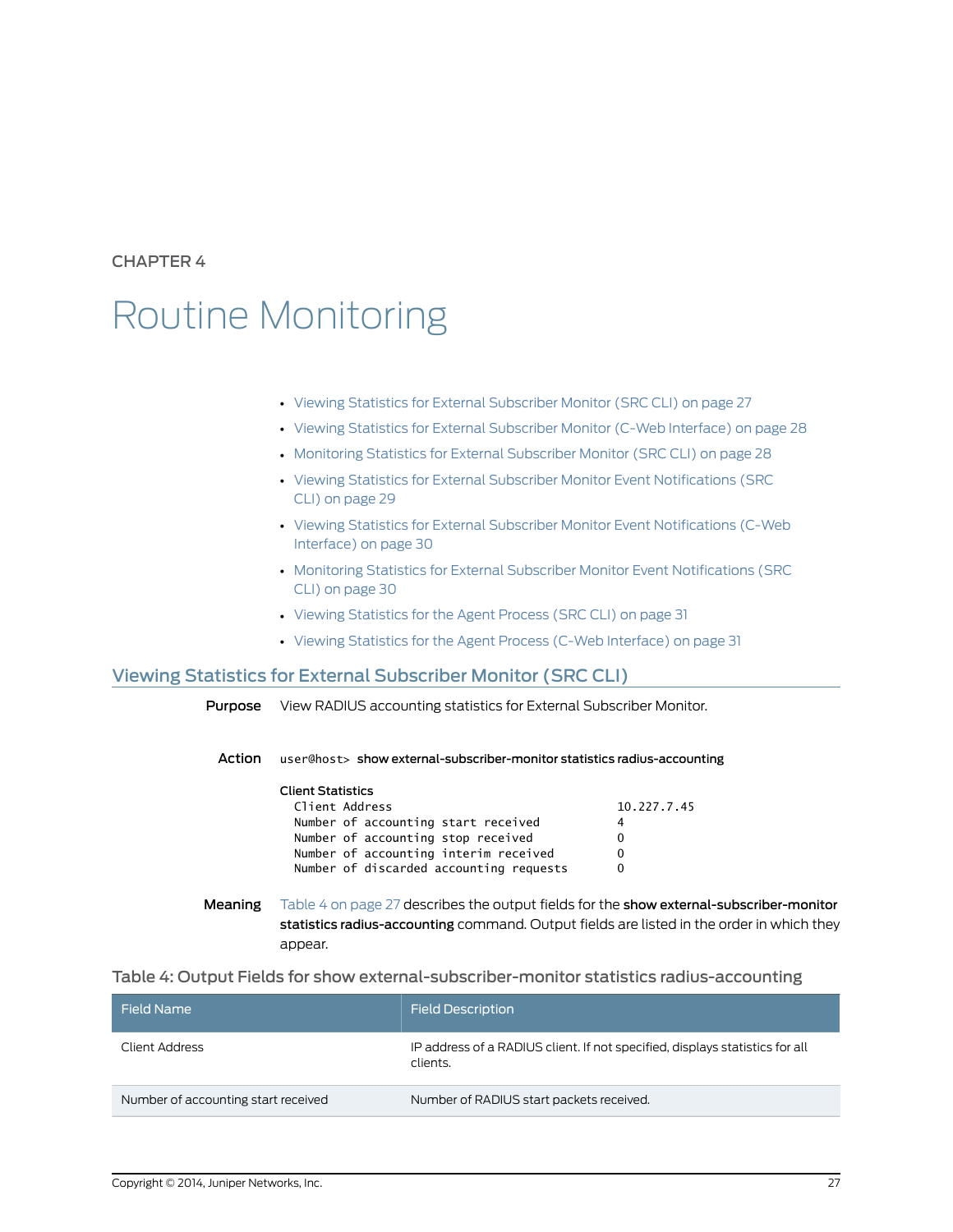# Table 4: Output Fields for show external-subscriber-monitor statistics radius-accounting *(continued)*

| Field Name                              | <b>Field Description</b>                   |
|-----------------------------------------|--------------------------------------------|
| Number of accounting stop received      | Number of RADIUS stop packets received.    |
| Number of accounting interim received   | Number of RADIUS interim packets received. |
| Number of discarded accounting requests | Number of RADIUS packets discarded.        |

| Documentation | <b>Related</b> • Configuring External Subscriber Monitor (SRC CLI) on page 7      |
|---------------|-----------------------------------------------------------------------------------|
|               | • Viewing Statistics for External Subscriber Monitor (C-Web Interface) on page 28 |
|               | • Monitoring Statistics for External Subscriber Monitor (SRC CLI) on page 28      |

- Viewing Statistics for External Subscriber Monitor Event [Notifications](#page-40-0) (SRC CLI) on [page](#page-40-0) 29
- Viewing [Statistics](#page-42-0) for the Agent Process (SRC CLI) on page 31

# <span id="page-39-0"></span>Viewing Statistics for External Subscriber Monitor (C-Web Interface)

| Purpose       | View statistics for External Subscriber Monitor.                                                                  |
|---------------|-------------------------------------------------------------------------------------------------------------------|
| Action        | 1. Click Monitor>Ext Sub Monitor>Statistics>RADIUS Accounting.                                                    |
|               | The Statistics/RADIUS Accounting pane appears.                                                                    |
|               | 2. In the Client Address box, enter the enter the address of the client for which you want<br>to view statistics. |
|               | 3. Select an output style from the Style list.                                                                    |
|               | 4. Click OK.                                                                                                      |
|               | The Statistics/RADIUS Accounting pane displays the RADIUS statistics for External<br>Subscriber Monitor.          |
| Related       | • Configuring External Subscriber Monitor (C-Web Interface) on page 11                                            |
| Documentation | • Viewing Statistics for External Subscriber Monitor (SRC CLI) on page 27                                         |
|               | • Viewing Statistics for External Subscriber Monitor Event Notifications (C-Web Interface)<br>on page 30          |
|               | • Viewing Statistics for the Agent Process (SRC CLI) on page 31                                                   |

# <span id="page-39-1"></span>Monitoring Statistics for External Subscriber Monitor (SRC CLI)

<span id="page-39-2"></span>Purpose Display real-time statistics for External Subscriber Monitor.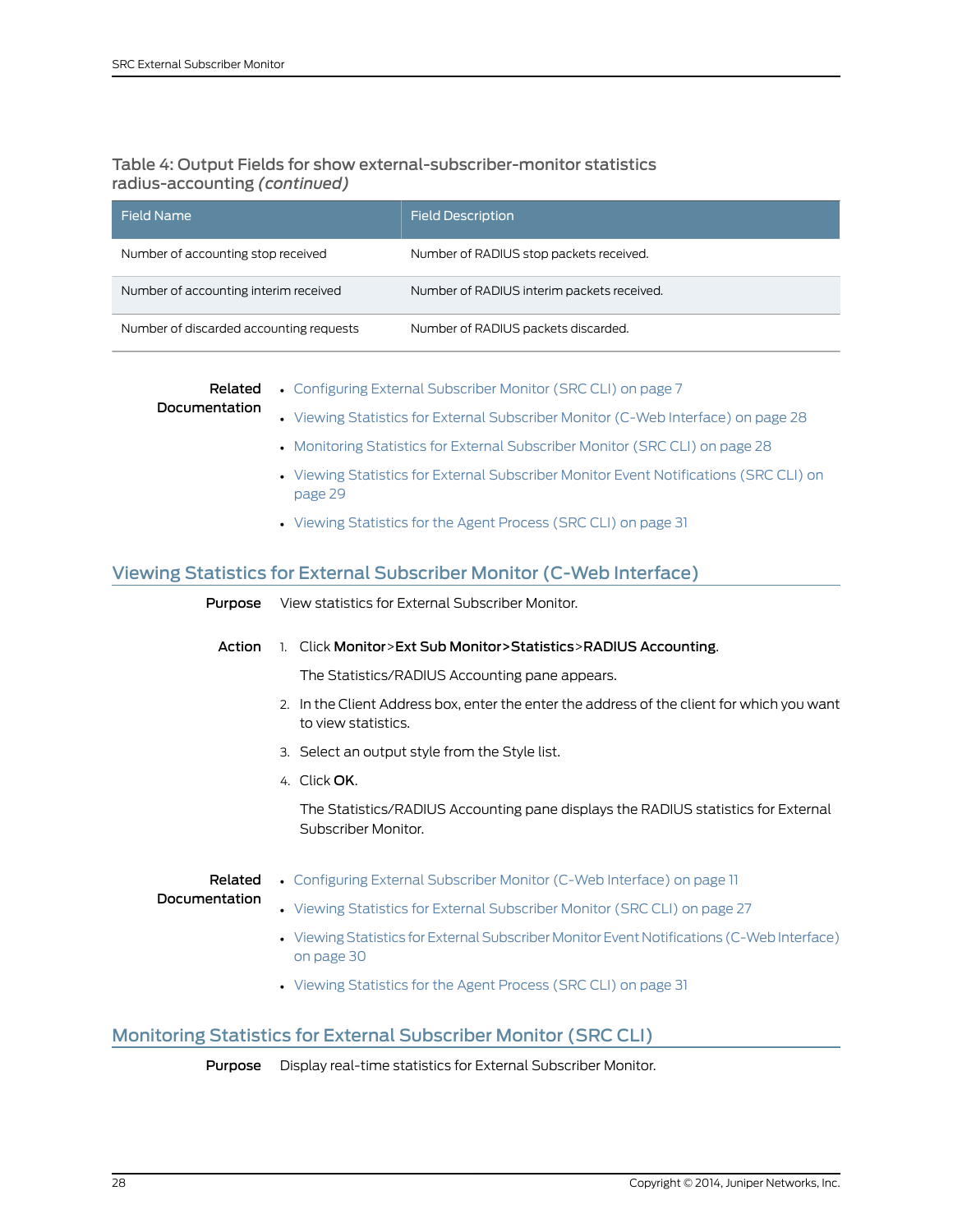Action To display real-time statistics about RADIUS accounting for External Subscriber Monitor:

user@host> monitor external-subscriber-monitor radius-accounting client-address *client-address*

To specify the time for refreshing the data:

user@host> monitor external-subscriber-monitor radius-accounting client-address *client-address* interval *interval*

**Related •** Viewing Statistics for External [Subscriber](#page-38-1) Monitor (SRC CLI) on page 27

### Documentation

# <span id="page-40-0"></span>Viewing Statistics for External Subscriber Monitor Event Notifications (SRC CLI)

<span id="page-40-2"></span>Purpose View statistics for the External Subscriber Monitor event notifications.

Action user@host> show external-subscriber-monitor statistics event-notifications

| <b>Notification Statistics</b> |  |   |
|--------------------------------|--|---|
| Number of ipUp events          |  | 8 |
| Number of ipDown events        |  | 0 |
| Number of ipUp sent            |  | 0 |
| Number of ipDown sent          |  | 0 |
| Number of ipUp dropped         |  | 0 |
| Number of ipDown dropped       |  | 4 |
| $\cdots$ $\cdots$ $\cdots$     |  |   |

Number of ipUp queued 0 Number of ipDown queued 0 Number of IpUp retries 0 Number of ipDown retries 0

#### Table 5: Output Fields for show external-subscriber-monitor statistics event-notifications

| <b>Field Name</b>        | <b>Field Description</b>                                                                                          |
|--------------------------|-------------------------------------------------------------------------------------------------------------------|
| Number of ipUp events    | Total number of ipUp notification events received, including ipUp sent, ipUp dropped, and ipUp<br>queued          |
| Number of ipDown events  | Total number of ipDown notification events received, including ipDown sent, ipDown dropped,<br>and ipDown queued  |
| Number of ipUp sent      | Total number of ipUp notification events successfully sent                                                        |
| Number of ipDown sent    | Total number of ipDown notification events successfully sent                                                      |
| Number of ipUp dropped   | Total number of ipUp notification events dropped due to network failure or difficulties locating<br>managed SAE   |
| Number of ipDown dropped | Total number of ipDown notification events dropped due to network failure or difficulties locating<br>managed SAE |

<span id="page-40-1"></span>Meaning [Table](#page-40-1) 5 on page 29 describes the output fields for the show external-subscriber-monitor statistics event-notifications command. Output fields are listed in the order in which they appear.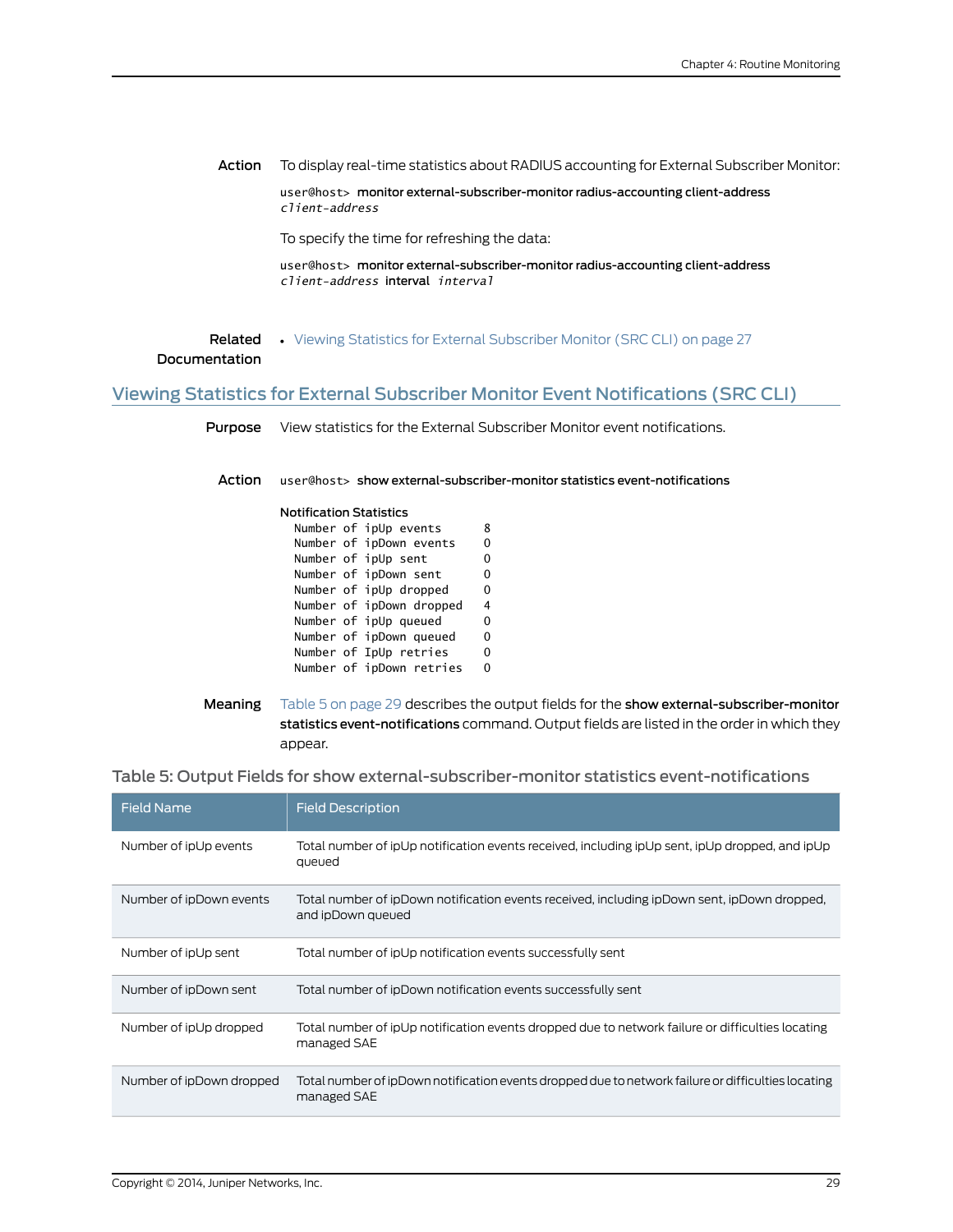## Table 5: Output Fields for show external-subscriber-monitor statistics event-notifications *(continued)*

| Field Name                   | <b>Field Description</b>                                         |
|------------------------------|------------------------------------------------------------------|
| Number of ipUp queued        | Total number of ipUp notification events queued to send to SAE   |
| Number of ipDown queued      | Total number of ipDown notification events queued to send to SAE |
| Number of IpUp retries       | Total number of ipUp notification events resent tries            |
| Number of IpDown retries     | Total number of ipDown notification events resent tries          |
| Number of Nic lookup retries | Total number of NIC lookup retries                               |

Related

- Documentation
- Configuring Event [Notification](#page-30-1) for External Subscriber Monitor (SRC CLI) on page 19
- Viewing Statistics for External Subscriber Monitor Event Notifications (C-Web Interface) on [page](#page-41-0) 30
- Monitoring Statistics for External Subscriber Monitor Event [Notifications](#page-41-1) (SRC CLI) on [page](#page-41-1) 30
- Viewing Statistics for External [Subscriber](#page-39-0) Monitor (C-Web Interface) on page 28
- Viewing [Statistics](#page-42-0) for the Agent Process (SRC CLI) on page 31

# <span id="page-41-0"></span>Viewing Statistics for External Subscriber Monitor Event Notifications (C-Web Interface)

- Purpose View statistics for the External Subscriber Monitor notifications.
	- Action Click Monitor>Ext Sub Monitor>Statistics>Event Notification.

The Statistics/Event Notification pane displays the event notification statistics for the External Subscriber Monitor.

- <span id="page-41-1"></span>Related • Configuring Event [Notification](#page-30-1) for External Subscriber Monitor (SRC CLI) on page 19 Documentation
	- Viewing Statistics for External [Subscriber](#page-38-1) Monitor (SRC CLI) on page 27

# Monitoring Statistics for External Subscriber Monitor Event Notifications (SRC CLI)

- <span id="page-41-2"></span>Purpose Display real-time statistics about event notifications for External Subscriber Monitor.
	- Action To display real-time statistics about event notifications for External Subscriber Monitor: user@host> monitor external-subscriber-monitor event-notifications

To specify the time for refreshing the data:

user@host> monitor external-subscriber-monitor event-notifications interval *interval*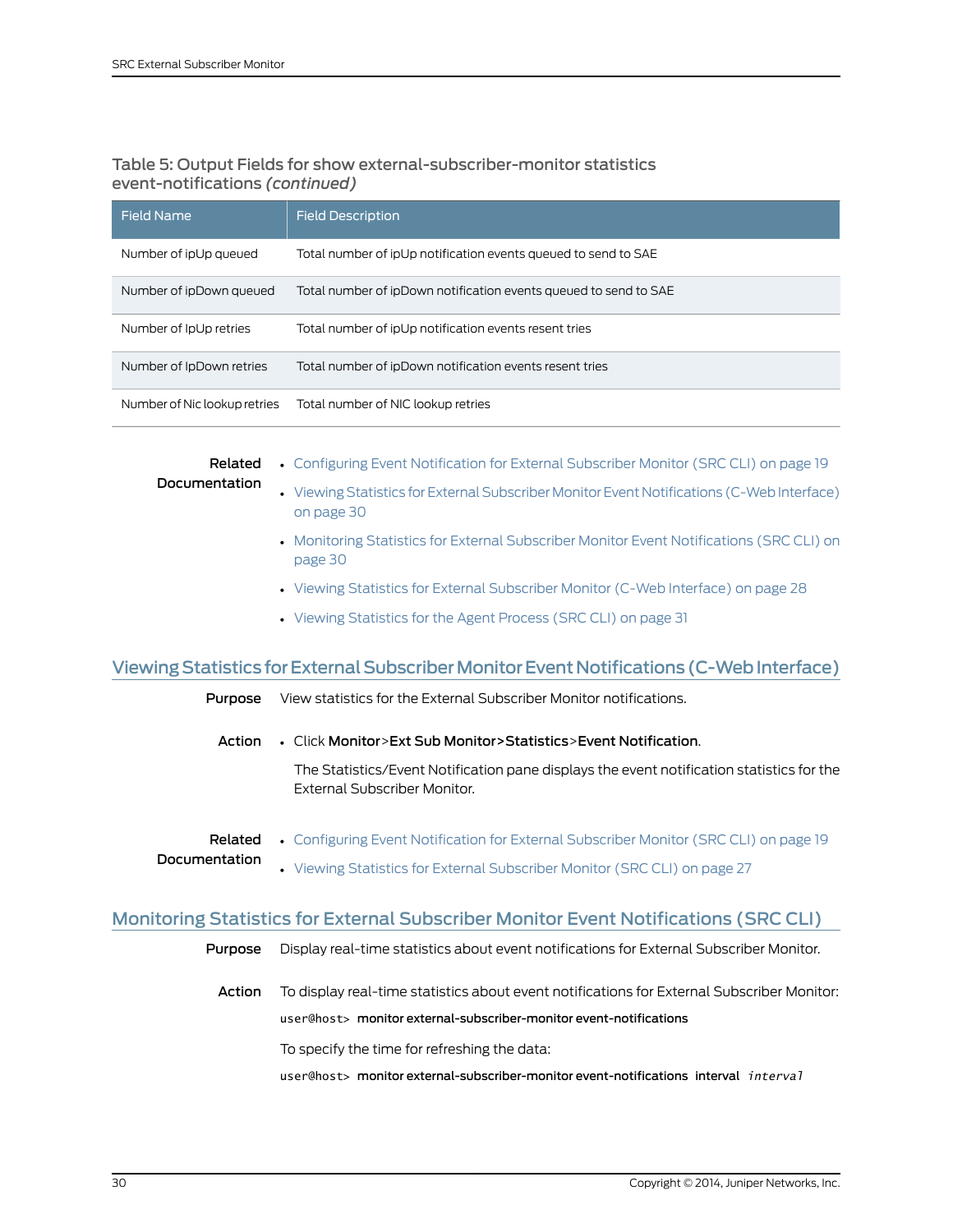**Related •** Viewing Statistics for External Subscriber Monitor Event [Notifications](#page-40-0) (SRC CLI) on Documentation [page](#page-40-0) 29

## <span id="page-42-0"></span>Viewing Statistics for the Agent Process (SRC CLI)

<span id="page-42-3"></span>Purpose View statistics for the agent process.

Action user@host> show external-subscriber-monitor statistics process

### Process Statistics Up Time Time1147 seconds since Thu Jan 31 15:56:39 EST 2008 Threads 246 Heap In Use use142343 kilo bytes Heap Limit 1012672 kilo bytes

<span id="page-42-2"></span>Meaning [Table](#page-42-2) 6 on page 31 describes the output fields for the show external-subscriber-monitor statistics process command. Output fields are listed in the order in which they appear.

### Table 6: Output Fields for show external-subscriber-monitor statistics process

| <b>Field Name</b>                                                                                                                                                                                                        | <b>Field Description</b>                                                                                                    |  |  |
|--------------------------------------------------------------------------------------------------------------------------------------------------------------------------------------------------------------------------|-----------------------------------------------------------------------------------------------------------------------------|--|--|
| Up time                                                                                                                                                                                                                  | Length of time the agent has been running on the system. Includes the date and time at which<br>the agent was last started. |  |  |
| <b>Threads</b>                                                                                                                                                                                                           | Number of threads in use.                                                                                                   |  |  |
| Heap In Use<br>Heap size allocated by the Java Virtual Machine. The percentage indicates the percentage of<br>the heap in use. We recommend that if the percent in use is more than 90% additional heap be<br>allocated. |                                                                                                                             |  |  |
| Heap Limit                                                                                                                                                                                                               | Size of Java heap configured.                                                                                               |  |  |
|                                                                                                                                                                                                                          |                                                                                                                             |  |  |
| Related                                                                                                                                                                                                                  | • Viewing Statistics for External Subscriber Monitor (C-Web Interface) on page 28                                           |  |  |
| Documentation                                                                                                                                                                                                            | • Viewing Statistics for External Subscriber Monitor Event Notifications (SRC CLI) on<br>page 29                            |  |  |

• Viewing Statistics for the Agent Process (C-Web [Interface\)](#page-42-1) on page 31

## <span id="page-42-1"></span>Viewing Statistics for the Agent Process (C-Web Interface)

Purpose View statistics for the agent process.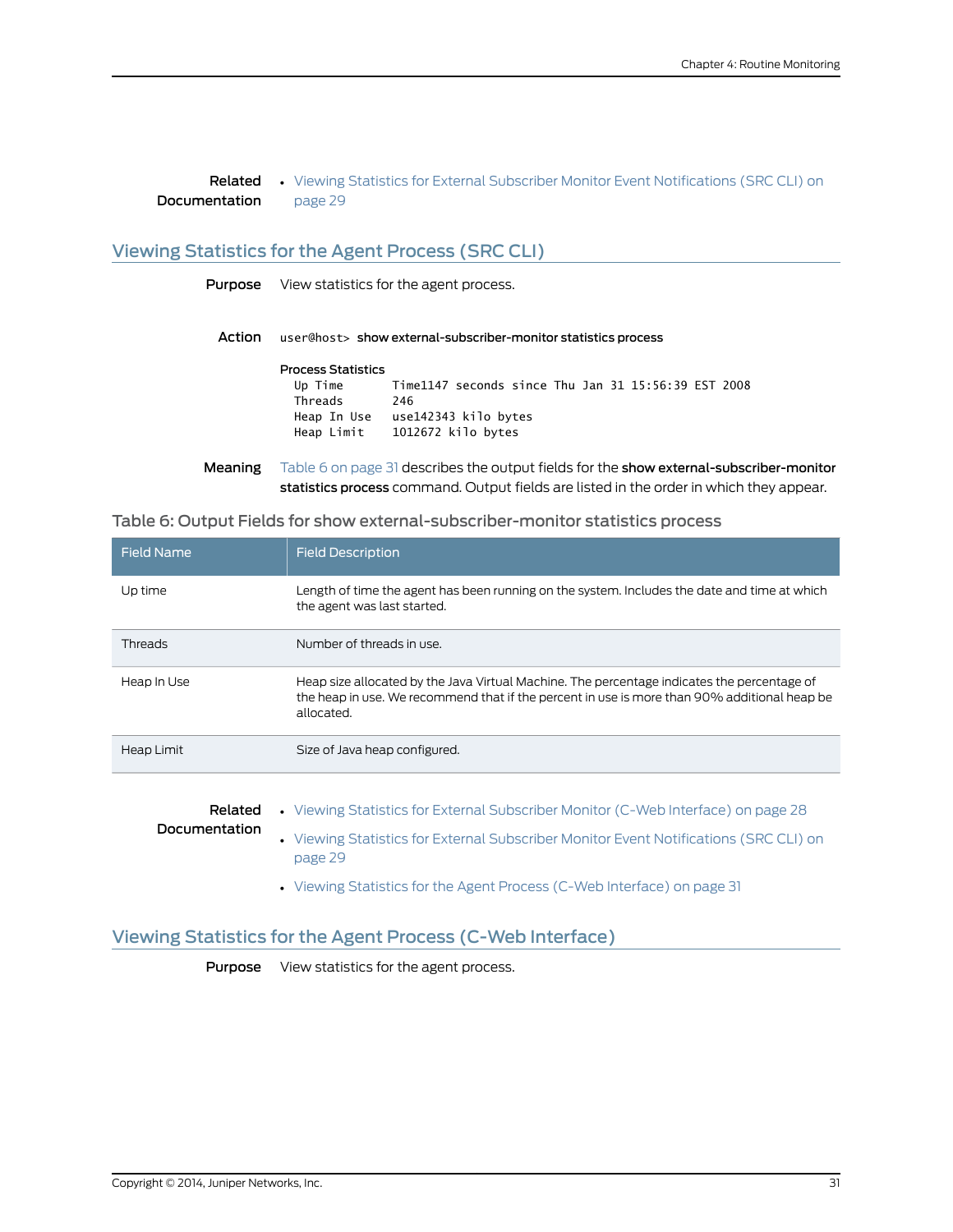### Action • Click Monitor>Ext Sub Monitor>Statistics>Process.

The Statistics/Process pane displays the process statistics for the agent.

#### **Related •** Viewing [Statistics](#page-42-0) for the Agent Process (SRC CLI) on page 31

- Documentation • Viewing Statistics for External [Subscriber](#page-38-1) Monitor (SRC CLI) on page 27
	- Viewing Statistics for External Subscriber Monitor Event Notifications (C-Web Interface) on [page](#page-41-0) 30

### 32 Copyright © 2014, Juniper Networks, Inc.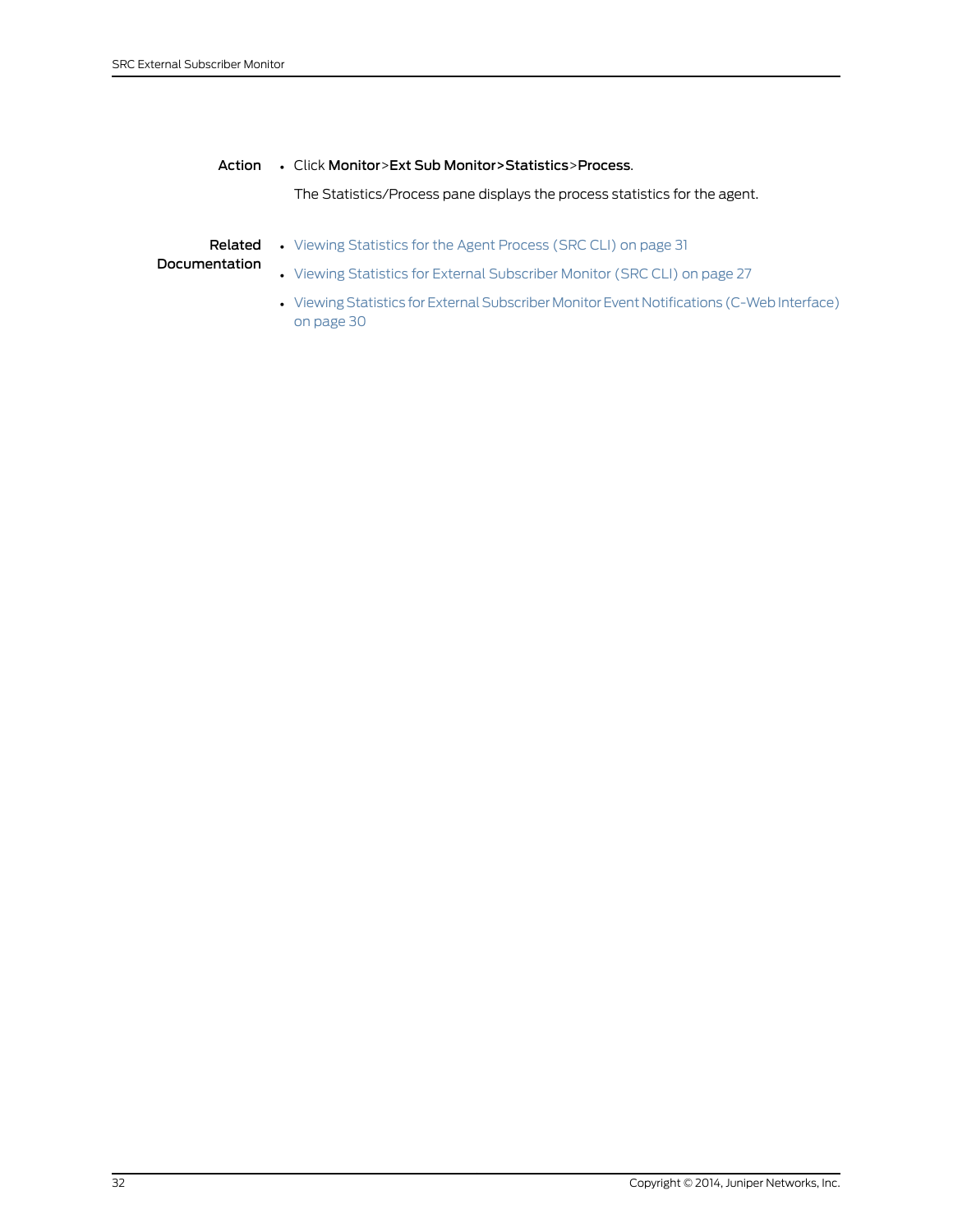<span id="page-44-0"></span>PART 4 Troubleshooting

• [Troubleshooting](#page-46-0) Procedures on [page](#page-46-0) 35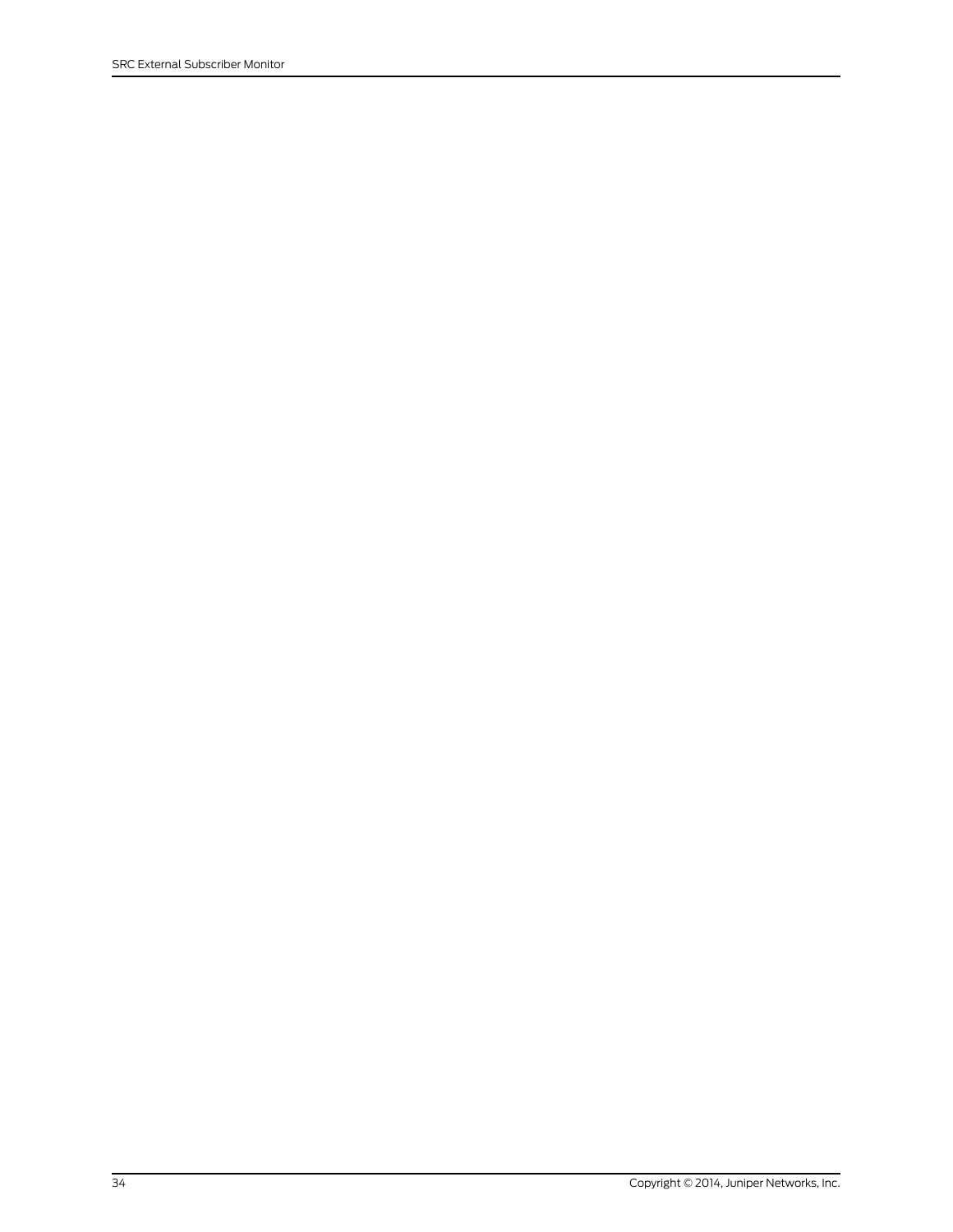# <span id="page-46-0"></span>CHAPTER 5

# Troubleshooting Procedures

- [Collecting](#page-46-1) Data with the Activity Monitor (SRC CLI) on [page](#page-46-1) 35
- [Collecting](#page-47-0) Data with the Activity Monitor (C-Web Interface) on [page](#page-47-0) 36
- Viewing Graphs (C-Web [Interface\)](#page-48-0) on [page](#page-48-0) 37
- <span id="page-46-2"></span>• [Viewing](#page-48-1) Graphs from a Web Page on [page](#page-48-1) 37

# <span id="page-46-1"></span>Collecting Data with the Activity Monitor (SRC CLI)

You can collect data with the Activity Monitor for specific components over a specified time and save them to a tar.gz file in the /opt/UMC/activity/var/diagnostic/\* directory. You can view the exact file name and path after you execute the request support information command. Before you perform data collection with the Activity Monitor, make sure the filter for the specific components is enabled.

To perform data collection with the Activity Monitor:

user@host> request support information

Some of the information retrieved includes:

- System log messages from the /var/log/messages/\* directory.
- The configuration in text format, XML format, and set format.
- The host name in the name of the diagnostic file.

To perform data collection for specific components:

• user@host> request support information *component*

where *component* is one of the following:

- acp—SRC Admission Control Plug-In
- activity—Activity Monitor
- agent—SNMP agent
- appsvr—Application server
- cli—SRC CLI
- diameter—Diameter application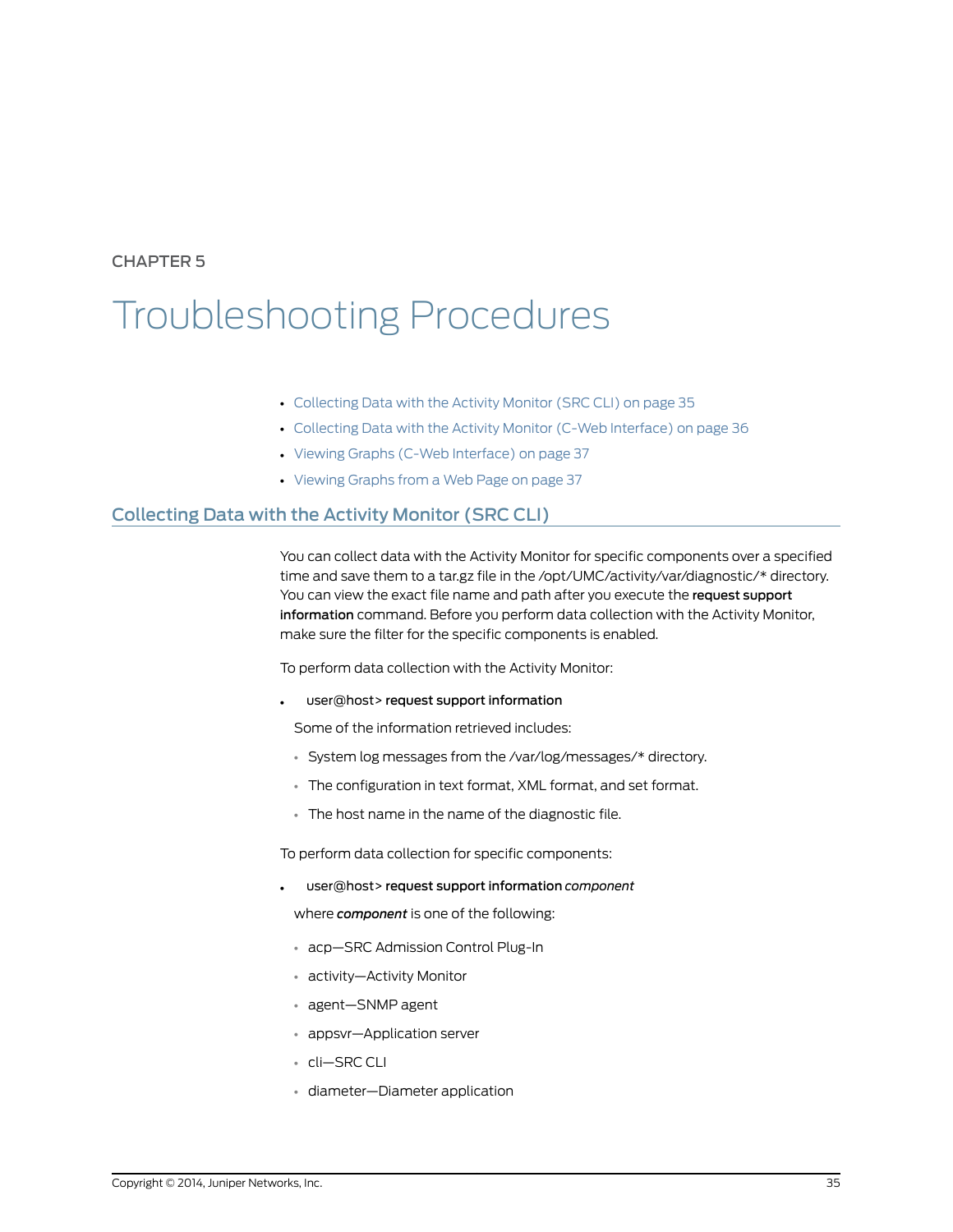- dsa—Dynamic Service Activator
- extsubmon—External Subscriber Monitor
- ims—IP multimedia subsystem
- jdb—Juniper Networks database
- jps—Juniper Policy Server
- licSvr—License server
- nic—Network information collector
- redir—Redirect server
- sae—SAE
- webadm—C-Web interface

To perform data collection for a specified number of days:

• user@host> request support information *days*

where *days* is in the range of 1–36500.

Related **Documentation** 

- *Before You Load a Configuration*
- Viewing Graphs (C-Web [Interface\)](#page-48-0) on page 37
	- [Viewing](#page-48-1) Graphs from a Web Page on page 37
	-
	- *Monitoring Activity on C Series Controllers*

## <span id="page-47-0"></span>Collecting Data with the Activity Monitor (C-Web Interface)

<span id="page-47-1"></span>You can collect data with the Activity Monitor for specific components over a specified time. Before you configure data collection for the Activity Monitor, make sure the Activity Monitor (activity), CLI (cli), and C-Web interface (webadm) components are enabled.

To perform data collection with the Activity Monitor:

1. Click Manage>Request>Support>Information.

The Support Information pane appears.

- 2. From the Components list, select the components you want to monitor, and click OK.
- 3. (Optional) Enter the number of days for which you want to collect data, and click OK.

# Related

• Viewing Graphs (C-Web [Interface\)](#page-48-0) on page 37

### Documentation

- [Viewing](#page-48-1) Graphs from a Web Page on page 37
- *Monitoring Activity on C Series Controllers*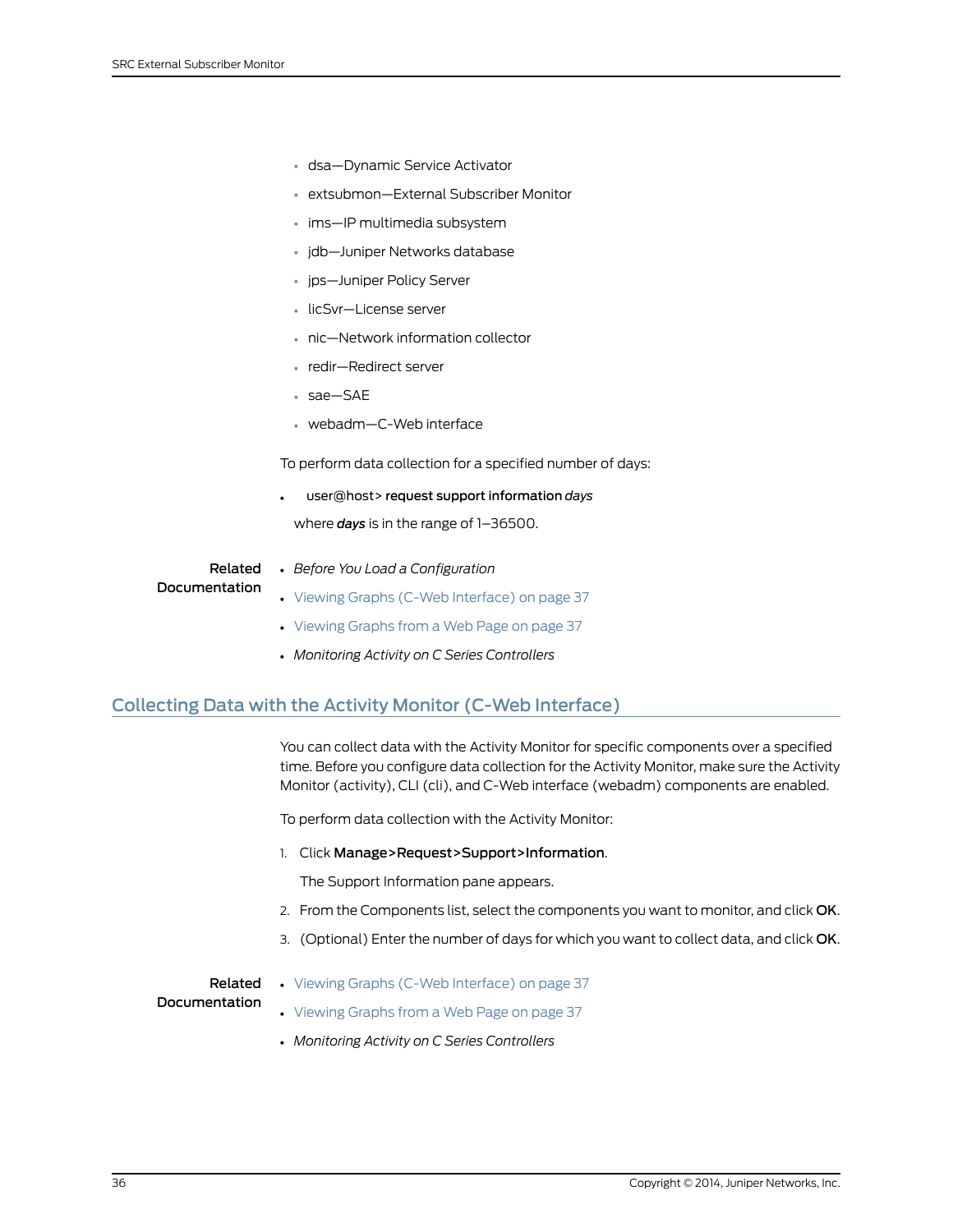# <span id="page-48-0"></span>Viewing Graphs (C-Web Interface)

<span id="page-48-3"></span>You can display graphs for components for which the Activity Monitor has collected data.

To display graphs from the Activity Monitor with the C-Web interface:

- 1. Click Graphs.
- 2. In the side pane, select the component and the graph that you want to display.

The pane for selecting the time period displayed by the graph appears.

• [Collecting](#page-47-0) Data with the Activity Monitor (C-Web Interface) on page 36

3. Select one of the preset values or enter the time range in the From and To boxes, and click OK.

The graphs appear.

### Related Documentation

- [Viewing](#page-48-1) Graphs from a Web Page on page 37
- *Monitoring Activity on C Series Controllers*

### <span id="page-48-1"></span>Viewing Graphs from a Web Page

You can display graphs for components for which the Activity Monitor has collected data from a Web page. Before you display these graphs, make sure the Activity Monitor (activity) and C-Web interface (webadm) components are enabled. For more secure displays, configure the C-Web interface to use HTTPS and use POST requests.

- [Viewing](#page-48-2) Graphs for a Preset Time Period from a Web Page on [page](#page-48-2) 37
- Viewing Graphs for [Specified](#page-49-0) Time Periods from a Web Page on [page](#page-49-0) 38

### <span id="page-48-2"></span>Viewing Graphs for a Preset Time Period from a Web Page

To display graphs with preset time periods from the Activity Monitor from a Web page:

http://*ip-address*/graph?&id=*username*&pw=*password*&name=*graph-name*&time=*time-period*

where

- *ip-address*—IP address of the C Series Controller
- *username*—Username used to log in to the C Series Controller
- *password*—Password used to log in to the C Series Controller
- *graph-name*—Name of graph to display in the format <*component*>-<*graph*>, where <*graph*> is the name of the graph as specified in the C-Web interface in all lowercase letters with hyphens separating words
- *time-period*—Period of time that data was collected for display in a graph in the format <*number*><*units*>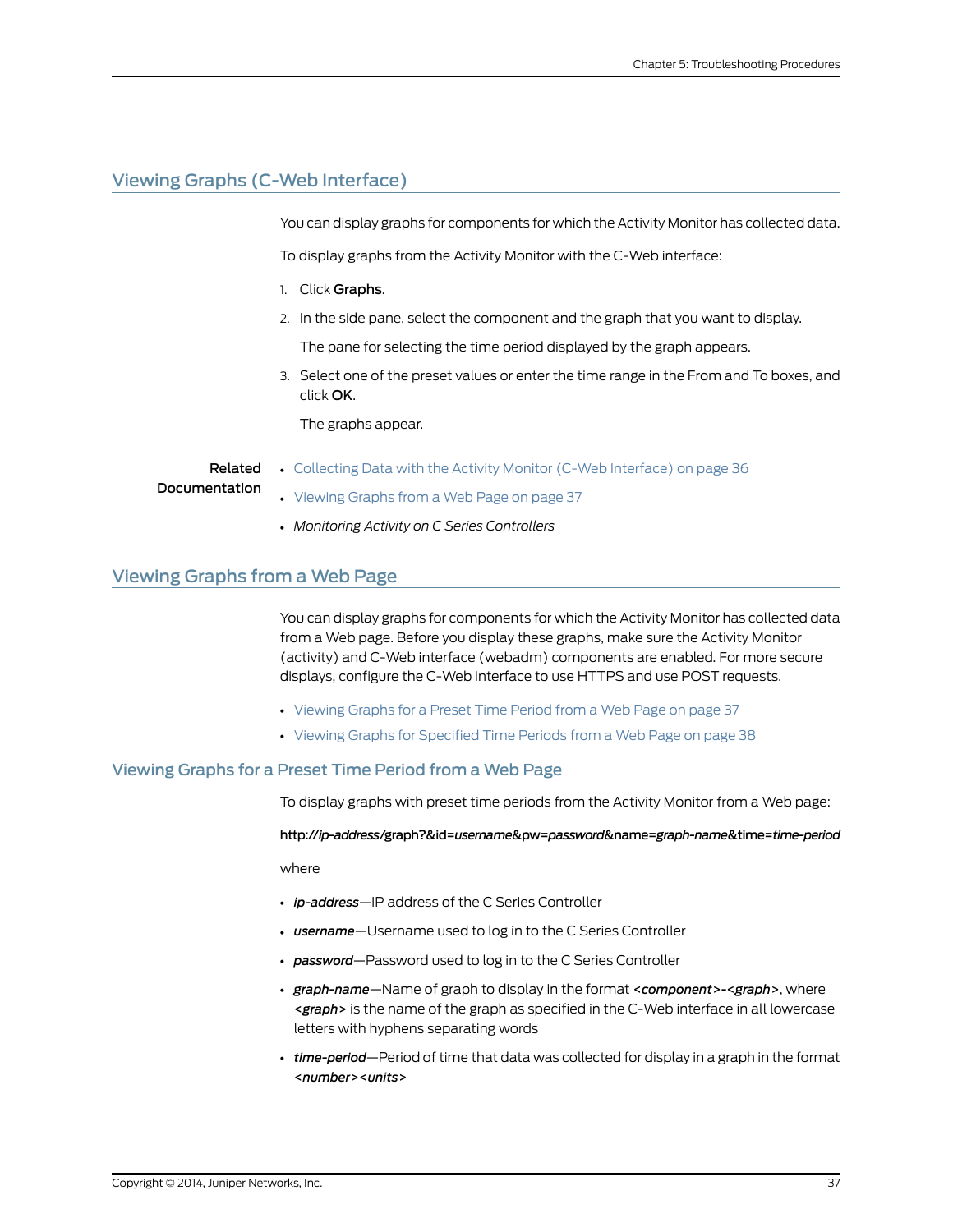The <*number*> is the number of <*units*>, which are specified as one of the following values:

- m—minutes
- h—hours
- d—days
- w—weeks
- M—months
- y—years

For example, to view the CPU graph for the System component for the past 10 minutes on the C Series Controller called c2000 for the user admin:

### http://c2000/graph?&id=admin&pw=secret&name=system-cpu&time=10m

The CPU Usage graph appears.



### <span id="page-49-0"></span>Viewing Graphs for Specified Time Periods from a Web Page

To display graphs for specified time periods from the Activity Monitor from a Web page:

http://*ip-address*/graph?&id=*username*&pw=*password*&name=*graph-name*&start=*date-time* &end=*date-time*

where

- *ip-address*—IP address of the C Series Controller
- *username*—Username used to log in to the C Series Controller
- *password*—Password used to log in to the C Series Controller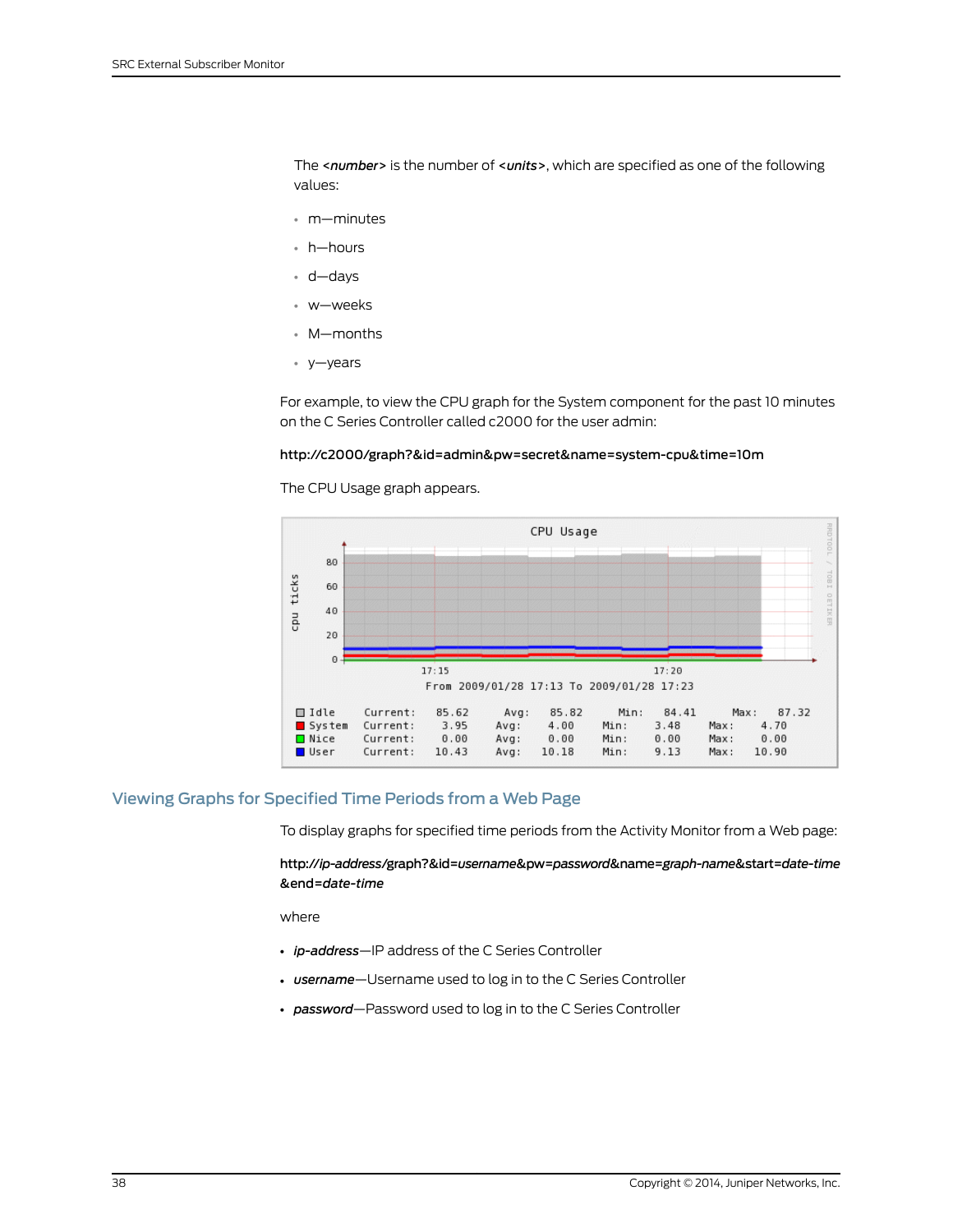- *graph-name*—Name of graph to display in the format <*component*>-<*graph*>, where <*graph*> is the name of the graph as specified in the C-Web interface in all lowercase letters with hyphens separating words
- *date-time*—Date and time that data was collected for display in a graph in the format *yyyyMMddHHmm*, where:
	- yyyy—year
	- MM—month
	- dd—day
	- HH—hour
	- mm—minute

For example, to view the heap usage graph for the SAE component from January 15 to January 28 on the C Series Controller called c2000 for the user admin:

### http://c2000/graph?&id=admin&pw=secret&name=sae-heap&start=200901150000 &end=200901280000

The SAE Heap Usage graph appears.



Related Documentation

- [Collecting](#page-46-1) Data with the Activity Monitor (SRC CLI) on page 35
- [Collecting](#page-47-0) Data with the Activity Monitor (C-Web Interface) on page 36
- Viewing Graphs (C-Web [Interface\)](#page-48-0) on page 37
- *Monitoring Activity on C Series Controllers*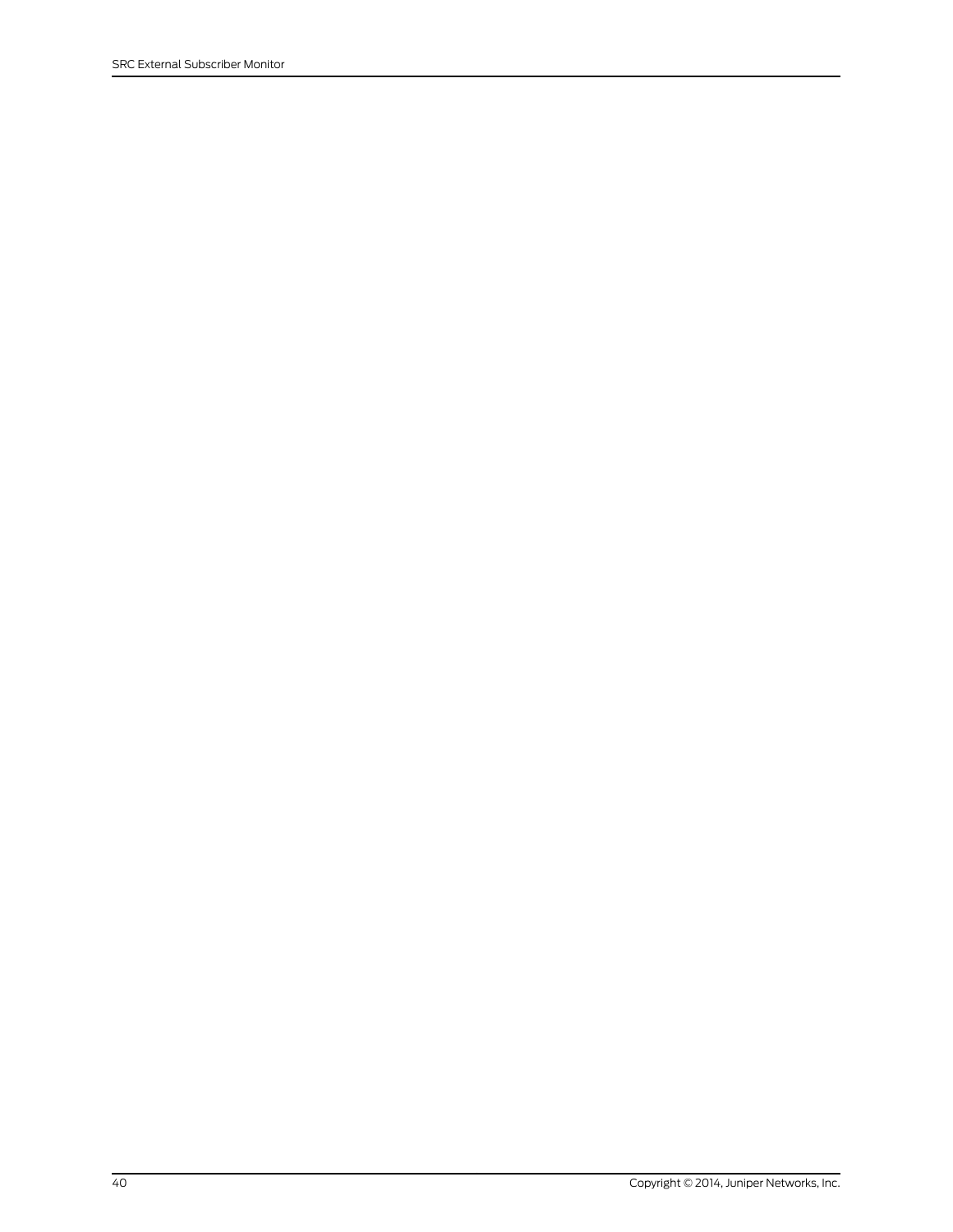<span id="page-52-0"></span>PART 5

# Index

• [Index](#page-54-0) on [page](#page-54-0) 43